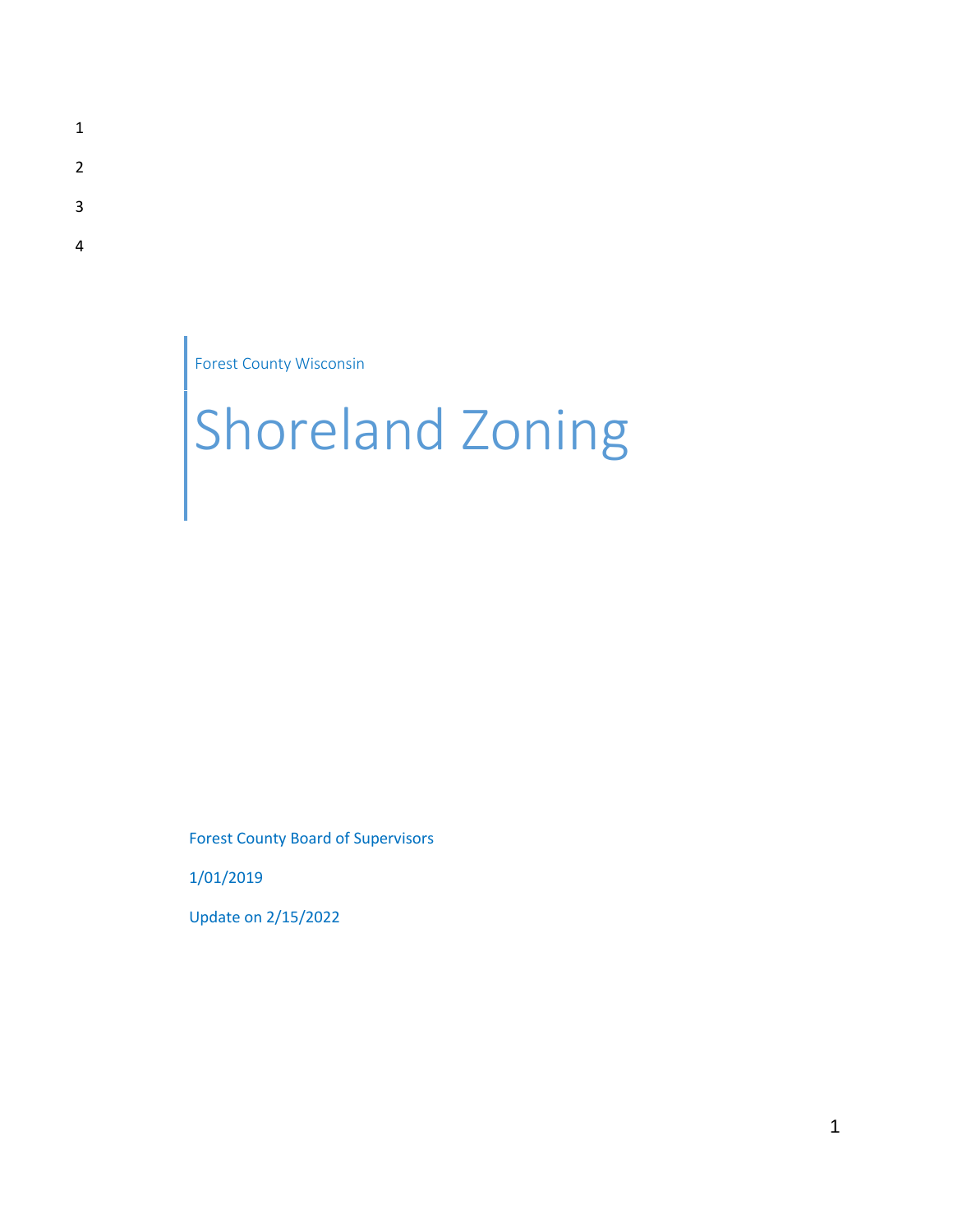| 5  |                  | <b>Table of Contents</b>                                                  |        |
|----|------------------|---------------------------------------------------------------------------|--------|
| 6  | <b>Section 1</b> | Statutory Authorization, Finding of Fact, Statement of Purpose, and Title |        |
| 7  | 1.1              | <b>Statutory Authorization</b>                                            | pg. 5  |
| 8  | 1.2              | <b>Findings of Fact</b>                                                   | pg. 5  |
| 9  | 1.3              | Purpose and Intent                                                        | pg. 5  |
| 10 | 1.4              | Title                                                                     | pg. 6  |
| 11 | <b>Section 2</b> | <b>General Provisions</b>                                                 |        |
| 12 | 2.1              | <b>Regulated Areas</b>                                                    | pg. 6  |
| 13 | 2.2              | <b>Incorporated Maps and Studies</b>                                      | pg. 6  |
| 14 | 2.3              | Force and Effect                                                          | pg. 7  |
| 15 | 2.4              | Relationship to Other Zoning and Property Restrictions                    | pg. 7  |
| 16 | 2.5              | Interpretation                                                            | pg. 7  |
| 17 | 2.6              | Severability                                                              | pg. 8  |
| 18 | <b>Section 3</b> | <b>Definitions</b>                                                        |        |
| 19 | 3.1              | <b>Incorporated Definitions</b>                                           | pg. 8  |
| 20 | <b>Section 4</b> | Determinations, Encroachments, Complaints and Covenants                   | pg. 16 |
| 21 | 4.1              | General                                                                   | pg. 16 |
| 22 | <b>Section 5</b> | <b>Shoreland-Wetland District</b>                                         |        |
| 23 | 5.1              | Designation                                                               | pg. 16 |
| 24 | 5.2              | Purpose                                                                   | pg. 17 |
| 25 | 5.3              | <b>Permitted Uses</b>                                                     | pg. 17 |
| 26 | 5.4              | <b>Prohibited Use</b>                                                     | pg. 19 |
| 27 | 5.5              | Standards for Shoreland-Wetland Rezoning Petitions                        | pg. 19 |
| 28 | 5.6              | Rezoning of Lands in the Shoreland-Wetland District                       | pg. 19 |
| 29 | 5.7              | Department Response to a Proposed Text or Map Amendment                   | pg. 20 |
| 30 | <b>Section 6</b> | <b>Land Division Review</b>                                               |        |
| 31 | 6.1              | <b>Land Division Review</b>                                               | pg. 20 |
| 32 | 6.2              | Minimum Lot Size                                                          | pg. 20 |
| 33 | 6.3              | Planned Unit Development                                                  | pg. 21 |
| 34 | <b>Section 7</b> | <b>Substandard Lots</b>                                                   |        |
| 35 | 7.1              | Substandard Lots                                                          | pg. 21 |
| 36 | <b>Section 8</b> | <b>Required Setbacks and Frontages on Roads</b>                           |        |
| 37 | 8.1              | General                                                                   | pg. 22 |
| 38 | <b>Section 9</b> | <b>District Setbacks</b>                                                  |        |
| 39 | 9.1              | Setback Purpose                                                           | pg. 22 |
| 40 | 9.2              | <b>Shoreland Setback</b>                                                  | pg. 22 |
| 41 | 9.3              | <b>Exempt Structures</b>                                                  | pg. 22 |
| 42 | 9.4              | Reduced Setback for a Principal Structure to the OHWM                     | pg. 24 |
| 43 | 9.5              | Required Setback to Side Lot Lines by District                            | pg. 24 |
| 44 | Section 10       | Vegetation                                                                |        |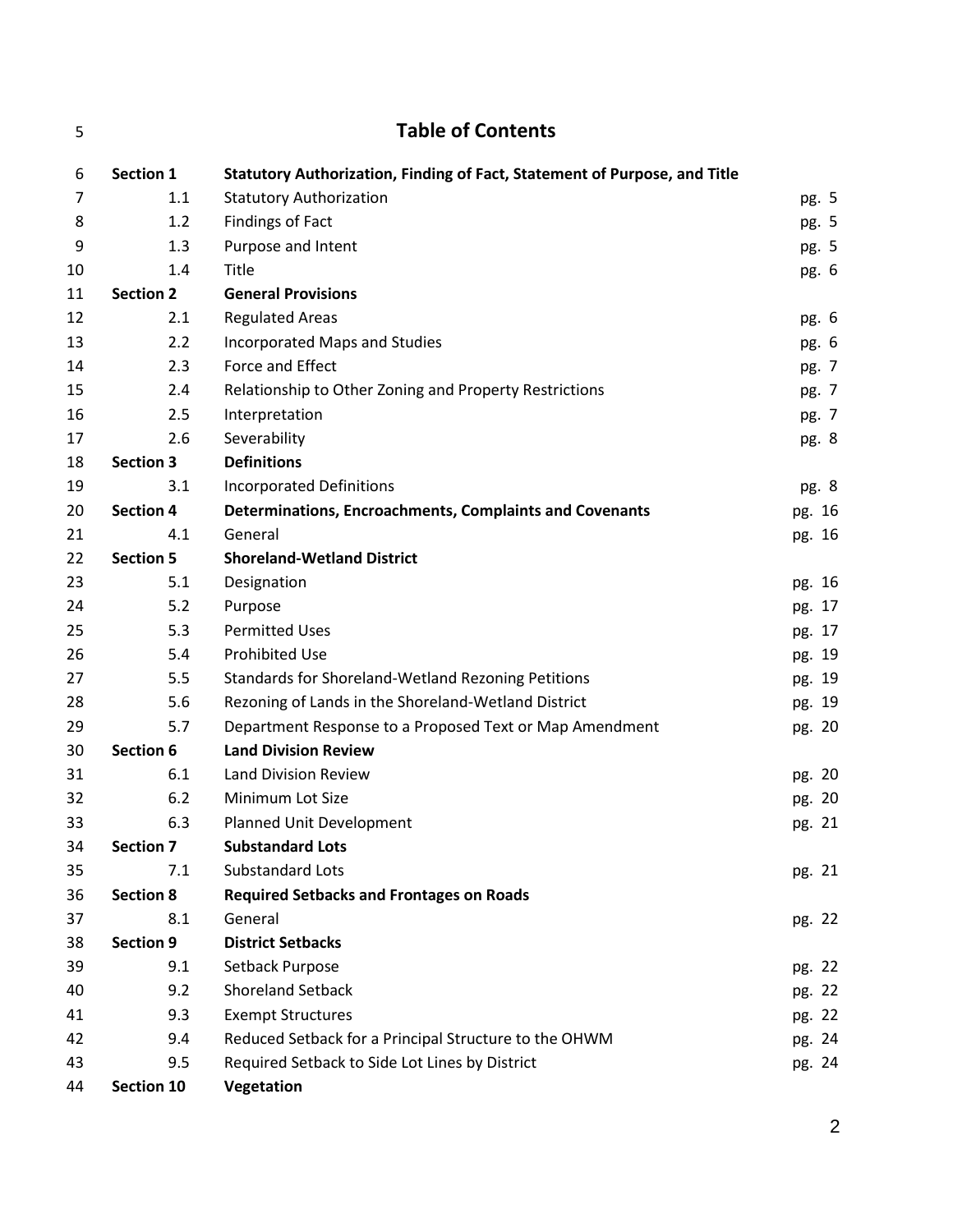| 45 | 10.1              | Purpose                                                                        | pg. 24 |
|----|-------------------|--------------------------------------------------------------------------------|--------|
| 46 | 10.2              | Activities Allowed within a Vegetative Buffer Zone                             | pg. 25 |
| 47 | <b>Section 11</b> | Regulations applicable within 300 feet of the OHWM or the RMZ                  |        |
| 48 | 11.1              | Impervious Surface Standards - Purpose                                         | pg. 26 |
| 49 | 11.2              | Calculating of Percentage of Impervious Surface                                | pg. 26 |
| 50 | 11.3              | Filing and Grading, Ditching and Excavating                                    | pg. 27 |
| 51 | 11.4              | <b>Permits Required</b>                                                        | pg. 27 |
| 52 | 11.5              | <b>Permit Conditions</b>                                                       | pg. 27 |
| 53 | 11.6              | <b>Standards for Filling and Grading</b>                                       | pg. 27 |
| 54 | <b>Section 12</b> | <b>Nonconforming Structures and Uses</b>                                       |        |
| 55 | 12.1              | <b>Discontinued Uses</b>                                                       | pg. 28 |
| 56 | 12.2              | Maintenance, Repair/Replacement or Vertical Expansion of NC Structures         | pg. 28 |
| 57 | 12.3              | Lateral Expansion of Principal Structures within the setback                   | pg. 29 |
| 58 | 12.4              | Expansion of Nonconforming beyond Setback                                      | pg. 29 |
| 59 | 12.5              | Relocation                                                                     | pg. 29 |
| 60 | <b>Section 13</b> | Maintenance, Repair, Replacement or Vertical Expansion of Structures that were |        |
| 61 |                   | <b>Authorized by Variance</b>                                                  | pg. 30 |
| 62 | 13.1              | Structures that were authorized by variance                                    | pg. 30 |
| 63 | 13.2              | Maintenance, Repair, Replacement of illegal Structures                         | pg. 30 |
| 64 | <b>Section 14</b> | <b>Residential Construction Standards</b>                                      | pg. 30 |
| 65 | 14.1              | <b>Construction Standards for Residences</b>                                   | pg. 30 |
| 66 | 14.2              | Erection of More Than One Principal Structure on a Lot                         | pg. 30 |
| 67 | 14.3              | <b>Sanitary Regulations</b>                                                    | pg. 31 |
| 68 | 14.4              | <b>Height Restrictions</b>                                                     | pg. 31 |
| 69 | <b>Section 15</b> | <b>Mitigation</b>                                                              |        |
| 70 | 15.1              | <b>Mitigation Required</b>                                                     | pg. 31 |
| 71 | Section 16        | <b>Waterfront Access, General Restrictions</b>                                 |        |
| 72 | 16.1              | <b>General Restrictions</b>                                                    | pg. 32 |
| 73 | 16.2              | <b>Waterfront Access Easements</b>                                             | pg. 33 |
| 74 | 16.3              | Dock-O-minimums Prohibition                                                    | pg. 33 |
| 75 | Section 17        | Administration                                                                 |        |
| 76 | 17.1              | Designation of Administrator                                                   | pg. 33 |
| 77 | 17.2              | Zoning Administrator                                                           | pg. 33 |
| 78 | 17.3              | Powers                                                                         | pg. 34 |
| 79 | <b>Section 18</b> | <b>Zoning Permits</b>                                                          |        |
| 80 | 18.1              | When Required                                                                  | pg. 35 |
| 81 | 18.2              | Application                                                                    | pg. 35 |
| 82 | Section 19        | <b>Penalties</b>                                                               |        |
| 83 | 19.1              | <b>Penalty for Violations</b>                                                  | pg. 36 |
| 84 | 19.2              | <b>Citation Enforcement</b>                                                    | pg. 36 |
| 85 | <b>Section 20</b> | Powers of the Forest County Board of Adjustment                                |        |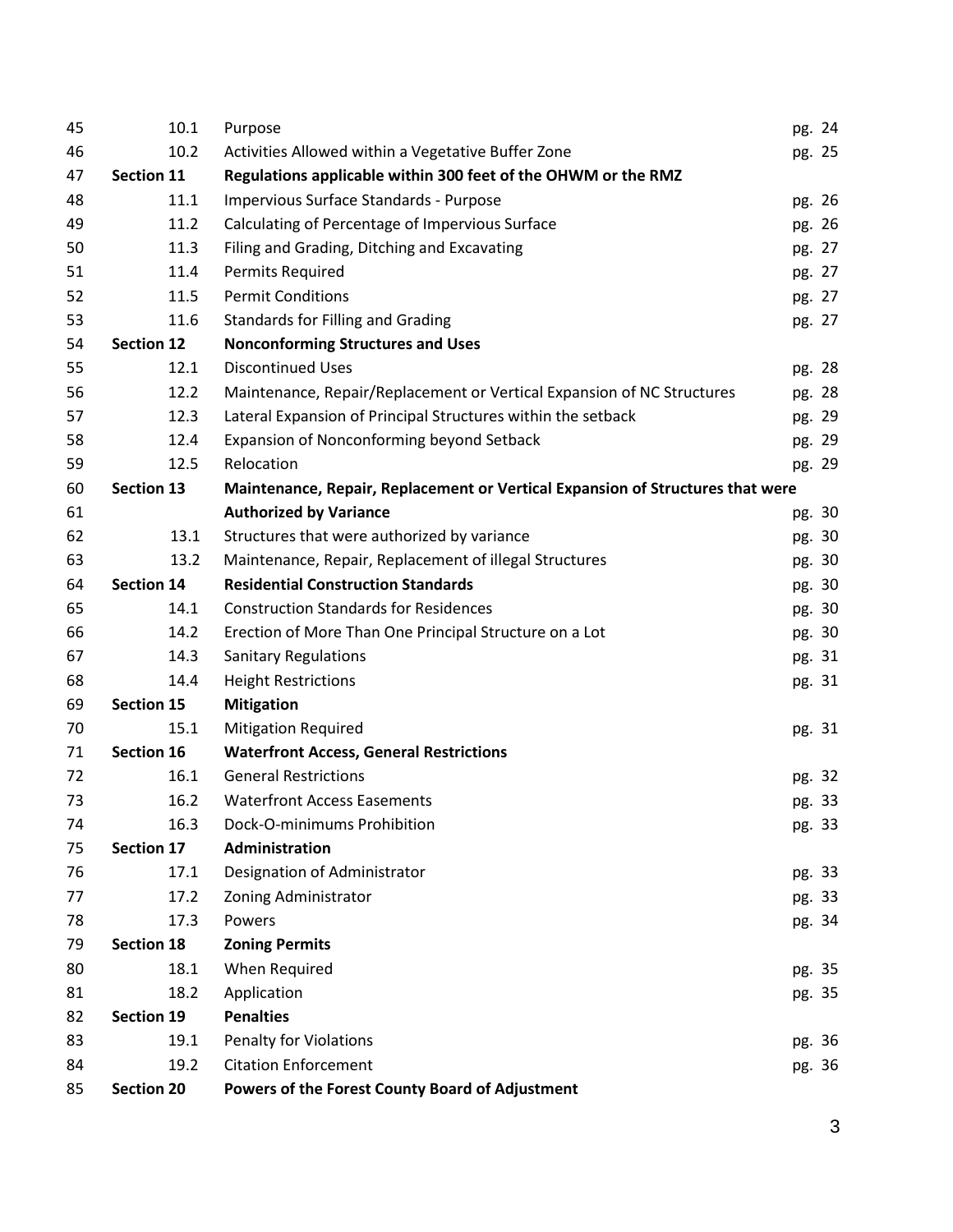| 86  | 20.1              | <b>Appealable Matters</b>                                                            |        | pg. 37 |
|-----|-------------------|--------------------------------------------------------------------------------------|--------|--------|
| 87  | 20.2              | Variances                                                                            |        | pg. 37 |
| 88  | 20.3              | <b>Process for all Variances</b>                                                     |        | pg. 37 |
| 89  | 20.4              | <b>Standards and Findings</b>                                                        |        | pg. 38 |
| 90  | 20.5              | Process Followed by Applicant                                                        |        | pg. 38 |
| 91  | 20.6              | Hearing                                                                              |        | pg. 38 |
| 92  | 20.7              | Recording                                                                            |        | pg. 39 |
| 93  | 20.8              | Violating the terms of a variance                                                    |        | pg. 39 |
| 94  | <b>Section 21</b> | <b>Conditional Use Permits</b>                                                       |        |        |
| 95  | 21.1              | Application for a Conditional Use Permit                                             |        | pg. 39 |
| 96  | 21.2              | Process for a Conditional Use Permit                                                 |        | pg. 39 |
| 97  | 21.3              | Hearing                                                                              |        | pg. 39 |
| 98  | 21.4              | Determinations                                                                       |        | pg. 39 |
| 99  | 21.5              | Recording                                                                            |        | pg. 40 |
| 100 | 21.6              | Termination                                                                          |        | pg. 40 |
| 101 | 21.7              | Standards Applicable for Conditional Uses                                            |        | pg. 40 |
| 102 | 21.8              | <b>Conditions Imposed</b>                                                            |        | pg. 40 |
| 103 | <b>Section 22</b> | <b>Map and Text Amendment Procedures</b>                                             |        |        |
| 104 | 22.1              | Standards for Zoning/Land Use Map amendments                                         |        | pg. 41 |
| 105 | 22.2              | Initiation of Text or Map Amendments                                                 |        | pg. 41 |
| 106 | 22.3              | Processing                                                                           |        | pg. 41 |
| 107 | 22.4              | Decisions                                                                            |        | pg. 42 |
| 108 | <b>Section 23</b> | <b>Shoreland Districts</b>                                                           |        |        |
| 109 | 23.1              | <b>Official Zoning/Land Use Maps</b>                                                 |        | pg. 42 |
| 110 | 23.2              | <b>Districts</b>                                                                     |        | pg. 42 |
| 111 | 23.3              | <b>Wellhead Protection Overlay District</b>                                          |        | pg. 43 |
| 112 | <b>Section 24</b> | <b>Supplemental District Regulations</b>                                             |        |        |
| 113 | 24.1              | Parking/Storage, & Use of Recreational Vehicles, Motor Homes and Camper Trls. pg. 43 |        |        |
| 114 | 24.2              | <b>Chickens and Ducks</b>                                                            | pg. 44 |        |
| 115 | <b>Section 25</b> | <b>Public Nuisance</b>                                                               |        |        |
| 116 | 25.1              | General                                                                              |        | pg. 44 |
| 117 | <b>Section 26</b> | <b>Stope Slope Overlay District</b>                                                  |        |        |
| 118 | 26.1              | <b>Steep Slopes</b>                                                                  |        | pg. 45 |
| 119 | Section 27-30     | <b>Reserved for Future Use</b>                                                       |        | pg. 46 |
| 120 | <b>Section 31</b> | <b>Conditional and Permitted Uses by District</b>                                    |        |        |
| 121 | 31.1              | General                                                                              | pg. 4  |        |
| 122 |                   |                                                                                      |        |        |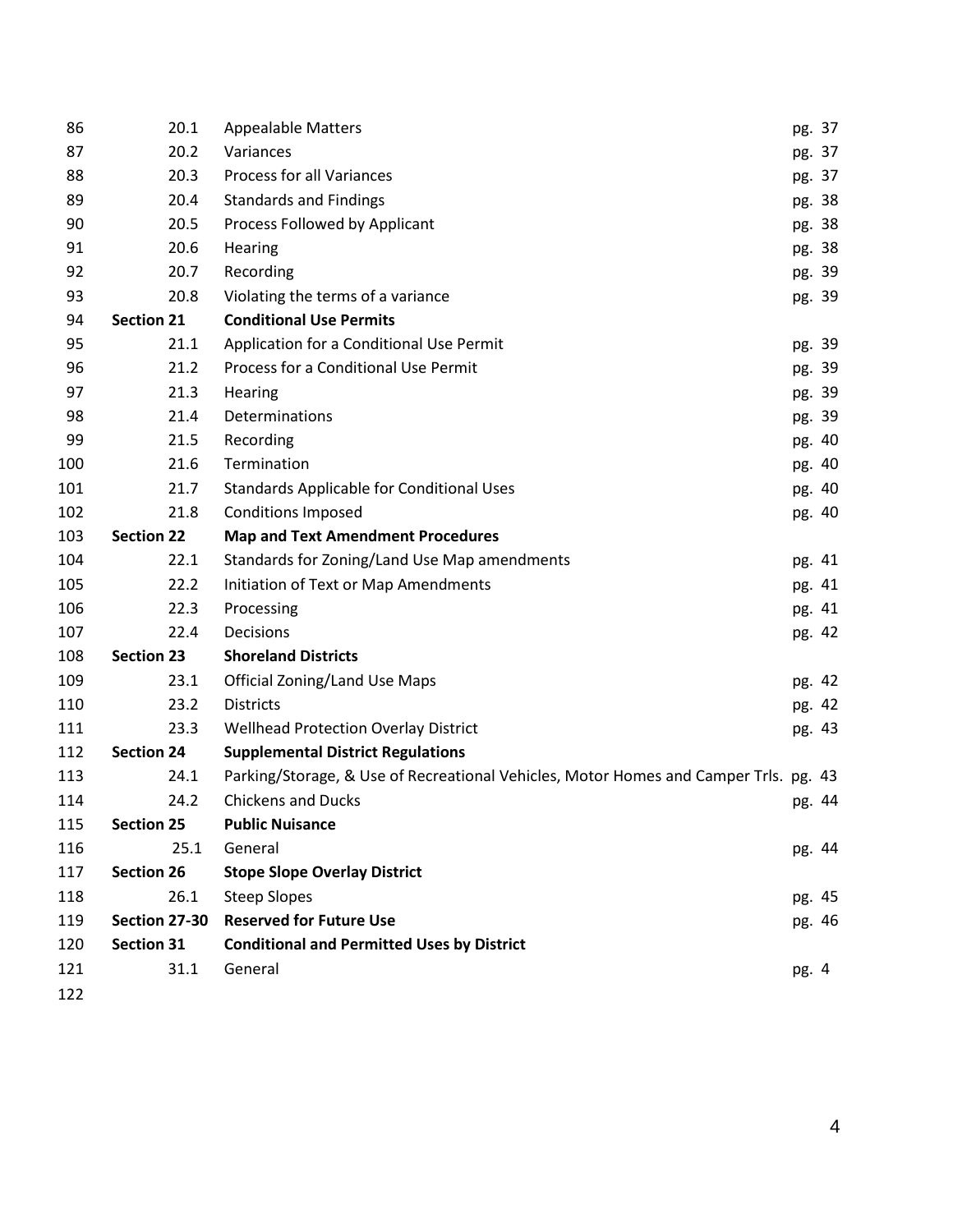# **SECTION 1 – STATUTORY AUTHORIZATION, FINDING OF FACT, STATEMENT OF PURPOSE, TITLE**

#### **1.1 Statutory Authorization.**

 Wisconsin state law requires that counties zone, by ordinance, all shorelands in their unincorporated areas to meet legislative intent. This ordinance is adopted pursuant to Wis. Stats. Sections 59.692, 59.69, 59.694, 236.45 and 281.31, which authorize the local Land and Water Resources committee and the Zoning Administrator to plan for the development and zoning of land and resources within Forest County.

#### **1.2 Findings of Fact.**

- **A.** Forest County has an abundance of lakes totaling 21,882 acres, a network of 850 miles of unique waterways and wetlands of far more than 161,000 acres. A vast majority of these unique landscapes, water bodies, water ways and wetlands are perpetually protected by the State and Federal government.
- **B.** Uncontrolled use of the shorelands and impairment of the navigable waters of Forest County would adversely affect the public health, safety, convenience, general welfare and impair the remaining tax base.

#### **1.3 Purpose and Intent**

- For the purpose of promoting the public health, safety, convenience and welfare, and promoting and protecting the public trust in navigable waters, this ordinance has been established to:
- **A.** Further the maintenance of safe and healthful conditions and prevent and control water pollution through:
- **1.** Limiting structures to those areas where soil and geological conditions will provide a **Safe foundation.**
- **2.** Establishing minimum lot sizes to provide adequate area for private on-site waste **treatment systems.**
- **3.** Controlling filling and grading to prevent soil erosion problems.
- **4.** Limiting impervious surfaces to control runoff which carries pollutants.
- **B.** Protect spawning grounds, fish and aquatic life through**:**
- **1.** Preserving wetlands and other fish and aquatic habitat.
- **2.** Regulating pollution sources.
- **3.** Controlling shoreline alterations, dredging and lagooning.
- **C.** Control building sites, placement of structures and land uses through:
- **1.** Prohibiting certain uses detrimental to the shoreland-wetlands.
- **2.** Setting minimum lot sizes and widths.
- **3.** Setting minimum building setbacks from waterways.
- **4.** Setting the maximum height of near shore structures.
- **D.** Preserve and restore shoreland vegetation and natural scenic beauty through:
- **1.** Restricting the removal of natural shoreland cover.
- **2.** Preventing shoreline encroachment by structures.
- **3.** Controlling shoreland excavation and other earth moving activities.
- **4.** Regulating the use and placement of boathouses and other structures.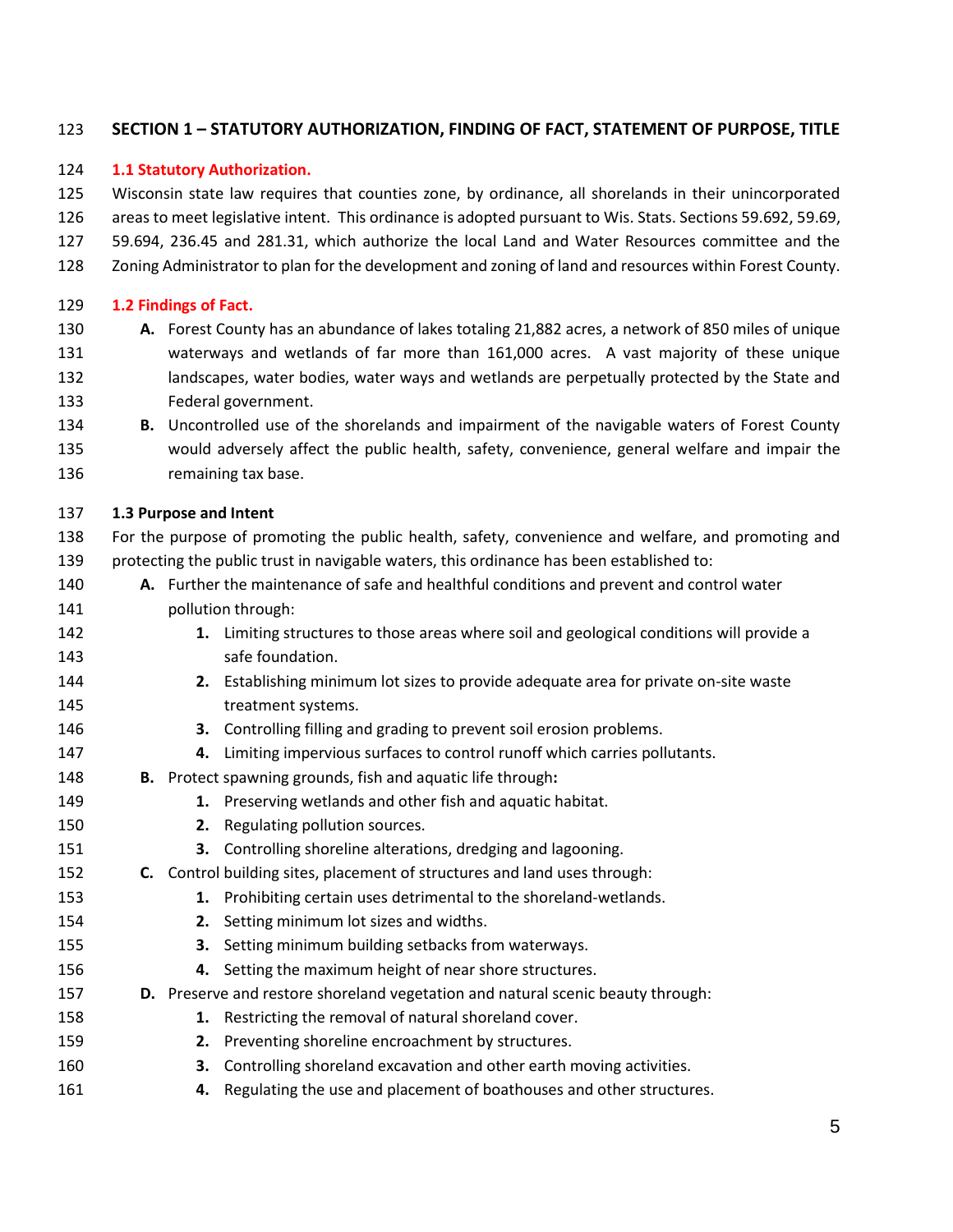#### **1.4 Title**

This ordinance is known as the Forest County Shoreland Zoning Ordinance

# **SECTION 2 – GENERAL PROVISIONS**

#### **2.1 Regulated Areas**

- **A.** Applicability.
- The provisions of this ordinance apply to the shorelands of all navigable waters in the unincorporated areas of Forest County. Shorelands include the following.
- **1.** Land located within 1000 feet of the OHWM of navigable lakes, ponds or flowages; and
- **2.** Land located within 300 feet of the OHWM of navigable rivers or streams, or to the **Indeminish and State of the floodplain, whichever distance is greater.**

# **B.** Exemptions.

- **1.** Under Wis. Stat.§281.31(2m), notwithstanding any other provision of law or administrative rule, this ordinance does not apply to:
- **2.** Lands adjacent to farm drainage ditches if such lands are not adjacent to a natural navigable stream or river, Those parts of such drainage ditches adjacent to such lands were not navigable streams before ditching; and
- **3.** Lands adjacent to artificially constructed drainage ditches, ponds or storm water retention basins that are not hydrologically connected to natural navigable water body.

# **2.2 Incorporated Maps and Studies**

 The most recent version of the Wisconsin Wetland Inventory as depicted on the Department of Natural Resources Surface Water Data Viewer is made part of this ordinance. The maps can be viewed at: http://dnrmaps.wi.gov/H5/?Viewer=SWDV The staff of the Forest County Land and Water Resources will consult the following maps and written material when administering these ordinances (The maps designated below are hereby adopted and made part of this ordinance. They are on file in the office of the Zoning Administrator for Forest County and there is a digital copy at the office of the North Central Regional Planning Commission):

- **A.** The most recent United States Geological survey quadrangle maps for Forest County;
- **B.** All maps and related information by United States Geological Survey and UW Geological and Natural History Surveys relating to Forest County;
- **C.** Comprehensive Plan Land Use/Zoning Maps and the supporting data file depicting use as adopted by the Forest County Board of Supervisors;
- **D.** USACE Regional Supplement to the Corps of Engineers Wetland Delineation Manual: North central and Northeast Region;
- **E.** Flood Insurance Rate Maps effective December 11th, 2011 and all future amendments;
- **F.** Special Area Management Plans with mapping as adopted on (to be determined);
- **G.** NCWRPC digitized parcel maps to be used as a preliminary guide for administration;
- **H.** The Forest County Surface Water Resources publication dated 1977;
- **I.** The Forest County Land and Water Plan;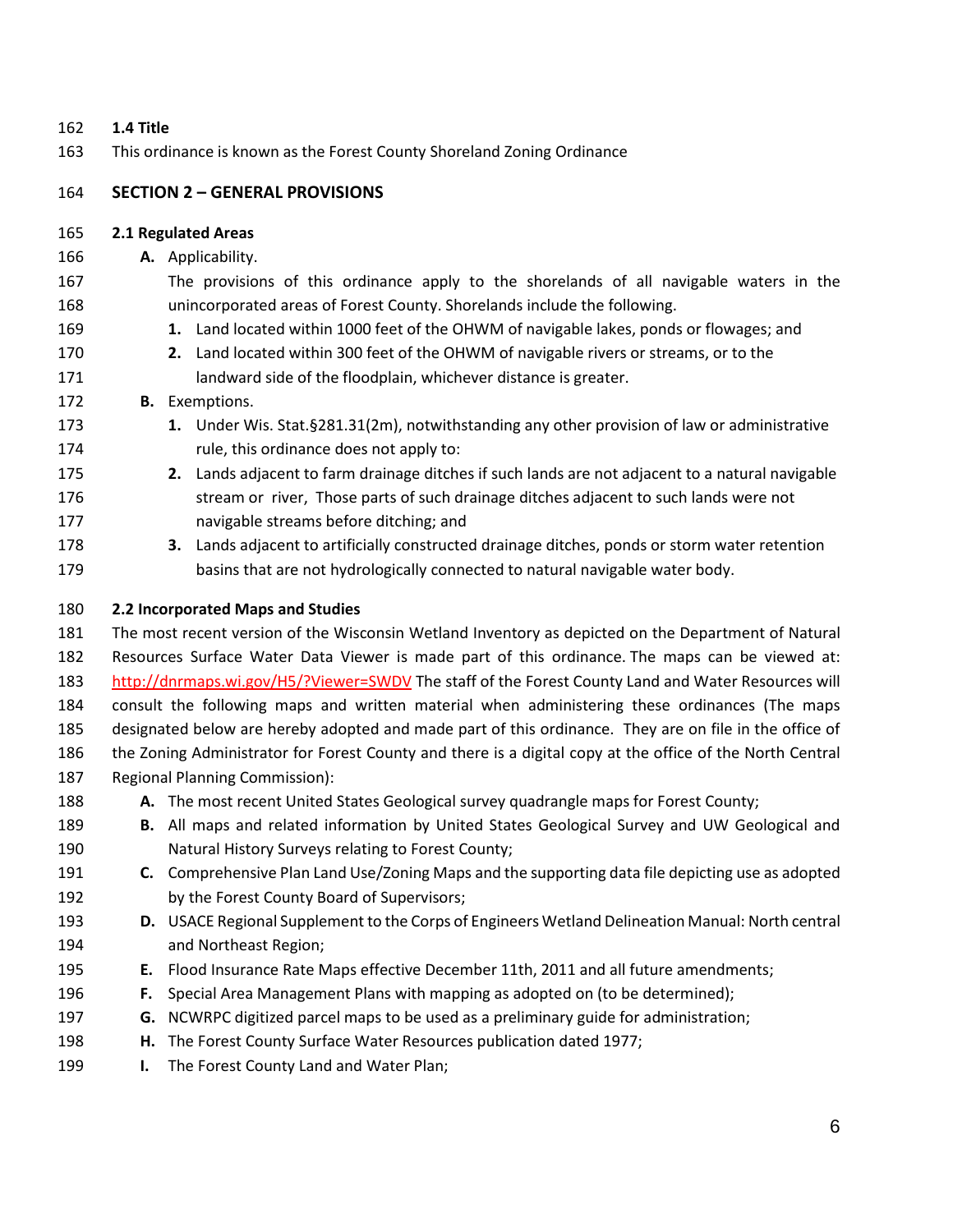- **J.** At all times Forest County shall utilize the most current, pertinent, peer reviewed scientific 201 information and engineering practices available when considering land, soil and water use decisions;
- **K.** Guidance for native habitats and landscapes in the transitional forest from the USDA "Watchers Guide to Habitats;"
- **L.** WDNR Conservation Practice Standard no. 1002, site Evaluation for Storm water Infiltration;
- **M.** WI Forestry Best Management Practices for Water Quality (WDNR Publication).

#### **2.3 Force and Effect**

# **A. General**

 The use of any shoreland area; the size and shape of shoreland lots; the use; size, type and location of structures on shoreland lots; the installation and maintenance of waste disposal facilities; the filling and grading of any shorelands; the removal of shoreland vegetation; and the division of lots in 212 shoreland areas, shall be in full compliance with the terms of this ordinance. All development requires a permit unless otherwise excluded by this ordinance.

#### **B. Property Owners and Agents**

- It is the responsibility of the property owners or their agent(s) acting on their behalf, including builders and contractors, to comply with the terms of this ordinance. Any landowner or agent thereof failing to comply with this ordinance is subject to enforcement under Section 19 of this ordinance.
- **C. Governmental Bodies**
- **1.** Unless specifically exempted by law, all governmental entities shall comply with this ordinance and obtain all necessary permits.
- **2.** Towns and non-profit organizations may apply to the Land and Water Resource Committee for permit fee reductions or assistance on recreation or other public projects. All work shall be in compliance with the terms of the ordinance.
- **2.4 Relationship to Other Zoning and Property Restrictions**

# **A. Town Regulation**

 Pursuant to Wis. Stat. 59.692(2), this ordinance does not require approval or be subject to disapproval by any town or town board.

# **B. Floodplain Restrictions**

- Building or structures that are, or to be, located in a mapped floodplain shall be required to comply with the Forest County Floodplain Ordinance dated 11-2011 and this ordinance.
- **C. Property Restrictions, Public and Private**
- This ordinance is not intended to enforce, repeal, abrogate or impair any existing deed restrictions, covenants or easements. However, provisions of this ordinance which impose stricter restrictions shall prevail.

# **2.5 Interpretation**

- **A.** Unless specifically exempted by law, all cities, villages, towns and counties are required to comply with this ordinance and obtain all necessary permits. State agencies are required to comply when
- Wis. Stat. § 13.48(13) applies. The construction, reconstruction, maintenance and repair of state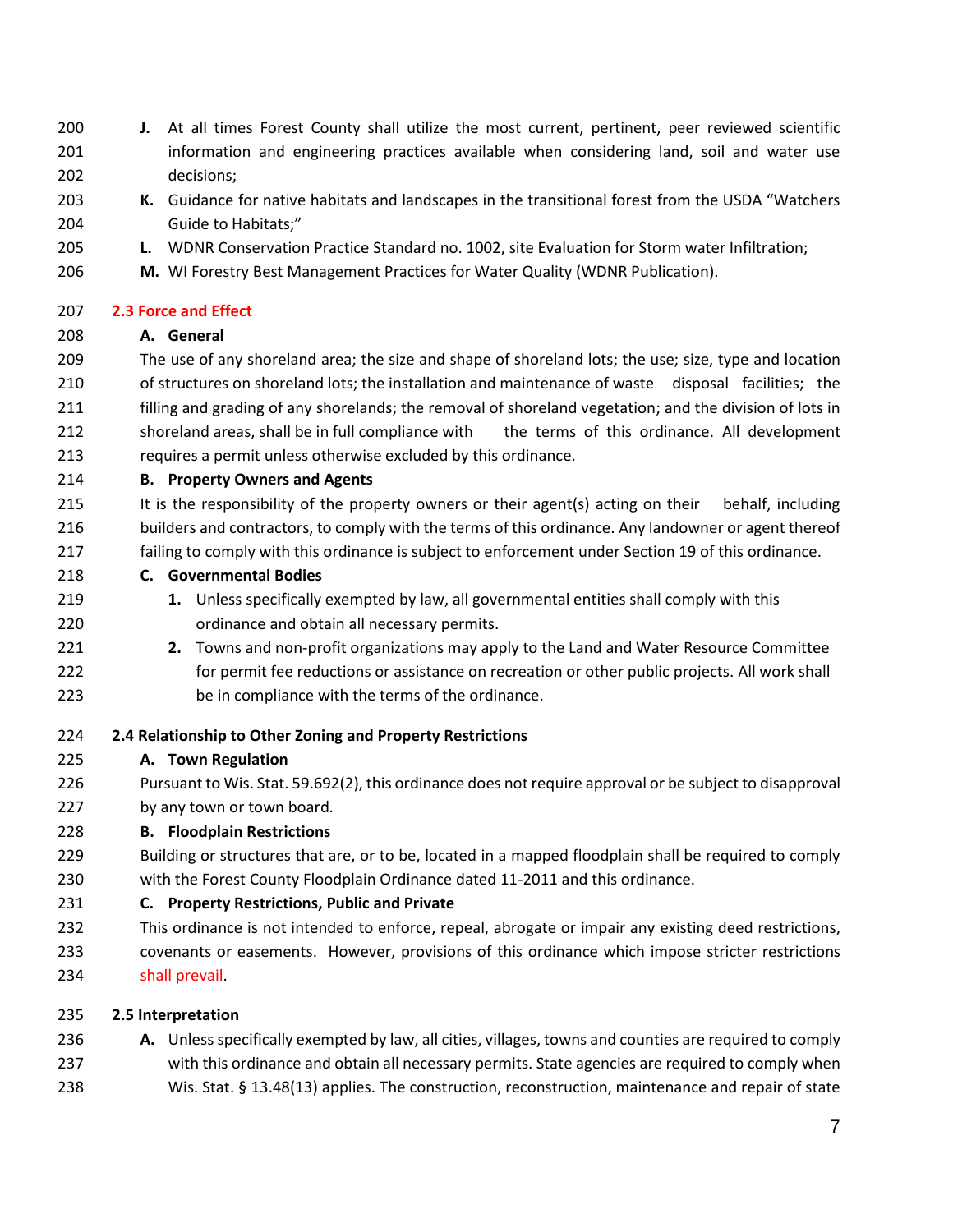- highways and bridges by the Wisconsin Department of Transportation are exempt when Wis. Stat. § 30.2022(1) applies.
- **B.** The provisions of this ordinance are not to be deemed a limitation or repeal of any other powers granted by Wisconsin Statutes. Where a provision of this ordinance is required by statute or a standard in Ch. NR 115, Wis. Adm. Code, and where the ordinance provision is unclear, the provision will be interpreted in light of the statute and Ch. NR 115 standards in effect on the date of the adoption of this ordinance or in effect on the date of the most recent text amendment to
- this ordinance.

#### **2.6 Severability**

- If any portion of this ordinance is superseded by state law, adjudged unconstitutional or invalid by a court of competent jurisdiction, the remainder of this ordinance will remain in effect.
- **SECTION 3 – DEFINITIONS**

#### **3.1 Incorporated Definitions:**

- Except as set forth in this Section, all terms have meanings as contained in Black's Law Dictionary.
- **Access and Viewing Corridor:** A strip of vegetated land that allows safe pedestrian access to the shore through the vegetative buffer zone.
- **Access Site or Lot:** A parcel of land that is contiguous to a body of water (lake or river) which provides a means for waterfront access.
- **Administrator:** The Forest County Zoning Administrator or the Deputy Zoning Administrator under the direction of the Land and Water Resources Committee.
- **Back Lot:** A parcel of any size, whether improved, subdivided or platted, located within 1000 feet of any lake or within 300 feet of any river that does not abutt the shoreline or OHWM of a lake or river.
- **Blight:** Blight refers to the deterioration or decay of a premises or exterior of a building or condition of a property, that when viewed at ground level from the public right-of-way or from neighboring premises, is detrimental to the property of others or to the value of the property of others.
- **Boathouse:** A permanent structure located on land and used for the storage of watercraft and associated materials, including all structures which are totally enclosed, have a roof or walls or any combination of these structural parts.
- **Boat Shelter:** A structure in navigable waters designed and constructed for the purpose of providing cover for a berth place for watercraft, which may have a roof, but may not have walls or sides. Such a structure may include a boat hoist, Wis. Stat. § 30.01 (1) (c).
- **Buffer Area or Vegetated Buffer Zone:** A buffer area abutting a stream, lake or other water body, which includes the first 35 feet landward from the OHWM, and shall remain un-mowed except for areas that are allowed as viewing corridors.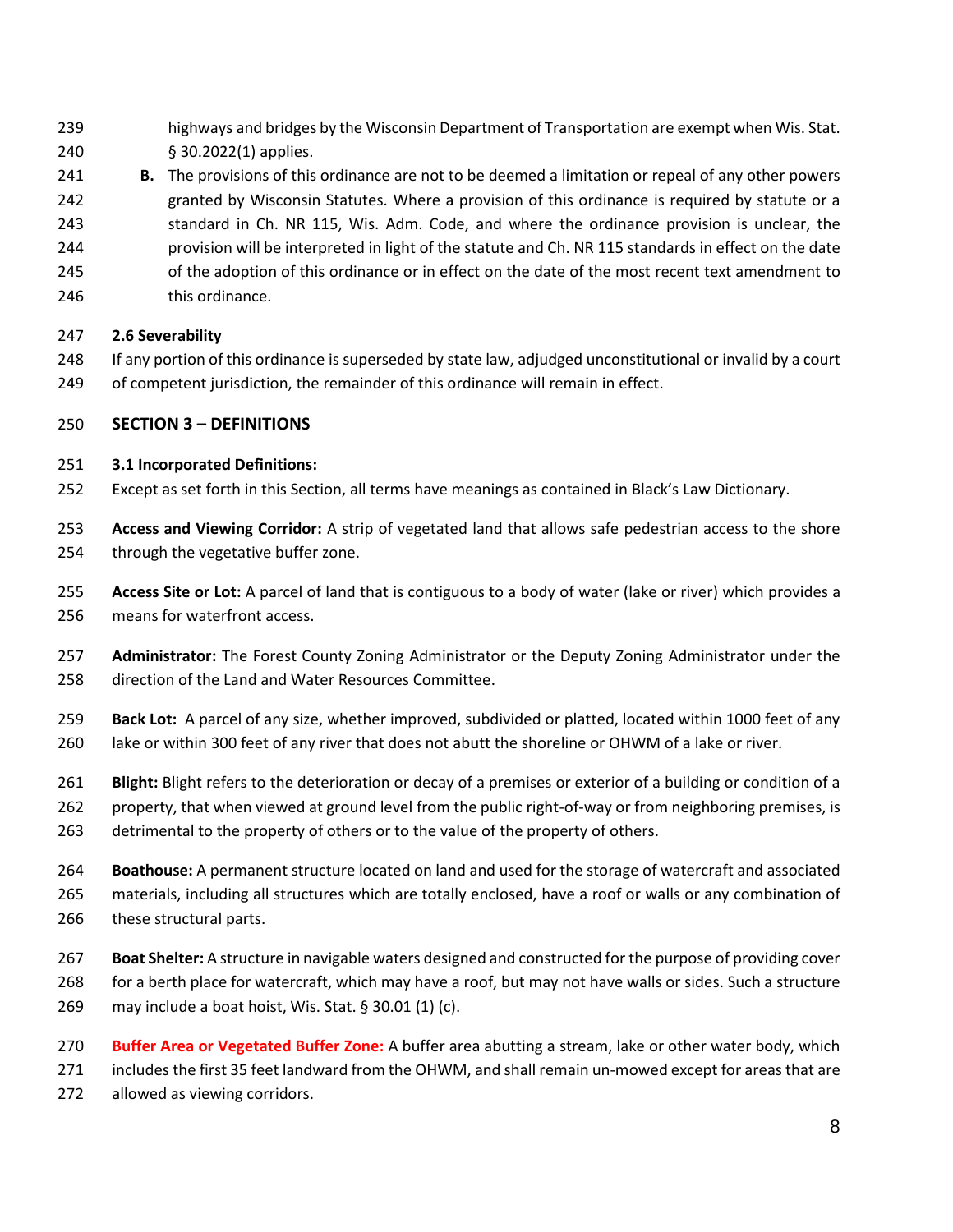- **Building Envelope:** The three dimensional space within which a structure is built.
- **Building Line:** A point of which all setback requirements can be met.

**Bulkhead Line:** A geographic line along a reach of navigable water that has been adopted by a municipal

276 ordinance and approved by the Department of Natural Resources pursuant to Wis. Stat. § 30.11 and which

- allows limited filling between the line and the original OHWM, except where such filling is prohibited by
- the flood way provisions of that ordinance.
- **Campground:** An area of land licensed to accommodate overnight camping by 3 or more vehicles or trailers designed for human habitation.
- **Camper Trailer:** A vehicle or trailer designed for recreational, human habitation.
- **Chicken:** The common fowl (gallus gallus), whose flesh and eggs are used for food.

 **Conditional Use:** Means a use permitted, with conditions as approved by the Forest County Land and Water committee

- **Conforming Structure:** A structure legally placed by law, variance, conditional use or permit.
- **Committee:** An oversight committee comprised of County Board of Supervisors.
- **Cooking and Food Preparation Facilities:** Any area containing any or all of the following equipment:
- a. Kitchen sink and/or other device for dishwashing.
- b. Stove or other device for cooking.
- c. Cabinets and/or shelves for storage of equipment and utensils.
- d. Counter or table for food preparation.

 **Coop:** A structure for the sheltering of chickens and /or ducks. An existing shed or garage can be used for this purpose if it meets the standards contained in this ordinance including the required setback from property lines.

 **County Zoning Agency:** The committee created or designated by the county board under Wis. Stat. § 59.692 (2)(a) that acts in all matters pertaining to county planning and zoning. In Forest County, this committee is the Forest County Land and Water Resources Committee whose directional jurisdiction includes the Zoning Administrator and Deputy Zoning Administrator.

- **Cut-And-Fill:** Earthmoving process that entails excavating part of an area and using the excavated material for adjacent embankments or fill areas.
- **Development:** Any man-made change to improved or unimproved real estate.
- **Department:** The Department of Natural Resources.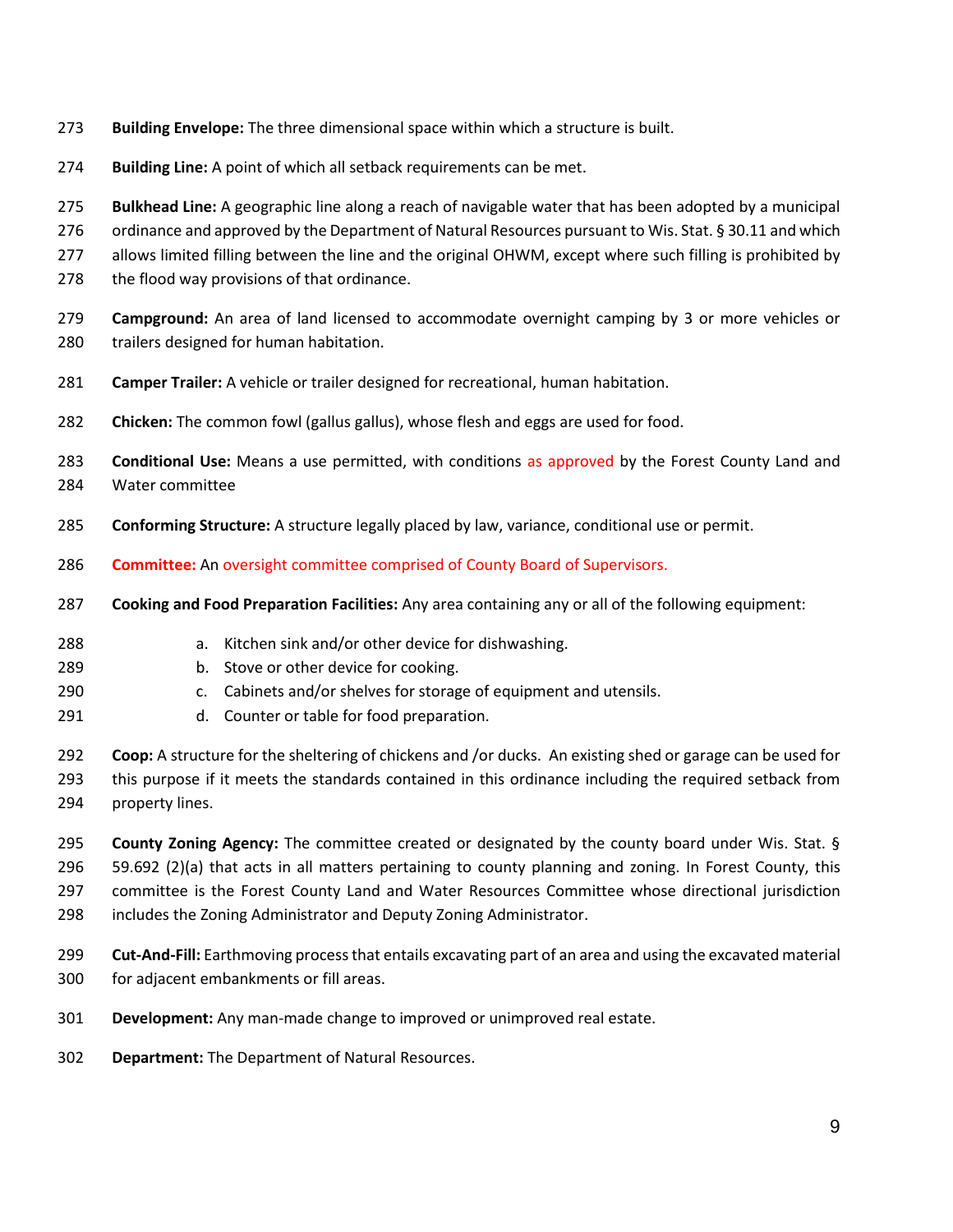- **Duck:** Any of a variety of swimming birds (family anatidae), in which the neck and legs are short, the feet typically webbed, the bill often broad and flat, and the sexes usually different from each other in plumage.
- **Dwelling Unit:** A structure, or that part of a structure, which is used or intended to be used as a home, residence or sleeping place by one or more individuals, to the exclusion of all others.
- **Existing Pattern of Development:** Means that structures exist, and are built to less than the required setback, within 250 feet of a proposed principal built to a setback that is less than required by this ordinance.
- **Existing Structure**: A structure existing at the time this ordinance is adopted.
- **Footprint:** The land area covered by a structure at ground level measured on a horizontal plane. The footprint of a residence or building includes the horizontal plane bounded by the furthest exterior wall and eave if present, projected to natural grade. For structures without walls (decks, stairways, patios, carports) – a single horizontal plane bounded by the furthest portion of the structure projected to natural grade. Note: For the purposes of replacing or reconstruction a nonconforming building with walls, the footprint shall not be expanded by enclosing the area that is located within the horizontal plane from the
- exterior wall to the eaves projected to natural grade. This constitutes a lateral expansion under NR 115
- 318 and would need to follow NR 115.5  $(1)(g)$ 5.
- **Fire Break:** Naturally occurring or human-made barrier to stop the spread of fire.
- **Flood Plain:** The land that has been, or may be, covered by flood water during the regional flood. The
- floodplain includes the floodway and the flood fringe as those terms are defined in Ch. NR 116. Properties
- where development is located in a mapped floodplain or the flood shadow of a dam shall be administered
- under the Forest County Floodplain Ordinance of November 11, 2011, or this ordinance where applicable.
- **Forestry Best Management Practices (BMPs):** Practices set forth in the manual titled "Wisconsin's Forestry Best Management Practices for Water Quality" (March 1995). BMPs are considered minimum standards in forest management and similar activities of a smaller scale in shoreland setback areas in Forest County of at least 10 acres.
- **Forestry:** The production, management and maintenance of trees as a crop or resource.
- **Frontage Width (Water Frontage):** The amount of linear water frontage of a lot measured at the OHWM. The frontage width shall be measured perpendicular to the mean bearing of a side lot line.
- **Geotextile:** A product used as a soil reinforcement agent and as a filter medium, which is made of synthetic fibers manufactured in a woven or loose non-woven manner to form a blanket-like product.
- **Grade (gradient):** The slope of a road, trail or lot expressed as a percentage of change in elevation per unit of distance traveled.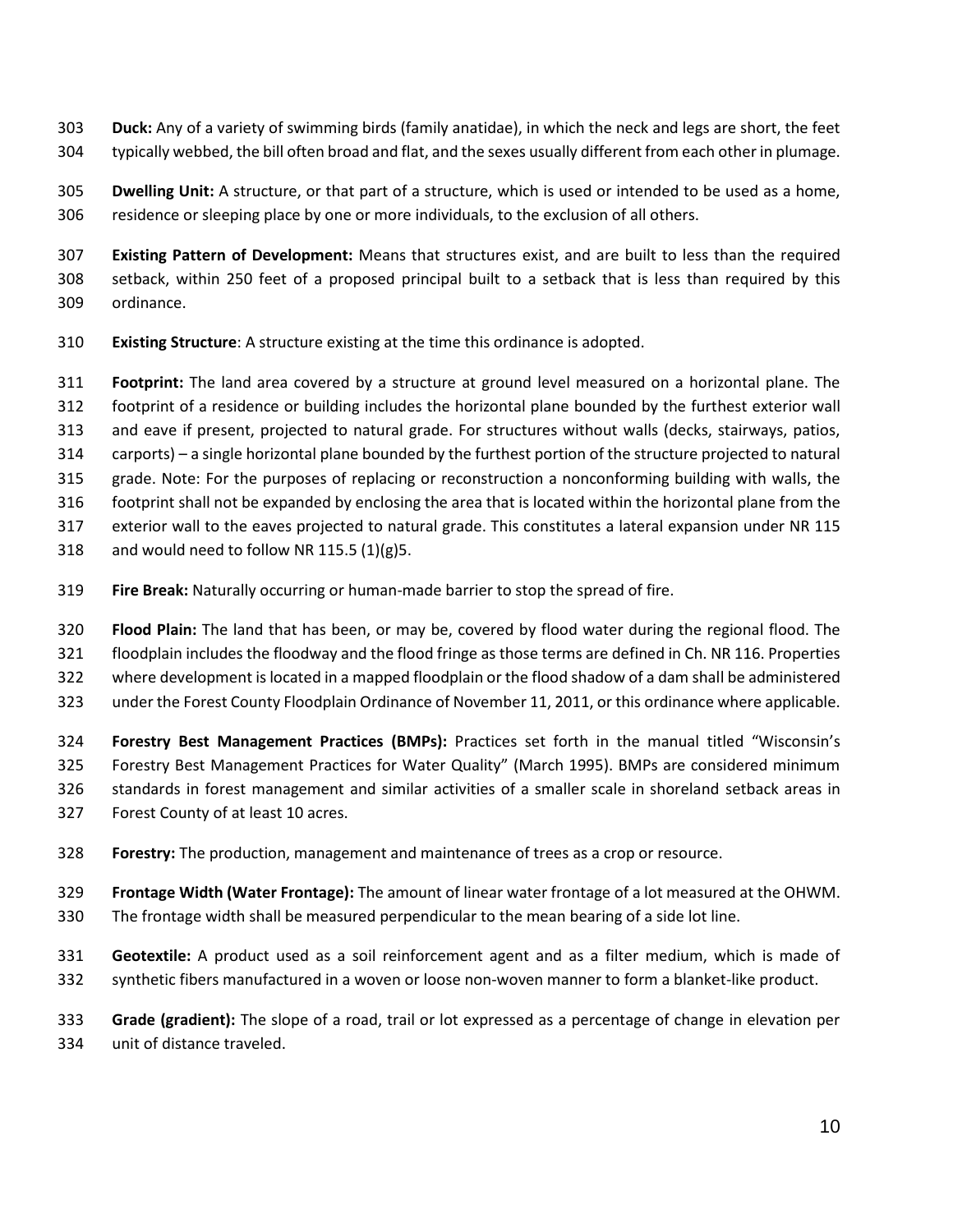- **Gross Floor Area:** The floor area is the sum of the gross horizontal areas of the several floors of the structure, or portion thereof, devoted to such use; including accessory storage areas.
- **Structure Height:** The vertical distance measured from the lowest exposed element of the structure at ground level to the highest point of the roof
- **Home Occupation:** An activity where there are less than 3 employees, including family members, and less
- than 50% of the total footprint of the primary or secondary structures are involved. No heavy equipment,
- loud noises or noxious odors may be generated.
- **Hunting or Fishing Shelter:** A nonpermanent, seasonal or temporal structure of 200 square feet or less intended solely for fishing, hunting, or trapping, and only for temporary occupancy.
- **In-Situ Soil:** Soil in its natural location.
- **Impervious Surface:** means an area that releases as runoff all or a majority of the precipitation that falls
- on it. "Impervious surface" excludes frozen soil but includes rooftops, sidewalks, driveways, parking lots,

and streets unless specifically designed, constructed, and maintained to be pervious. Roadways as defined

- in s. 340.01(54), Wid. Adm. Code, are not considered impervious surfaces.
- **Island Access Lot:** Any lot abutting a navigable water body that provides a deeded access for one or more island lots.
- **Kennel:** A place where 4 or more dogs over the age of 6 months are boarded, bred, or offered for sale.
- **Land Disturbance Activities:** Construction, grading, filling, excavating, or any other activities that result in the temporary or permanent removal of vegetative cover, increased potential for soil erosion, increased storm water runoff volumes or velocities, or increased total area of impervious surfaces.
- **Land Use:** (See development)
- **Lot:** Any portion of land defined by metes and bounds, certified survey, recorded land subdivision plat or
- other means, and separated from other lots, parcels, or similar units by such description.
- **Lot Area:** The area of contiguous land bounded by lot lines, exclusive of land provided for public thoroughfares; not including land below the OHWM.
- **Lot Coverage:** The maximum amount of land area that may be covered with impervious surface as defined by this ordinance.
- **Lot Frontage:** That side of a lot abutting on a street or way that establishes the address of the lot.

**Lot Lines:** A property boundary line of any lot held in single or separate ownership, except that where any

portion of the lot extends into the abutting street or alley, the lot line shall be deemed to be the street or

alley right-of-way line.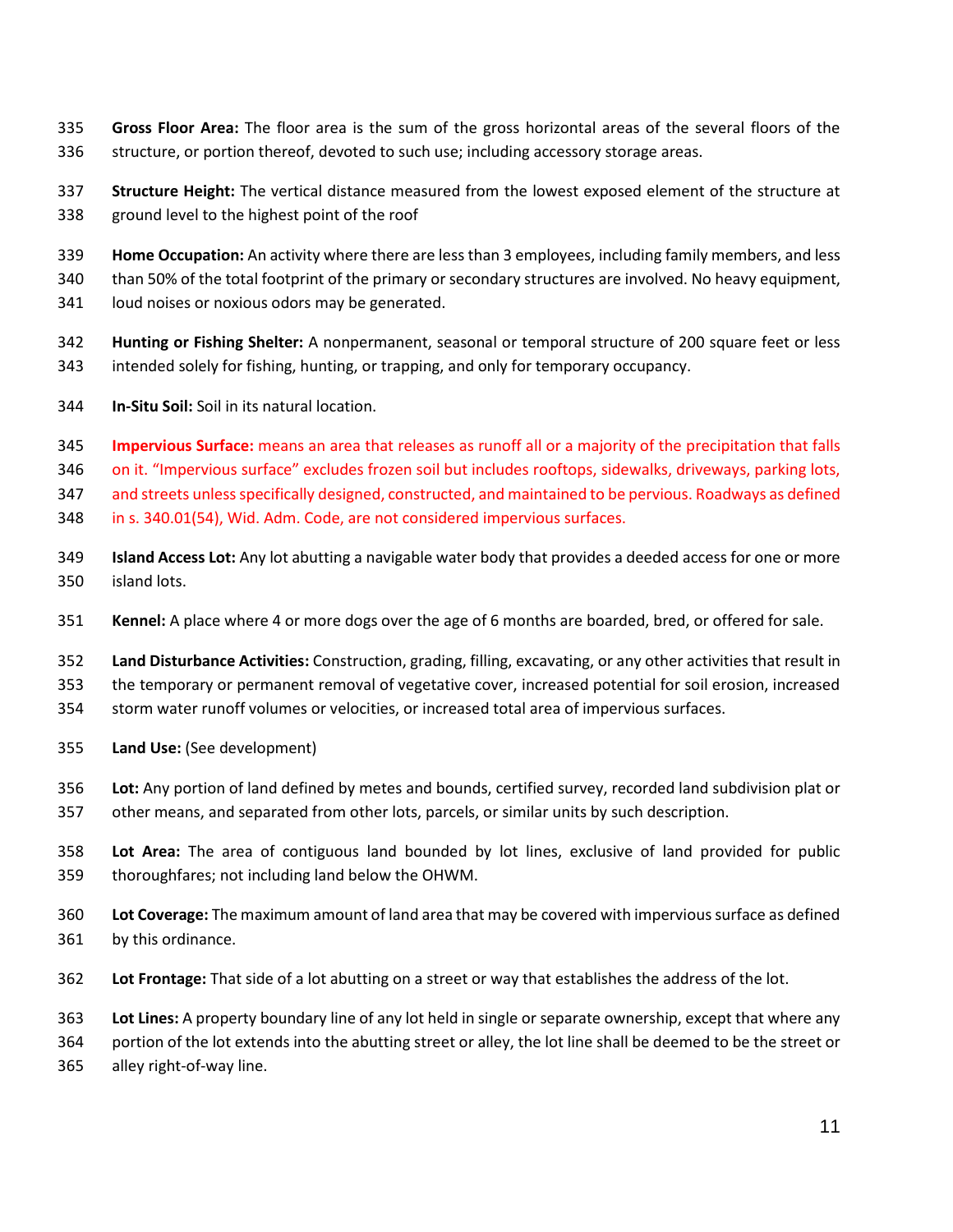- **Lot of Record:** means any lot, the description of which is properly recorded with the Register of Deeds,
- which at the time of its recordation complied with all applicable laws, ordinances, and regulations.
- **Minimum Lot Width:** The minimum lot width shall be measured at the OHWM.
- **Mitigation:** means balancing measure that are designed, implemented and function to restore natural function and values that are otherwise lost through development and human activities.
- **Motor Home:** Means a motor vehicle designed to be operated upon a highway for use as a temporary or recreational dwelling and having similar characteristics and equipment as a mobile home.
- **Mulch:** A natural or artificial layer of plant residue or other materials covering the land surface that conserves moisture, holds soil in place, aids in establishing plant cover, and minimizes temperature fluctuations.
- **Multi-Family Unit Or Dwelling:** A group of more than 2 physically attached dwelling units.
- **Native Vegetation:** Plants indigenous to a given area in geologic time, including plants that have developed, occur naturally, or existed for many years in an area.
- **Navigable Waters:** Means Lake Superior, Lake Michigan, all-natural inland lakes within Wisconsin and all streams, ponds, sloughs, flowages and other waters within the territorial limits of this state, including the Wisconsin portion of boundary waters, which are navigable under the laws of this state. This ordinance does not apply if:
- 1. Farm drainage ditches where such lands are not adjacent to a natural navigable stream or river and such lands were not navigable streams before ditching; and
- 2. Artificially constructed drainage ditches, ponds or stormwater retention basins that are not hydrologically connected to a natural navigable water body.
- 3. The water body has been declared non-navigable by the appropriate authority.
- **Nonconforming Lot:** A parcel or lot legally created that does not conform in size to the regulations of this ordinance.
- **Nonconforming Structure:** An existing structure that is not in conformity with elements of development regulations such as OHWM setback, height, lot coverage or side yard setbacks.
- **Nonconforming Use:** An existing use of a structure or development that is not in conformity with the provisions of its designated zone.
- **No Mow Zone:** An area 35 feet from the OHWM that is allowed to grow naturally. No mow zones may be used to satisfy buffer restoration requirements.
- **Ordinary High-Water Mark (OHWM):** The point on the bank, or shore, up to which the presence and action of surface water is so continuous as to leave a distinctive mark such as by erosion, destruction,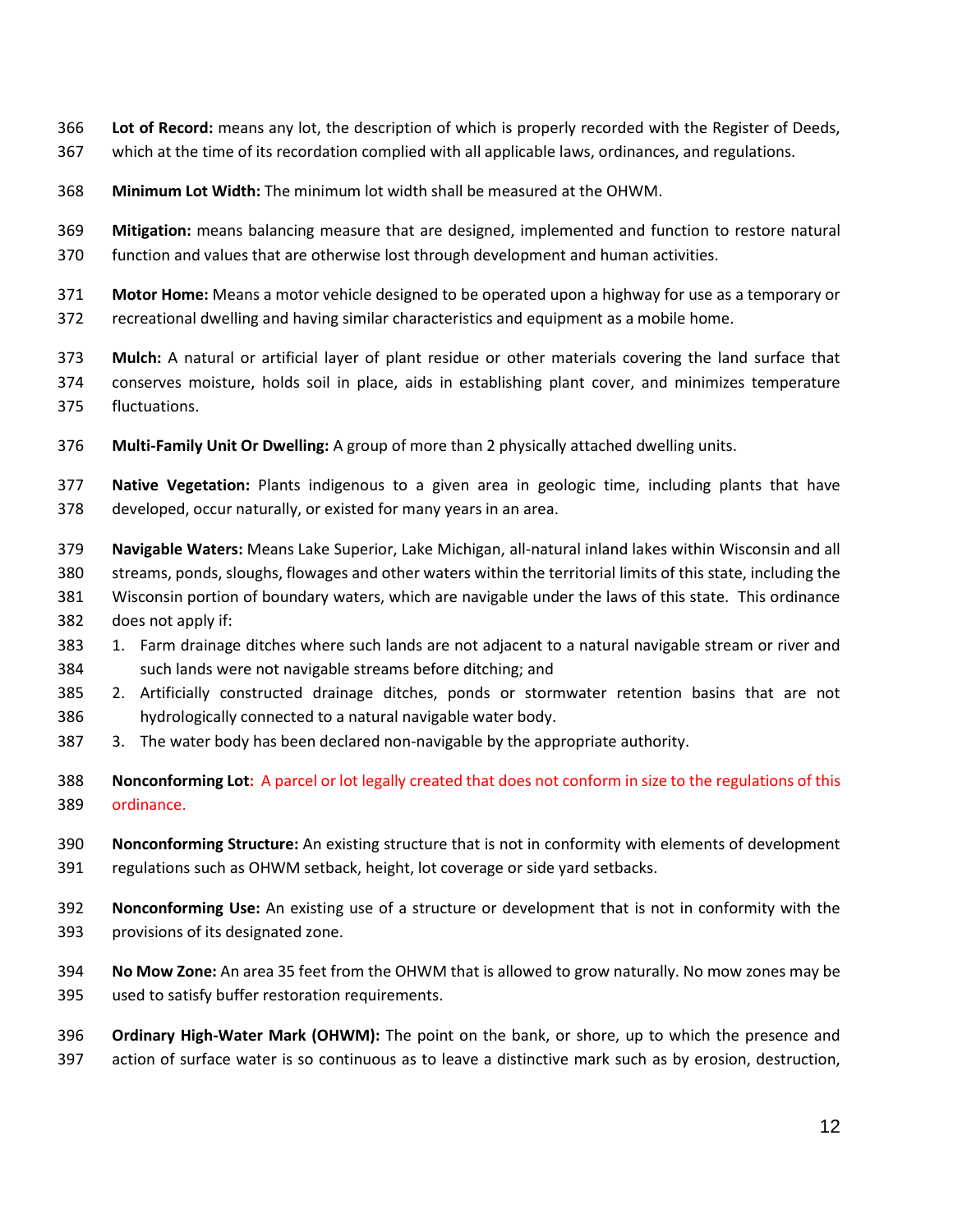- prevention of terrestrial vegetation, predominance of aquatic vegetation or other easily recognized characteristics.
- **Ordinary Maintenance and Repair**: Not considered structural repairs, modifications, or additions. Such ordinary maintenance repairs include: internal and external painting, decorating, paneling, and the replacement of doors, windows, and other nonstructural components. Ordinary maintenance and repair does not alter the building envelope in any direction.
- **Overflow Accommodations:** Structures not intended to be used as residences but are capable of accommodating visitors and guests.
- **Path:** Unimproved access to the shore that consists of well-trodden, insitu soil.
- **Pen:** A wire enclosure connected to a coop for the purpose of allowing chickens and/or ducks to leave the coop while remaining in an enclosed, predator-safe environment.
- **Person:** an individual, owner, operator, corporation, limited liability company, partnership, association, municipality, interstate agency, state agency or federal agency.
- **Personal Storage Facility (Mini Warehouse):** A single story structure containing individual locked spaces or an existing structure not originally intended for storage rental such as a barn or equipment shed, to
- rent for storage of personal or private property.
- **Pier:** Any structure extending into navigable waters from the shore built or maintained for the purpose of
- providing a berthing or mooring place for watercraft or for loading or unloading cargo or passengers onto
- or from watercraft. It may include a temporary boat hoist without roof or walls. Such a structure may
- include a boat shelter that is removed seasonally. (See Wis. Stat. § 30.01(5))
- **POWTS:** Means Private Onsite Waste Treatment Systems
- **Principal Structure and Use:** Principal structures include dwelling units, commercial buildings or other non-accessory structures in which the principal use of the lot is being conducted.
- **Private Road:** An area designated as a right-of-way available for use by one or more landowners whose property may or may not abut upon said right-of-way, but which right-of-way has not been dedicated to the public and is not intended to be used by the public. Private roads abutting more than one parcel or providing access to more than one dwelling, shall be named, signed legibly and registered with the Forest County Department of Emergency Services.
- **Private Sewage System:** A sewage treatment and disposal system serving one or two structures with a septic tank and soil absorption field located on the same or adjacent parcel as the structure. This term also means an alternative sewage systems approved by the Department of Safety and Public Service
- including substitutes or experimental systems.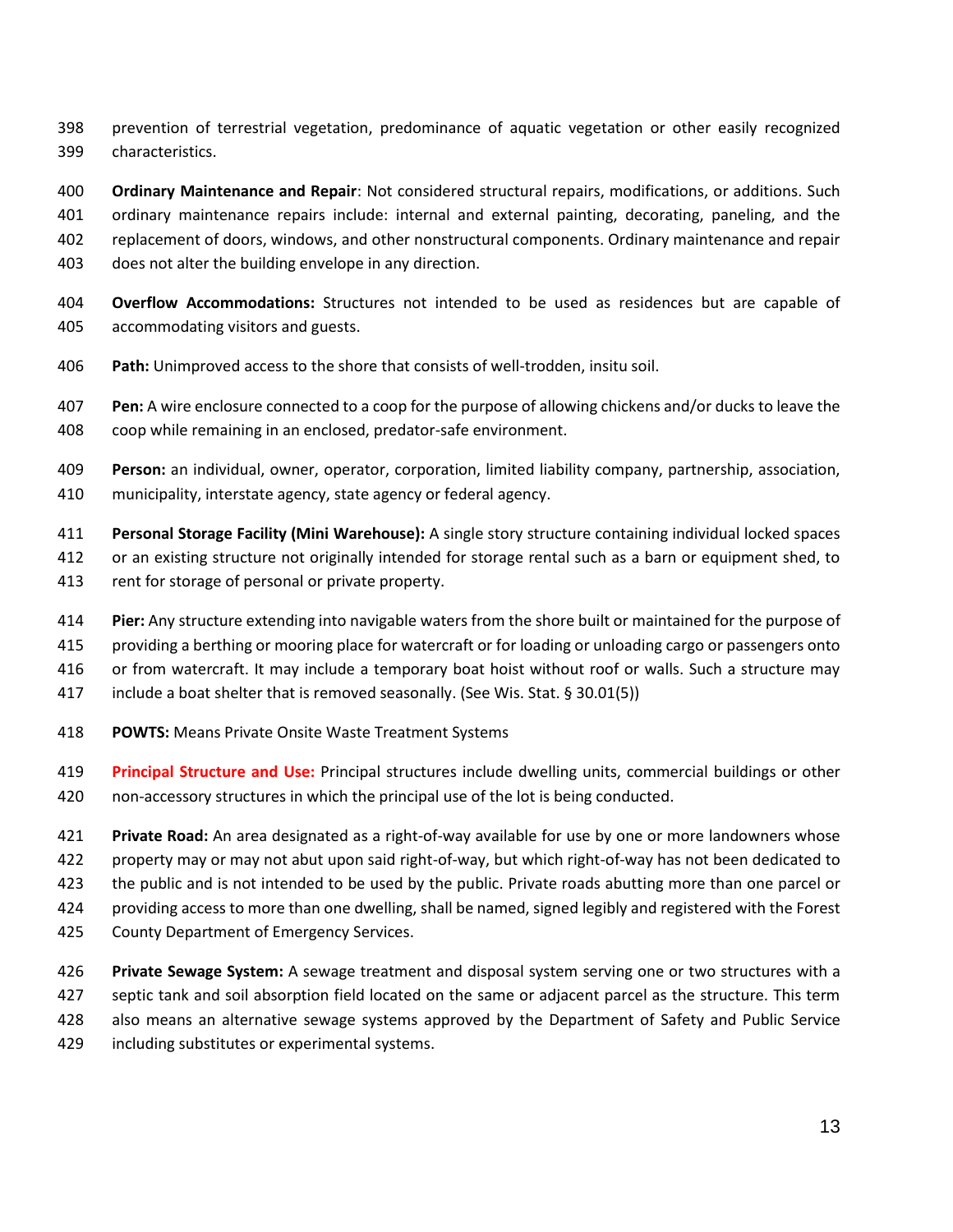- **Public Nuisance:** A nuisance which affects numerous members of the public or the public at large, as distinguished from a nuisance which only does harm to a neighbor or a few private individuals.
- **Public Sewage Disposal System:** Sewers and sewage treatment facilities which are maintained and operated by a municipality or sanitary district.
- **Public Utilities:** Utilities using underground or overhead transmission lines such as electric, telephone,
- telegraph, and distribution and collection systems such as water, sanitary sewer, natural gas, and storm sewer owned and operated by a municipal entity.
- **Pyramiding:** The act of obtaining or legally providing access (easement) to public bodies of water across private lots or lands in a manner that increases the number of families that have access to that water to a degree greater than what would occur with individual riparian owners having individual lots fronting on the water. Publicly owned access points may not fall within this definition. See Wis. Stat. § 30.131 for limitations on such access.
- **Recreational Vehicle:** Means a vehicle that is designed to be towed upon a highway by a motor vehicle, that is equipped and used, or intended to be used, primarily for temporary or recreational human habitation, that has walls of rigid construction, and that does not exceed 45 feet in length.
- **Recreational Structure:** Means a structure less than 100 square feet used for recreational activities used intermittently as sleeping quarters or shelter, e.g. Children's play houses, tree houses or other structures of like character or use.
- **Regional Flood:** means a flood determined to be representative of large floods known to have generally occurred in Wisconsin and which may be expected to occur on a particular stream because of like physical characteristics, once in every 100 years.
- **Residential:** (See dwelling unit)
- **Retail Business:** A commercial establishment that sells products in relatively small quantities, not in bulk, directly to the ultimate customer.
- **Riparian Management Zone (RMZ):** Land and vegetated areas within 300 feet of the OHWM of lakes and streams where management practices are modified to protect water quality, fish and other aquatic resources.
- **Routine Maintenance of Vegetation:** Normally accepted horticultural practices that do not result in the loss of any layer of existing vegetation and do not require earth disturbance.
- **Service Business:** Commercial establishment devoted to the performance of work for others, not the production of a tangible commodity.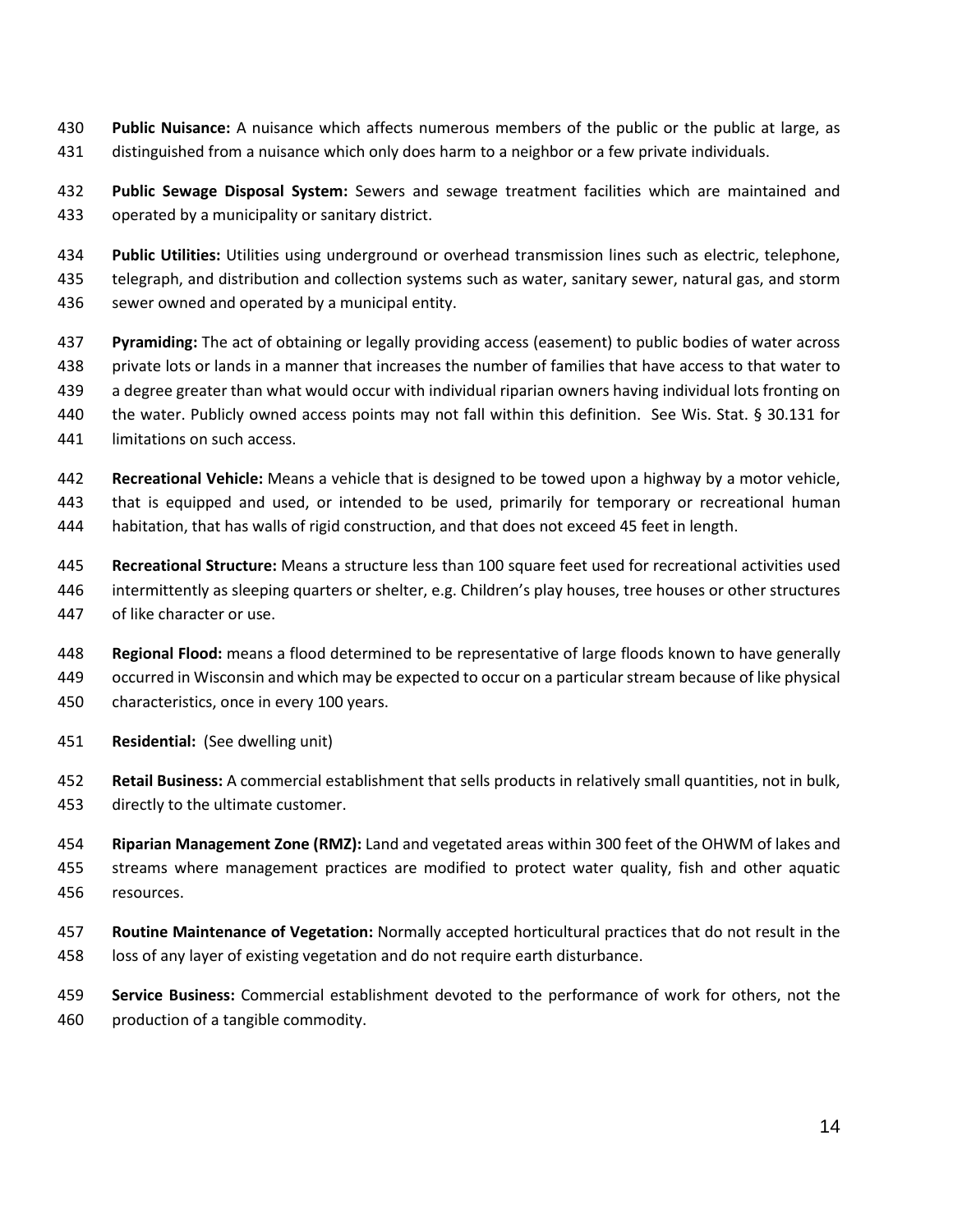- **Setback:** The minimum allowable horizontal distance from a given point or line of reference, such as a
- thoroughfare right-of-way, OHWM, or perspective line to the nearest vertical wall or other element of a
- structure or structure as indicated in the text of this ordinance.
- **Shoreland:** Land within the following distances from the OHWM of navigable waters: 1,000 feet from a lake, pond or flowage or 300 feet from a river or stream or to the landward side of the flood plain, whichever distance is greater.
- **Shoreland Alteration:** The intentional, artificial change to the land located between the OHWM and 300 feet landward.
- **Shoreland Setback:** An area that is within 75 feet of the OHWM in which the construction or placement of structures has been limited or prohibited under an ordinance enacted under this Section.
- **Short Term Rentals:** Residents used as domiciles for periods of less than 7 days by anyone other than the owner, for compensation.
- **Side Yard:** A yard extending along a side lot line that does not front on a public street, road, or body of water.
- **Silt Fence:** A temporary barrier used to intercept sediment-laden runoff from an area.
- **Special Exception:** In this ordinance a special exception is considered a conditional use. See conditional use.
- **Special Area Management Plan (SAMP):** A plan which provides for increased specificity in protecting significant natural resources, reasonable economic growth, improved protection of life and property and improved predictability in governmental decision making.
- **Special Zoning Permission:** A permit received to erect the structure described in Wis. Stat. § 59.692(1v) that requires the preservation or restoration of the shoreland buffer area.
- **Structure:** A principal structure or any accessory structure including a garage, shed, boathouse, sidewalk, stairway, walkway, patio, deck, retaining wall, porch or fire pit.
- **Substantial Evidence:** means facts and information, other than merely personal preferences or speculation, directly pertaining to the requirements and conditions an applicant must meet to obtain a conditional use permit and that reasonable persons would accept in support of a conclusion.
- **Temporary Structure:** A structure which is permitted within a land use district without any foundation or footing and which is removed when the designated time period, activity, or use for which the temporary structure was erected has ceased. Such structures may include, but are not be limited to, mobile or recreation vehicles used in conjunction with construction, event shelters/tents or other structures of like character, nature or use.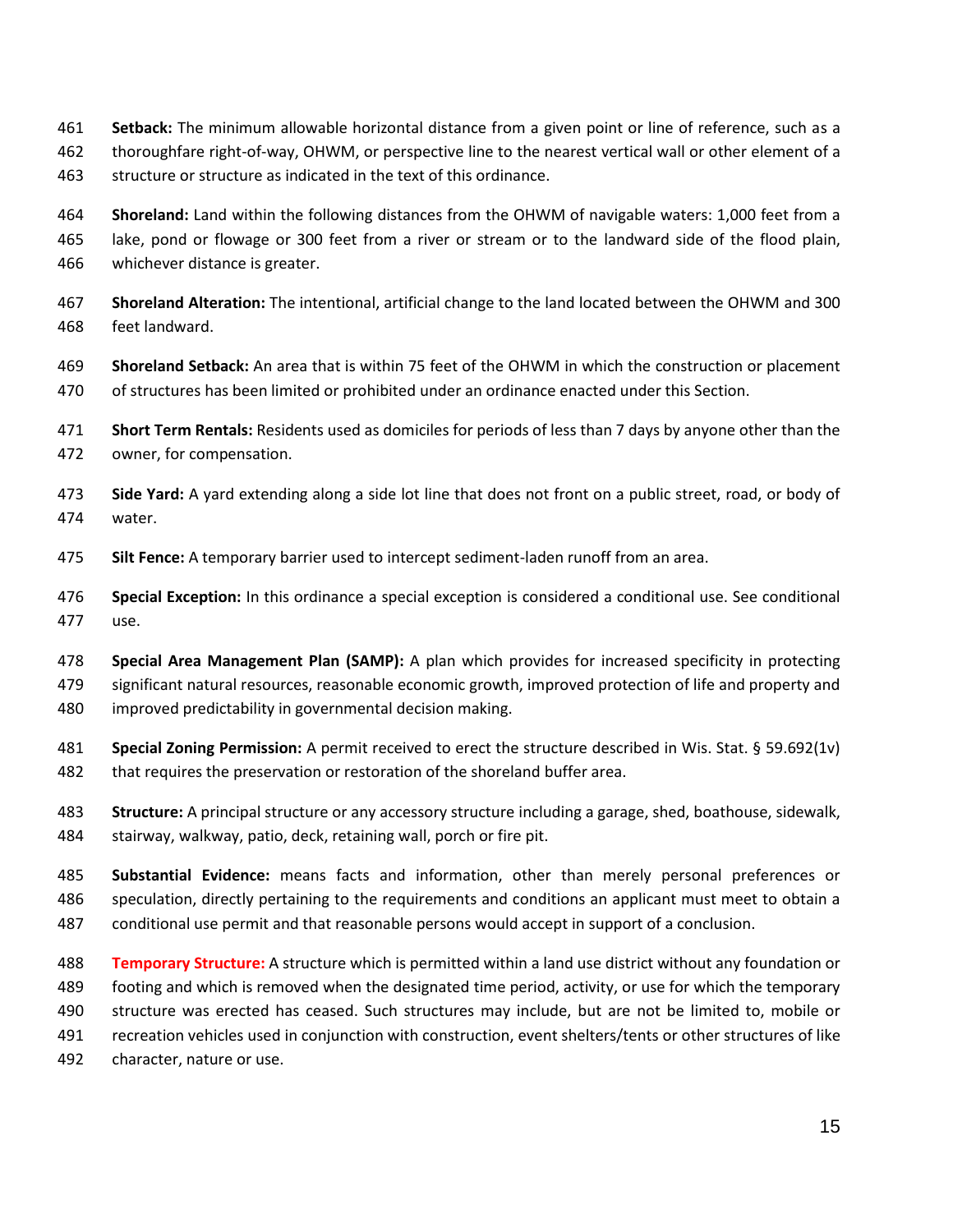- **Unnecessary Hardship:** A circumstance where special conditions, which were not self-created, affect a
- particular property and make strict conformity with restrictions governing area, setbacks, frontage, height
- or density unnecessarily burdensome or unreasonable in light of the purposes of this ordinance.
- **Variance:** An authorization granted by the Board of Adjustment to construct, or alter a building that deviates from the standards of this ordinance.
- **Area Variance:** A modification to a dimensional, physical, or locational requirement such as the setbacks, frontage, height, bulk or density restriction for a structure that is granted by the Board of Adjustment.
- **Walkway:** A structure, no more than 60 inches wide, consisting of materials placed specifically to provide safe access to the shore. Any type of walkway installation, elevated or in-ground, flat or stepped, may not further or cause erosion.
- **Wellhead Protection:** Measures taken by a town sanitary district to protect the water quality of their municipal well.
- **Waterfront Lot:** any lot that abuts navigable water.
- **Wetland:** An area where water is at, near, or above the land surface long enough to be capable of supporting aquatic or hydrophytic (water-loving) vegetation and contains soils indicative of wet conditions.
- **Wetland Zoning Districts:** a zoning district, created as a part of a county zoning ordinance, comprised of shorelands that are designated as wetlands on the Wisconsin wetland inventory maps prepared by the department.
- **Wholesale Business:** A commercial establishment that sells products for further sale or processing. Wholesale businesses sell to retail businesses, not the ultimate customers.

# **SECTION 4. DETERMINATIONS, ENCROACHMENTS, COMPLAINTS AND CONVENANTS.**

# **4.1 General**

- **A.** Determinations of navigability and OHWM location shall initially be made by the zoning administrator. When questions arise, the zoning administrator shall contact the appropriate office of the Department of Natural Resources for a final determination of navigability or OHWM. The county may work with surveyors with regard to s. 59.692(1h)
- **B.** Encroachments and property line disputes are a civil matter and shall first be handled in court to determine proof of property lines.
- **C.** Zoning complaints shall be filed in writing and signed on forms provided in the Land and Water Resource Office.
- **D.** Public Nuisance and blight complaints in the shoreland area shall be filed in writing and signed on forms provided in the Land and Water Resource Office.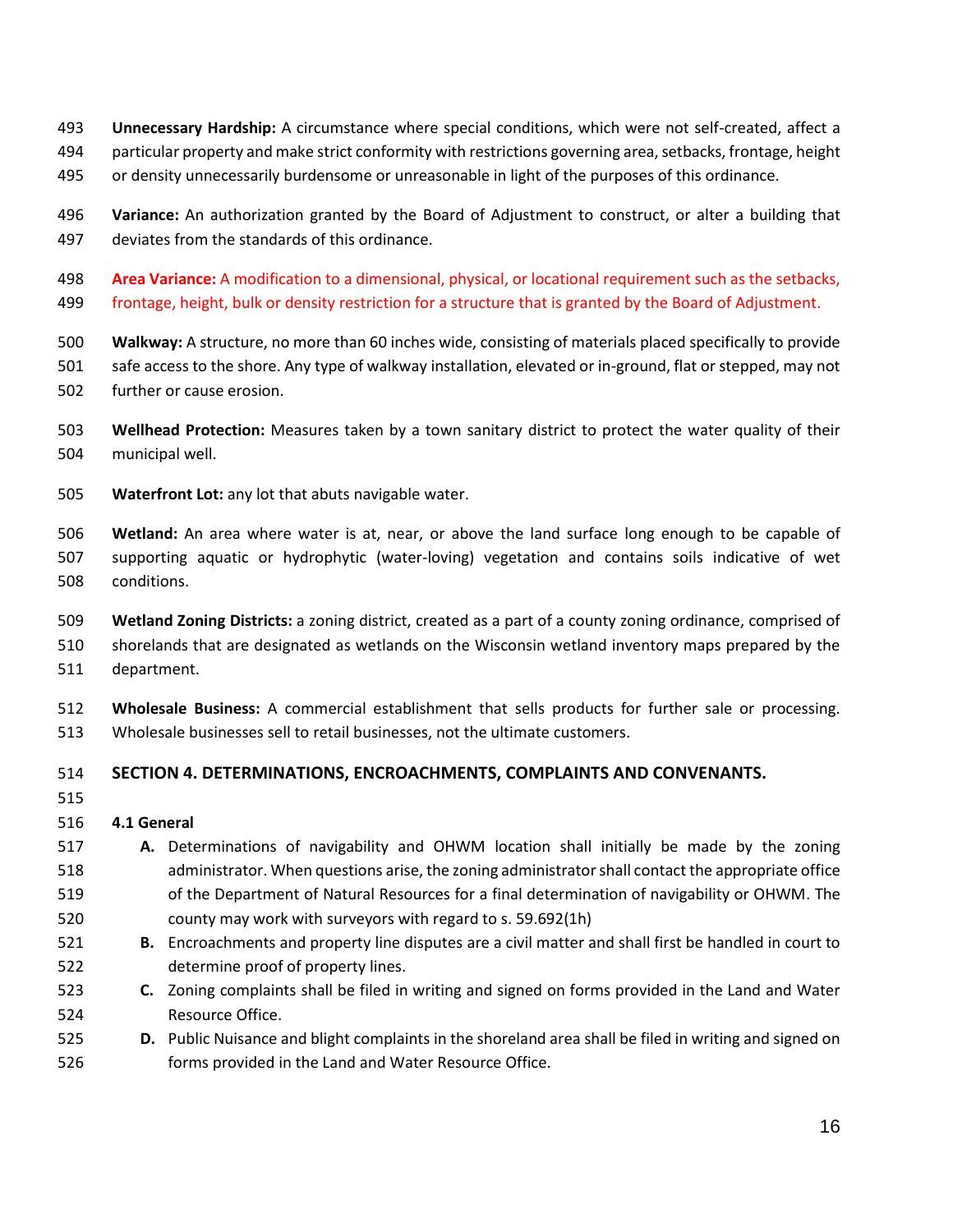**E.** Restrictive covenants or deed restrictions are private contractual covenants that limit land use. Restrictions are placed on the property by affirmative action of the owner of the property, usually by the initial developer. Enforcement of restrictive covenants, on property covered by the

restrictions, is the landowner's responsibility. Seek legal advice to enhance, alter or amend

# **SECTION 5 – SHORELAND-WETLAND DISTRICT**

# **5.1 Designation**

restrictive covenants.

 This district shall include all shorelands within the jurisdiction of this ordinance which are designated as wetlands on the most recent version of the Wisconsin Wetland Inventory as depicted on the Department of Natural Resources Surface Water Data Viewer.

 **A.** Locating Shoreland-Wetland Boundaries. (NR 115.04(b)2.note) Where an apparent discrepancy exists between the shoreland-wetland district boundary shown on the Wisconsin Wetland Inventory and actual field conditions, the county shall contact the Department to determine if the map is in error. If the Department determines that a particular area was incorrectly mapped as wetland or meets the wetland definition but was not shown as wetland on the map, the county shall have the authority to immediately grant or deny a shoreland zoning permit in accordance with the applicable regulations based on the Department determination as to whether the area is wetland. In order to correct wetland mapping errors on the official zoning map, an official zoning map amendment must be initiated within a reasonable period of time.

# **5.2 Purpose**

 This district is created to maintain safe and healthful conditions, to prevent water pollution, to protect fish spawning grounds and wildlife habitat, to preserve shore cover and natural beauty and to control

- building and development in wetlands whenever possible. When development is permitted in a wetland,
- the development should occur in a manner that minimizes adverse impacts upon the wetland.
- 

# **5.3 Permitted Uses**

 The following uses are allowed, subject to general shoreland zoning regulations contained in this ordinance and the provisions of other applicable local, state and federal laws.

- **A.** Activities and uses which do not require the issuance of a zoning permit, but which shall be carried out without any filling, flooding, draining, dredging, ditching, tiling or excavating except as allowed under these rules;
- **1.** Hiking, fishing, trapping, hunting, swimming, and boating;
- **2.** The harvesting of wild crops, such as marsh hay, ferns, moss, wild rice, berries, tree fruits, and tree seeds, in a manner that is not injurious to the natural reproduction of such crops;
- **3.** The pasturing of livestock;
- **4.** The cultivation of agricultural crops;
- **5.** The practice of silviculture, including the planting, thinning, and harvesting of timber; and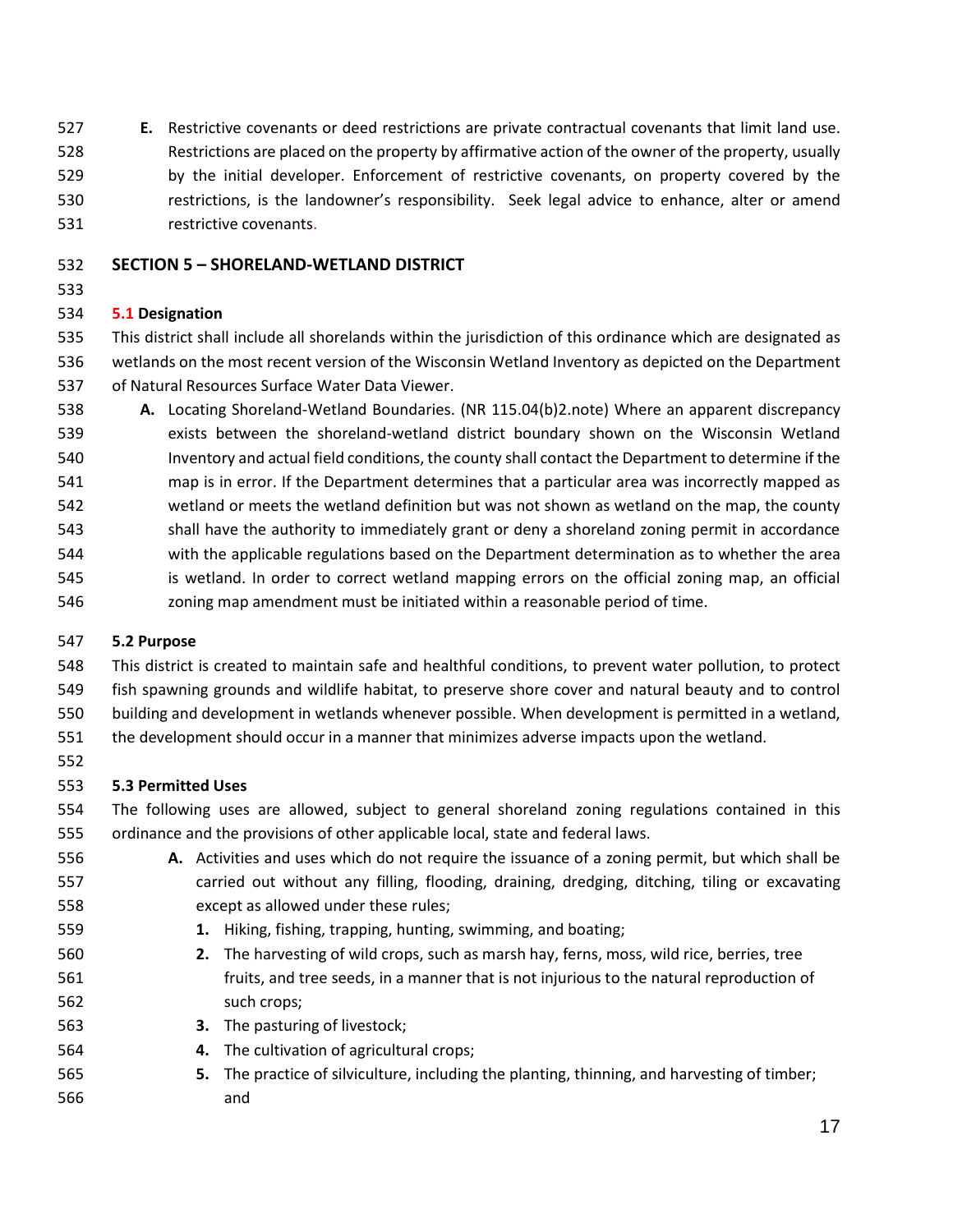| 567 | 6. The construction or maintenance of duck blinds.                                                |
|-----|---------------------------------------------------------------------------------------------------|
| 568 | B. Uses which do not require the issuance of a zoning permit which may include limited filling,   |
| 569 | flooding, draining, dredging, ditching, tiling, or excavating but only to the extent specifically |
| 570 | provided below:                                                                                   |
| 571 | 1. Temporary water level stabilization measures necessary to alleviate abnormally wet or          |
| 572 | dry conditions that would have an adverse impact on silvicultural activities if not               |
| 573 | corrected.                                                                                        |
| 574 | 2. The cultivation of cranberries including flooding, dike and dam construction or ditching       |
| 575 | necessary for the growing and harvesting of cranberries,                                          |
| 576 | The maintenance and repair of existing agricultural drainage systems including ditching,<br>з.    |
| 577 | tiling, dredging, excavating, and filling necessary to maintain the level of drainage             |
| 578 | required to continue the existing agricultural use. This includes the minimum filling             |
| 579 | necessary for disposal of dredged spoil adjacent to the drainage system provided that             |
| 580 | dredged spoil is placed on existing spoil banks where possible;                                   |
| 581 | 4. The construction or maintenance of fences for the pasturing of livestock, including            |
| 582 | limited excavating and filling necessary for such construction or maintenance.                    |
| 583 | The construction or maintenance of piers, docks, or walkways built on pilings, including<br>5.    |
| 584 | limited excavating and filling necessary for such construction and maintenance.                   |
| 585 | The maintenance, repair, replacement or reconstruction of existing town and county<br>6.          |
| 586 | highways and bridges, including limited excavating and filling necessary for such                 |
| 587 | maintenance, repair, replacement or reconstruction.                                               |
| 588 | C. Uses that require the issuance of a zoning permit and which may include limited filling,       |
| 589 | flooding, draining, dredging, ditching, tiling or excavating, are permitted, but only to the      |
| 590 | extent specifically provided below:                                                               |
| 591 | The construction and maintenance of roads which necessary to conduct silvicultural<br>1.          |
| 592 | activities or agricultural, provided that:                                                        |
| 593 | The road cannot as a practical matter be located outside the wetlands:<br>a.                      |
| 594 | The road is designed and constructed to minimize adverse impact upon the natural<br>b.            |
| 595 | functions of the wetland enumerated in Section 5.6.B.                                             |
| 596 | The road is designed and constructed with the minimum cross-sectional area<br>c.                  |
| 597 | practical to serve the intended use; and                                                          |
| 598 | d. Road construction activities are carried out in the immediate area of the roadbed              |
| 599 | only.                                                                                             |
| 600 | The construction or maintenance of nonresidential buildings, provided the building is<br>2.       |
| 601 | essential for and used solely in conjunction with the raising of waterfowl, minnows or            |
| 602 | other wetland or aquatic animals; or some other use permitted in the shoreland-                   |
| 603 | wetland district provided that:                                                                   |
| 604 | The building cannot, as a practical matter, be located outside the wetland;<br>а.                 |
| 605 | Such building is not designed for human habitation and does not exceed 500 square<br>b.           |
| 606 | feet in floor area; and                                                                           |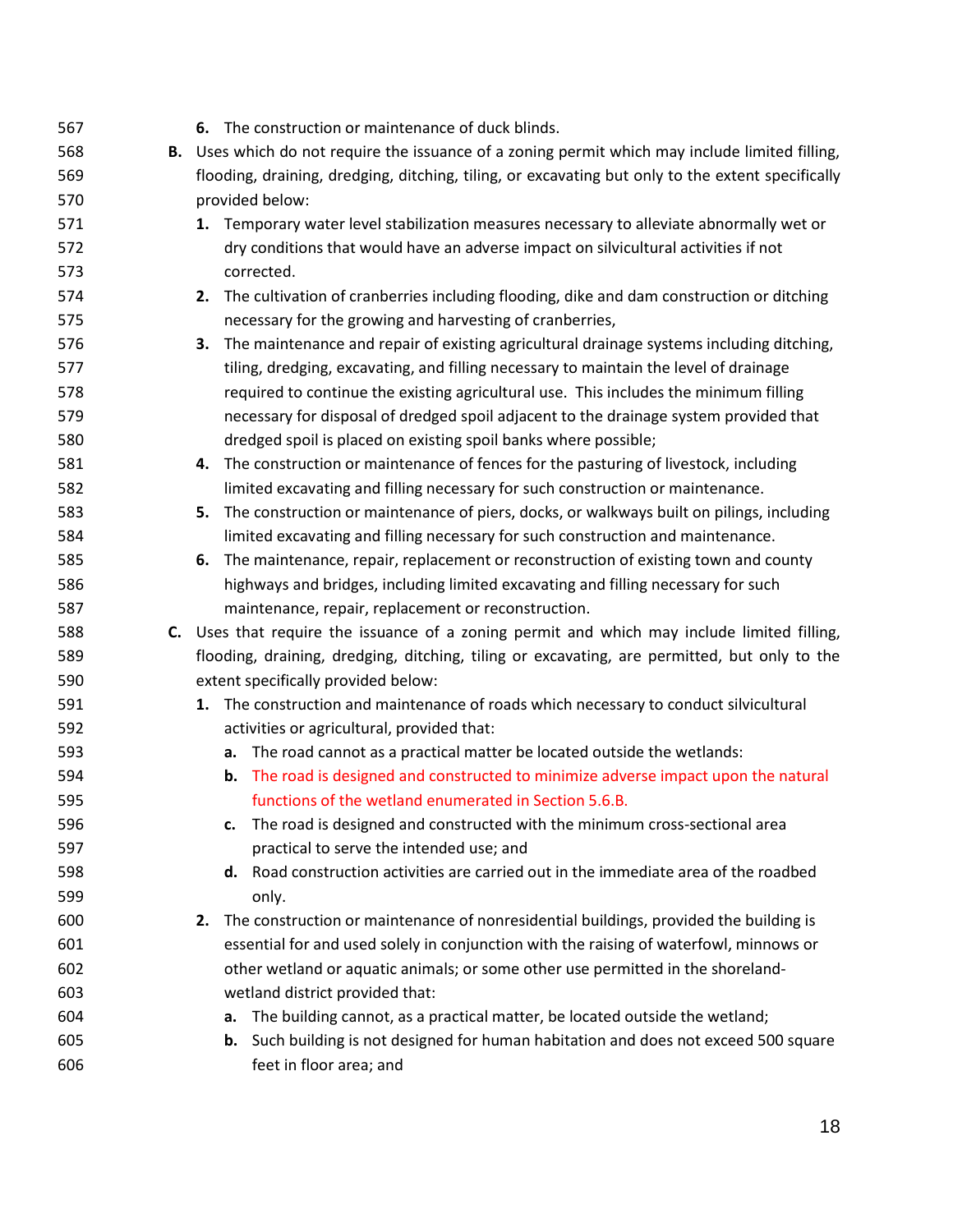| 607        |                            |    | c. Only limited filling or excavating necessary to provide structural support for the                                                                                                                    |
|------------|----------------------------|----|----------------------------------------------------------------------------------------------------------------------------------------------------------------------------------------------------------|
| 608        |                            |    | building is authorized.                                                                                                                                                                                  |
| 609        |                            |    | D. The establishment of public and private parks and recreation areas, natural and outdoor                                                                                                               |
| 610        |                            |    | education areas, historic and scientific areas, wildlife refuges, game bird and animal farms,                                                                                                            |
| 611        |                            |    | fur animal farms, fish hatcheries, and public boat launching ramps and attendant access                                                                                                                  |
| 612        |                            |    | roads, provided that:                                                                                                                                                                                    |
| 613        |                            |    | 1. Any private development is used exclusively for the permitted use and the applicant has                                                                                                               |
| 614        |                            |    | received a permit or license under Wis. Stat. § 29, where applicable.                                                                                                                                    |
| 615        |                            | 2. | Filling or excavating necessary for the construction or maintenance of public boat                                                                                                                       |
| 616        |                            |    | launching ramps or attendant access roads is allowed only where such construction or                                                                                                                     |
| 617        |                            |    | maintenance meets the criteria in Section 5.3 (C) (1).                                                                                                                                                   |
| 618        |                            | 3. | Ditching, excavating, dredging, or dike and dam construction in public and private parks                                                                                                                 |
| 619        |                            |    | and recreation areas, natural and outdoor education areas, historic and scientific areas,                                                                                                                |
| 620        |                            |    | wildlife refuges, game bird and animal farms, fur animal farms, and fish hatcheries is                                                                                                                   |
| 621        |                            |    | allowed only for the purpose of improving wildlife habitat and to otherwise enhance                                                                                                                      |
| 622        |                            |    | wetland values.                                                                                                                                                                                          |
| 623        |                            |    | E. The construction and maintenance of electric, gas, telephone, water and sewer transmission                                                                                                            |
| 624        |                            |    | and distribution lines, and related facilities, by public utilities and cooperative associations                                                                                                         |
| 625        |                            |    | organized for the purpose of producing or furnishing heat, light, power or water to their                                                                                                                |
| 626        |                            |    | members and the construction or maintenance of railroad lines provide that:                                                                                                                              |
| 627        |                            |    | 1. The transmission and distribution facilities and railroad lines cannot, as a practical                                                                                                                |
| 628        |                            |    | matter, be located outside the wetlands:                                                                                                                                                                 |
| 629        |                            |    | 2. Such construction or maintenance is done in a manner designed to minimize adverse                                                                                                                     |
| 630        |                            |    | impact upon the natural functions of the wetland enumerated in Section 5.6 B.                                                                                                                            |
| 631        |                            |    |                                                                                                                                                                                                          |
| 632        | <b>5.4 Prohibited Uses</b> |    |                                                                                                                                                                                                          |
| 633<br>634 |                            |    | Any use not listed in the previous Sections are prohibited, unless the wetland or portion of the wetland<br>has been rezoned by amendment of this ordinance in accordance with Wis. Stat. § 59.69(5)(e). |
| 635        |                            |    | 5.5 Rezoning of Lands in the Shoreland-Wetland District                                                                                                                                                  |
| 636        |                            |    | A. For all proposed text or map amendments to the shoreland-wetland provisions of this                                                                                                                   |
| 637        |                            |    | ordinance, the appropriate office within the department shall be provided with the following:                                                                                                            |
| 638        |                            |    | 1. A copy of every petition for a text or map amendment to the shoreland-wetland                                                                                                                         |
| 639        |                            |    | provisions of this ordinance, within 5 days of the filing of such petition with the county                                                                                                               |
| 640        |                            |    | clerk. Such petition shall include a copy of the Wisconsin Wetland Inventory map                                                                                                                         |
| 641        |                            |    | describing any proposed rezoning of a shoreland or wetland;                                                                                                                                              |
| 642        |                            |    | 2. Written notice of the public hearing to be held on a proposed amendment at least 10                                                                                                                   |
| 643        |                            |    | days prior to such hearing;                                                                                                                                                                              |
| 644        |                            |    | 3. A copy of the County Land and Water Resource agency's findings and recommendations                                                                                                                    |
| 645        |                            |    | on each proposed amendment within 10 days after the submission of those findings and                                                                                                                     |
| 646        |                            |    | recommendations to the county board; and                                                                                                                                                                 |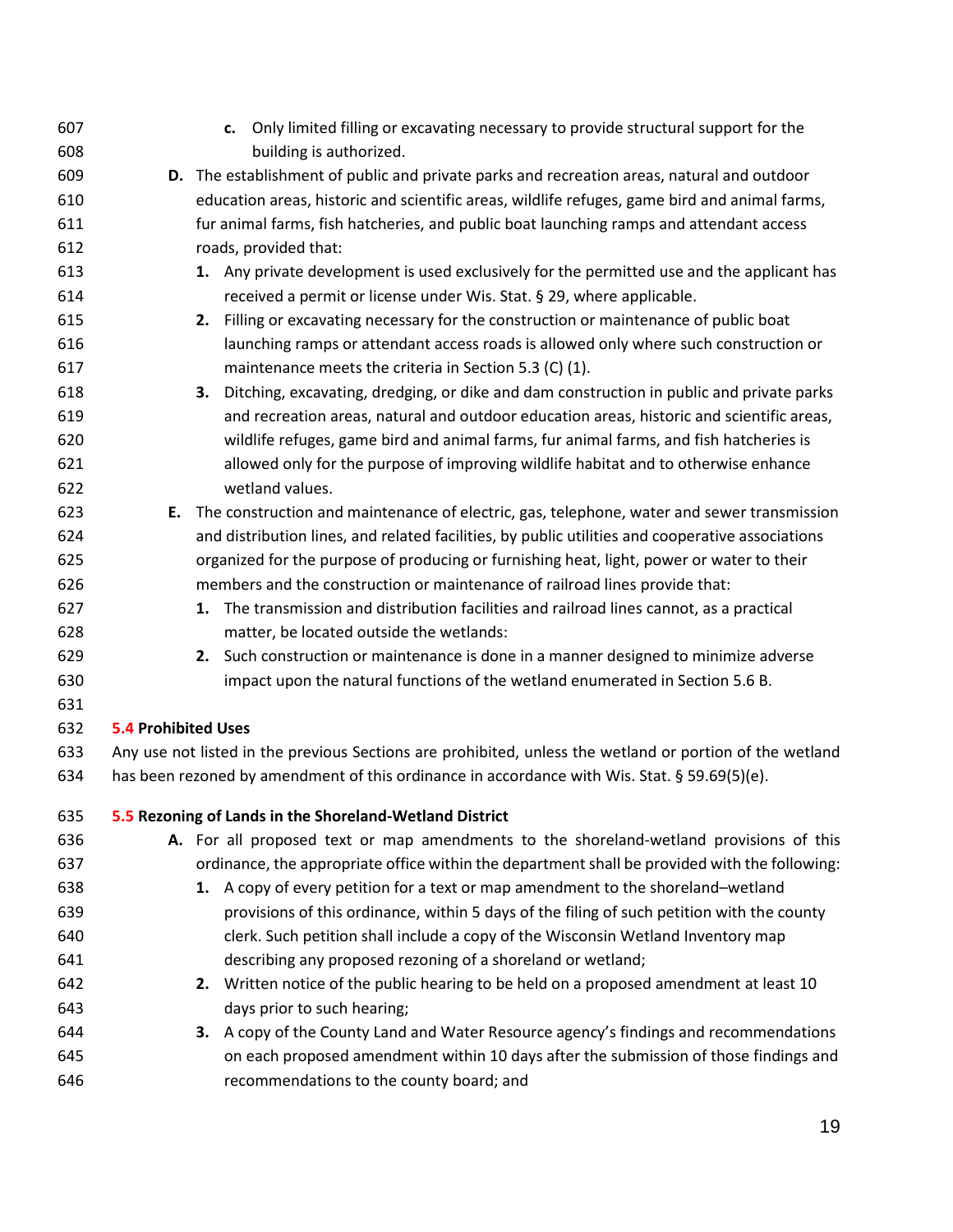| 647 |  | 4. Written notice of the county board's decision on the proposed amendment within 10               |
|-----|--|----------------------------------------------------------------------------------------------------|
| 648 |  | days after it is issued.                                                                           |
| 649 |  | B. Wetland, or a portion thereof, in the shoreland-wetland district shall not be rezoned if the    |
| 650 |  | proposed rezoning may result in a significant adverse impact upon any of the following:            |
| 651 |  | 1. Storm and flood water storage capacity;                                                         |
| 652 |  | Maintenance of dry season stream flow, the discharge of groundwater to a wetland, the<br>2.        |
| 653 |  | recharge of groundwater from a wetland to another area, or the flow of groundwater                 |
| 654 |  | through a wetland;                                                                                 |
| 655 |  | 3. Filtering or storage of sediments, nutrients, heavy metals or organic compounds that            |
| 656 |  | would otherwise drain into navigable waters;                                                       |
| 657 |  | 4. Shoreline protection against soil erosion;                                                      |
| 658 |  | Fish spawning, breeding, nursery or feeding grounds;<br>5.                                         |
| 659 |  | Wildlife habitat; or<br>6.                                                                         |
| 660 |  | Wetlands both within the boundary of designated areas of special natural resource<br>7.            |
| 661 |  | interest and those wetlands which are in proximity to or have a direct hydrologic                  |
| 662 |  | connection to such designated areas as defined in NR 103.04, Wis. Adm. Code, which                 |
| 663 |  | can be accessed at the following web site:                                                         |
| 664 |  | http://www.legis.state.wi.us/rsb/code/nr/nr103.pdf.                                                |
| 665 |  |                                                                                                    |
| 666 |  | 5.6 Department Response to a Proposed Text or Map Amendment                                        |
| 667 |  | A. If the department notifies the county zoning agency that a proposed text or map amendment to    |
| 668 |  | the shoreland-wetland provisions of this ordinance may have significant adverse impact upon any    |
| 669 |  | of the criteria listed in Section 5.6(B), the proposed amendment shall contain the following       |
| 670 |  | provision:                                                                                         |
| 671 |  | "This amendment shall not take effect until more than 30 days have elapsed after written notice    |
| 672 |  | of the county board's approval of this amendment is mailed to the Department of Natural            |
| 673 |  | Resources. During that 30-day period the Department of natural Resources may notify the county     |
| 674 |  | board that it will adopt a superseding shoreland ordinance for the county under Wis. Stat. §       |
| 675 |  | 59.692(6). If the department does so notify the county board, the effect of this amendment shall   |
| 676 |  | be stayed until the adoption procedure is completed or otherwise terminated.                       |
| 677 |  | <b>SECTION 6 - LAND DIVISION REVIEW</b>                                                            |
| 678 |  |                                                                                                    |
| 679 |  | <b>6.1 Land Division Review</b>                                                                    |
| 680 |  | A. The county shall review, pursuant to Wis. Stat. § 236.45, all land divisions in shoreland areas |
| 681 |  | which create any parcels of five acres or less, and shall require a certified survey or plat. All  |
| 682 |  | subdivisions fronting on State or Federal Highways require State approval. Land divisions          |
| 683 |  | requiring access to county highways require Forest County Highway Department approval. In          |
| 684 |  | such review, the following factors shall be considered:                                            |
| 685 |  | 1. Hazards to health, safety or welfare of future residents;                                       |

**2.** Proper relationship to adjoining areas;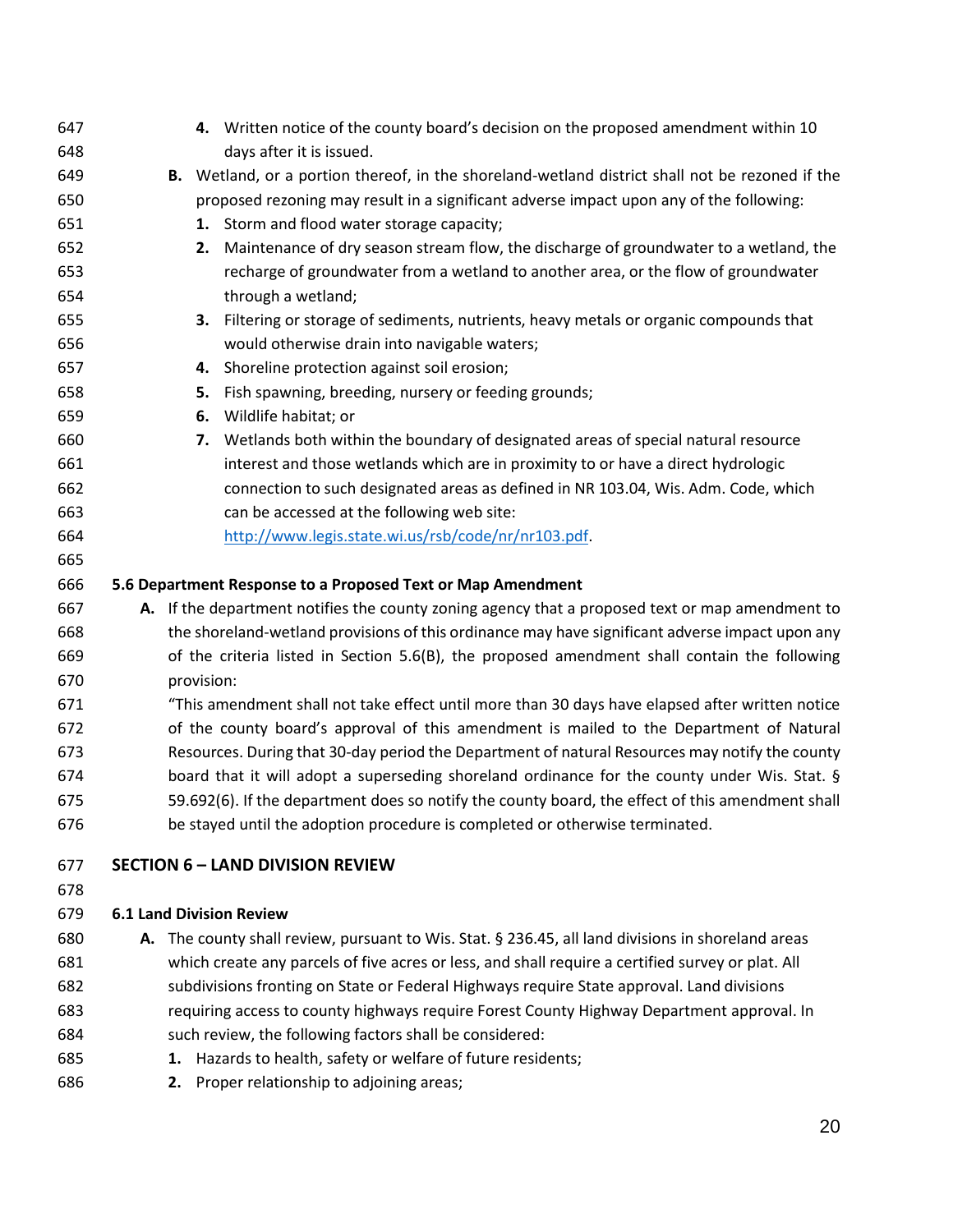| 688<br>Adequate storm drainage facilities; and<br>4.<br>689<br>Conformity to state law, this ordinance, Forest County Subdivision Ordinance, and<br>5.<br>690<br>administrative code provisions.<br>691<br>692<br>6.2 Minimum Lot Size<br>693<br>A. Minimum lot size shall be established in the shoreland areas to afford protection against danger<br>694<br>to health, safety, welfare, and protection against pollution of the adjacent body of water.<br>695<br>1. Lots served by public sanitary sewer shall have a minimum width of 65 feet and a minimum<br>696<br>area of 10,000 square feet. Lots shall be measured at the OHWM.<br>697<br>2. Lots not served by public sanitary sewer shall have a minimum lot width of 100 feet and a<br>698<br>minimum lot area of 20,000 square feet. Lots shall be measured at the OHWM.<br>699<br><b>6.3 Planned Unit Development</b><br>700<br>A. A non-riparian lot may be created which does not meet the requirements of Section 6.2 if the<br>Land and Water Resources Committee has approved and recorded a plat or certified survey map<br>701<br>702<br>including that lot within a planned unit development, but only if the planned unit development<br>703<br>contains at least 2 acres or 200 feet of frontage, and if the reduced non-riparian lot sizes are<br>allowed in exchange for larger shoreland buffers and setbacks on those lots adjacent to<br>704<br>705<br>navigable waters that are proportional to and offset the impacts of the reduced lots on habitat,<br>706<br>water quality and natural scenic beauty.<br>1. Planned unit development within districts shall meet the regulations of Section 22<br>707<br>(Conditional Use Permits). They shall constitute conditional uses in all districts.<br>708<br>709<br>2. Structures and uses in a PUD shall conform to the requirements of the respective zoning<br>710<br>district.<br>711<br>Land to be set aside as open space or common area shall be clearly indicated on the plan.<br>3.<br>Provisions for the continued maintenance of common space, recreational facilities, parking<br>712<br>713<br>facilities, or other common property, shall be guaranteed by the owner's association articles<br>714<br>of incorporation, covenants, and /or deed restrictions in a form acceptable to the county<br>board. Such guaranteeing instruments shall be recorded with the plat.<br>715<br>716<br><b>SECTION 7 - SUBSTANDARD LOTS</b><br>717<br>7.1 Substandard Lots<br>718<br>A. Within the districts established by this ordinance, or amendments that may later be adopted,<br>719<br>there exist lots and parcels created prior to the Forest County Shoreland Zoning Ordinance.<br>720 | 687 |  | <b>3.</b> Public access to streets and navigable waters, as required by law and this ordinance; |
|---------------------------------------------------------------------------------------------------------------------------------------------------------------------------------------------------------------------------------------------------------------------------------------------------------------------------------------------------------------------------------------------------------------------------------------------------------------------------------------------------------------------------------------------------------------------------------------------------------------------------------------------------------------------------------------------------------------------------------------------------------------------------------------------------------------------------------------------------------------------------------------------------------------------------------------------------------------------------------------------------------------------------------------------------------------------------------------------------------------------------------------------------------------------------------------------------------------------------------------------------------------------------------------------------------------------------------------------------------------------------------------------------------------------------------------------------------------------------------------------------------------------------------------------------------------------------------------------------------------------------------------------------------------------------------------------------------------------------------------------------------------------------------------------------------------------------------------------------------------------------------------------------------------------------------------------------------------------------------------------------------------------------------------------------------------------------------------------------------------------------------------------------------------------------------------------------------------------------------------------------------------------------------------------------------------------------------------------------------------------------------------------------------------------------------------------------------------------------------------------------------------------------------------------------------------------------------------------------------------------------------------------------------------------------------------------------------------------------------|-----|--|-------------------------------------------------------------------------------------------------|
|                                                                                                                                                                                                                                                                                                                                                                                                                                                                                                                                                                                                                                                                                                                                                                                                                                                                                                                                                                                                                                                                                                                                                                                                                                                                                                                                                                                                                                                                                                                                                                                                                                                                                                                                                                                                                                                                                                                                                                                                                                                                                                                                                                                                                                                                                                                                                                                                                                                                                                                                                                                                                                                                                                                                 |     |  |                                                                                                 |
|                                                                                                                                                                                                                                                                                                                                                                                                                                                                                                                                                                                                                                                                                                                                                                                                                                                                                                                                                                                                                                                                                                                                                                                                                                                                                                                                                                                                                                                                                                                                                                                                                                                                                                                                                                                                                                                                                                                                                                                                                                                                                                                                                                                                                                                                                                                                                                                                                                                                                                                                                                                                                                                                                                                                 |     |  |                                                                                                 |
|                                                                                                                                                                                                                                                                                                                                                                                                                                                                                                                                                                                                                                                                                                                                                                                                                                                                                                                                                                                                                                                                                                                                                                                                                                                                                                                                                                                                                                                                                                                                                                                                                                                                                                                                                                                                                                                                                                                                                                                                                                                                                                                                                                                                                                                                                                                                                                                                                                                                                                                                                                                                                                                                                                                                 |     |  |                                                                                                 |
|                                                                                                                                                                                                                                                                                                                                                                                                                                                                                                                                                                                                                                                                                                                                                                                                                                                                                                                                                                                                                                                                                                                                                                                                                                                                                                                                                                                                                                                                                                                                                                                                                                                                                                                                                                                                                                                                                                                                                                                                                                                                                                                                                                                                                                                                                                                                                                                                                                                                                                                                                                                                                                                                                                                                 |     |  |                                                                                                 |
|                                                                                                                                                                                                                                                                                                                                                                                                                                                                                                                                                                                                                                                                                                                                                                                                                                                                                                                                                                                                                                                                                                                                                                                                                                                                                                                                                                                                                                                                                                                                                                                                                                                                                                                                                                                                                                                                                                                                                                                                                                                                                                                                                                                                                                                                                                                                                                                                                                                                                                                                                                                                                                                                                                                                 |     |  |                                                                                                 |
|                                                                                                                                                                                                                                                                                                                                                                                                                                                                                                                                                                                                                                                                                                                                                                                                                                                                                                                                                                                                                                                                                                                                                                                                                                                                                                                                                                                                                                                                                                                                                                                                                                                                                                                                                                                                                                                                                                                                                                                                                                                                                                                                                                                                                                                                                                                                                                                                                                                                                                                                                                                                                                                                                                                                 |     |  |                                                                                                 |
|                                                                                                                                                                                                                                                                                                                                                                                                                                                                                                                                                                                                                                                                                                                                                                                                                                                                                                                                                                                                                                                                                                                                                                                                                                                                                                                                                                                                                                                                                                                                                                                                                                                                                                                                                                                                                                                                                                                                                                                                                                                                                                                                                                                                                                                                                                                                                                                                                                                                                                                                                                                                                                                                                                                                 |     |  |                                                                                                 |
|                                                                                                                                                                                                                                                                                                                                                                                                                                                                                                                                                                                                                                                                                                                                                                                                                                                                                                                                                                                                                                                                                                                                                                                                                                                                                                                                                                                                                                                                                                                                                                                                                                                                                                                                                                                                                                                                                                                                                                                                                                                                                                                                                                                                                                                                                                                                                                                                                                                                                                                                                                                                                                                                                                                                 |     |  |                                                                                                 |
|                                                                                                                                                                                                                                                                                                                                                                                                                                                                                                                                                                                                                                                                                                                                                                                                                                                                                                                                                                                                                                                                                                                                                                                                                                                                                                                                                                                                                                                                                                                                                                                                                                                                                                                                                                                                                                                                                                                                                                                                                                                                                                                                                                                                                                                                                                                                                                                                                                                                                                                                                                                                                                                                                                                                 |     |  |                                                                                                 |
|                                                                                                                                                                                                                                                                                                                                                                                                                                                                                                                                                                                                                                                                                                                                                                                                                                                                                                                                                                                                                                                                                                                                                                                                                                                                                                                                                                                                                                                                                                                                                                                                                                                                                                                                                                                                                                                                                                                                                                                                                                                                                                                                                                                                                                                                                                                                                                                                                                                                                                                                                                                                                                                                                                                                 |     |  |                                                                                                 |
|                                                                                                                                                                                                                                                                                                                                                                                                                                                                                                                                                                                                                                                                                                                                                                                                                                                                                                                                                                                                                                                                                                                                                                                                                                                                                                                                                                                                                                                                                                                                                                                                                                                                                                                                                                                                                                                                                                                                                                                                                                                                                                                                                                                                                                                                                                                                                                                                                                                                                                                                                                                                                                                                                                                                 |     |  |                                                                                                 |
|                                                                                                                                                                                                                                                                                                                                                                                                                                                                                                                                                                                                                                                                                                                                                                                                                                                                                                                                                                                                                                                                                                                                                                                                                                                                                                                                                                                                                                                                                                                                                                                                                                                                                                                                                                                                                                                                                                                                                                                                                                                                                                                                                                                                                                                                                                                                                                                                                                                                                                                                                                                                                                                                                                                                 |     |  |                                                                                                 |
|                                                                                                                                                                                                                                                                                                                                                                                                                                                                                                                                                                                                                                                                                                                                                                                                                                                                                                                                                                                                                                                                                                                                                                                                                                                                                                                                                                                                                                                                                                                                                                                                                                                                                                                                                                                                                                                                                                                                                                                                                                                                                                                                                                                                                                                                                                                                                                                                                                                                                                                                                                                                                                                                                                                                 |     |  |                                                                                                 |
|                                                                                                                                                                                                                                                                                                                                                                                                                                                                                                                                                                                                                                                                                                                                                                                                                                                                                                                                                                                                                                                                                                                                                                                                                                                                                                                                                                                                                                                                                                                                                                                                                                                                                                                                                                                                                                                                                                                                                                                                                                                                                                                                                                                                                                                                                                                                                                                                                                                                                                                                                                                                                                                                                                                                 |     |  |                                                                                                 |
|                                                                                                                                                                                                                                                                                                                                                                                                                                                                                                                                                                                                                                                                                                                                                                                                                                                                                                                                                                                                                                                                                                                                                                                                                                                                                                                                                                                                                                                                                                                                                                                                                                                                                                                                                                                                                                                                                                                                                                                                                                                                                                                                                                                                                                                                                                                                                                                                                                                                                                                                                                                                                                                                                                                                 |     |  |                                                                                                 |
|                                                                                                                                                                                                                                                                                                                                                                                                                                                                                                                                                                                                                                                                                                                                                                                                                                                                                                                                                                                                                                                                                                                                                                                                                                                                                                                                                                                                                                                                                                                                                                                                                                                                                                                                                                                                                                                                                                                                                                                                                                                                                                                                                                                                                                                                                                                                                                                                                                                                                                                                                                                                                                                                                                                                 |     |  |                                                                                                 |
|                                                                                                                                                                                                                                                                                                                                                                                                                                                                                                                                                                                                                                                                                                                                                                                                                                                                                                                                                                                                                                                                                                                                                                                                                                                                                                                                                                                                                                                                                                                                                                                                                                                                                                                                                                                                                                                                                                                                                                                                                                                                                                                                                                                                                                                                                                                                                                                                                                                                                                                                                                                                                                                                                                                                 |     |  |                                                                                                 |
|                                                                                                                                                                                                                                                                                                                                                                                                                                                                                                                                                                                                                                                                                                                                                                                                                                                                                                                                                                                                                                                                                                                                                                                                                                                                                                                                                                                                                                                                                                                                                                                                                                                                                                                                                                                                                                                                                                                                                                                                                                                                                                                                                                                                                                                                                                                                                                                                                                                                                                                                                                                                                                                                                                                                 |     |  |                                                                                                 |
|                                                                                                                                                                                                                                                                                                                                                                                                                                                                                                                                                                                                                                                                                                                                                                                                                                                                                                                                                                                                                                                                                                                                                                                                                                                                                                                                                                                                                                                                                                                                                                                                                                                                                                                                                                                                                                                                                                                                                                                                                                                                                                                                                                                                                                                                                                                                                                                                                                                                                                                                                                                                                                                                                                                                 |     |  |                                                                                                 |
|                                                                                                                                                                                                                                                                                                                                                                                                                                                                                                                                                                                                                                                                                                                                                                                                                                                                                                                                                                                                                                                                                                                                                                                                                                                                                                                                                                                                                                                                                                                                                                                                                                                                                                                                                                                                                                                                                                                                                                                                                                                                                                                                                                                                                                                                                                                                                                                                                                                                                                                                                                                                                                                                                                                                 |     |  |                                                                                                 |
|                                                                                                                                                                                                                                                                                                                                                                                                                                                                                                                                                                                                                                                                                                                                                                                                                                                                                                                                                                                                                                                                                                                                                                                                                                                                                                                                                                                                                                                                                                                                                                                                                                                                                                                                                                                                                                                                                                                                                                                                                                                                                                                                                                                                                                                                                                                                                                                                                                                                                                                                                                                                                                                                                                                                 |     |  |                                                                                                 |
|                                                                                                                                                                                                                                                                                                                                                                                                                                                                                                                                                                                                                                                                                                                                                                                                                                                                                                                                                                                                                                                                                                                                                                                                                                                                                                                                                                                                                                                                                                                                                                                                                                                                                                                                                                                                                                                                                                                                                                                                                                                                                                                                                                                                                                                                                                                                                                                                                                                                                                                                                                                                                                                                                                                                 |     |  |                                                                                                 |
|                                                                                                                                                                                                                                                                                                                                                                                                                                                                                                                                                                                                                                                                                                                                                                                                                                                                                                                                                                                                                                                                                                                                                                                                                                                                                                                                                                                                                                                                                                                                                                                                                                                                                                                                                                                                                                                                                                                                                                                                                                                                                                                                                                                                                                                                                                                                                                                                                                                                                                                                                                                                                                                                                                                                 |     |  |                                                                                                 |
|                                                                                                                                                                                                                                                                                                                                                                                                                                                                                                                                                                                                                                                                                                                                                                                                                                                                                                                                                                                                                                                                                                                                                                                                                                                                                                                                                                                                                                                                                                                                                                                                                                                                                                                                                                                                                                                                                                                                                                                                                                                                                                                                                                                                                                                                                                                                                                                                                                                                                                                                                                                                                                                                                                                                 |     |  |                                                                                                 |
|                                                                                                                                                                                                                                                                                                                                                                                                                                                                                                                                                                                                                                                                                                                                                                                                                                                                                                                                                                                                                                                                                                                                                                                                                                                                                                                                                                                                                                                                                                                                                                                                                                                                                                                                                                                                                                                                                                                                                                                                                                                                                                                                                                                                                                                                                                                                                                                                                                                                                                                                                                                                                                                                                                                                 |     |  |                                                                                                 |
|                                                                                                                                                                                                                                                                                                                                                                                                                                                                                                                                                                                                                                                                                                                                                                                                                                                                                                                                                                                                                                                                                                                                                                                                                                                                                                                                                                                                                                                                                                                                                                                                                                                                                                                                                                                                                                                                                                                                                                                                                                                                                                                                                                                                                                                                                                                                                                                                                                                                                                                                                                                                                                                                                                                                 |     |  |                                                                                                 |
|                                                                                                                                                                                                                                                                                                                                                                                                                                                                                                                                                                                                                                                                                                                                                                                                                                                                                                                                                                                                                                                                                                                                                                                                                                                                                                                                                                                                                                                                                                                                                                                                                                                                                                                                                                                                                                                                                                                                                                                                                                                                                                                                                                                                                                                                                                                                                                                                                                                                                                                                                                                                                                                                                                                                 |     |  |                                                                                                 |
|                                                                                                                                                                                                                                                                                                                                                                                                                                                                                                                                                                                                                                                                                                                                                                                                                                                                                                                                                                                                                                                                                                                                                                                                                                                                                                                                                                                                                                                                                                                                                                                                                                                                                                                                                                                                                                                                                                                                                                                                                                                                                                                                                                                                                                                                                                                                                                                                                                                                                                                                                                                                                                                                                                                                 |     |  |                                                                                                 |
|                                                                                                                                                                                                                                                                                                                                                                                                                                                                                                                                                                                                                                                                                                                                                                                                                                                                                                                                                                                                                                                                                                                                                                                                                                                                                                                                                                                                                                                                                                                                                                                                                                                                                                                                                                                                                                                                                                                                                                                                                                                                                                                                                                                                                                                                                                                                                                                                                                                                                                                                                                                                                                                                                                                                 |     |  |                                                                                                 |
|                                                                                                                                                                                                                                                                                                                                                                                                                                                                                                                                                                                                                                                                                                                                                                                                                                                                                                                                                                                                                                                                                                                                                                                                                                                                                                                                                                                                                                                                                                                                                                                                                                                                                                                                                                                                                                                                                                                                                                                                                                                                                                                                                                                                                                                                                                                                                                                                                                                                                                                                                                                                                                                                                                                                 |     |  |                                                                                                 |
|                                                                                                                                                                                                                                                                                                                                                                                                                                                                                                                                                                                                                                                                                                                                                                                                                                                                                                                                                                                                                                                                                                                                                                                                                                                                                                                                                                                                                                                                                                                                                                                                                                                                                                                                                                                                                                                                                                                                                                                                                                                                                                                                                                                                                                                                                                                                                                                                                                                                                                                                                                                                                                                                                                                                 |     |  |                                                                                                 |
|                                                                                                                                                                                                                                                                                                                                                                                                                                                                                                                                                                                                                                                                                                                                                                                                                                                                                                                                                                                                                                                                                                                                                                                                                                                                                                                                                                                                                                                                                                                                                                                                                                                                                                                                                                                                                                                                                                                                                                                                                                                                                                                                                                                                                                                                                                                                                                                                                                                                                                                                                                                                                                                                                                                                 |     |  |                                                                                                 |
|                                                                                                                                                                                                                                                                                                                                                                                                                                                                                                                                                                                                                                                                                                                                                                                                                                                                                                                                                                                                                                                                                                                                                                                                                                                                                                                                                                                                                                                                                                                                                                                                                                                                                                                                                                                                                                                                                                                                                                                                                                                                                                                                                                                                                                                                                                                                                                                                                                                                                                                                                                                                                                                                                                                                 |     |  |                                                                                                 |
|                                                                                                                                                                                                                                                                                                                                                                                                                                                                                                                                                                                                                                                                                                                                                                                                                                                                                                                                                                                                                                                                                                                                                                                                                                                                                                                                                                                                                                                                                                                                                                                                                                                                                                                                                                                                                                                                                                                                                                                                                                                                                                                                                                                                                                                                                                                                                                                                                                                                                                                                                                                                                                                                                                                                 | 721 |  | Impervious surface restrictions apply.                                                          |
| 722<br>1. A legally created lot or parcel that met the minimum requirements when it was created, but                                                                                                                                                                                                                                                                                                                                                                                                                                                                                                                                                                                                                                                                                                                                                                                                                                                                                                                                                                                                                                                                                                                                                                                                                                                                                                                                                                                                                                                                                                                                                                                                                                                                                                                                                                                                                                                                                                                                                                                                                                                                                                                                                                                                                                                                                                                                                                                                                                                                                                                                                                                                                            |     |  |                                                                                                 |
| does not meet current lot size requirements, may be used as a building site if all the<br>723                                                                                                                                                                                                                                                                                                                                                                                                                                                                                                                                                                                                                                                                                                                                                                                                                                                                                                                                                                                                                                                                                                                                                                                                                                                                                                                                                                                                                                                                                                                                                                                                                                                                                                                                                                                                                                                                                                                                                                                                                                                                                                                                                                                                                                                                                                                                                                                                                                                                                                                                                                                                                                   |     |  |                                                                                                 |
| following apply:<br>724                                                                                                                                                                                                                                                                                                                                                                                                                                                                                                                                                                                                                                                                                                                                                                                                                                                                                                                                                                                                                                                                                                                                                                                                                                                                                                                                                                                                                                                                                                                                                                                                                                                                                                                                                                                                                                                                                                                                                                                                                                                                                                                                                                                                                                                                                                                                                                                                                                                                                                                                                                                                                                                                                                         |     |  |                                                                                                 |
| 725<br>2. The substandard lot or parcel was never reconfigured or combined with another lot or                                                                                                                                                                                                                                                                                                                                                                                                                                                                                                                                                                                                                                                                                                                                                                                                                                                                                                                                                                                                                                                                                                                                                                                                                                                                                                                                                                                                                                                                                                                                                                                                                                                                                                                                                                                                                                                                                                                                                                                                                                                                                                                                                                                                                                                                                                                                                                                                                                                                                                                                                                                                                                  |     |  |                                                                                                 |
| parcel by plat, survey, or consolidation by the owner into one property tax parcel;<br>726                                                                                                                                                                                                                                                                                                                                                                                                                                                                                                                                                                                                                                                                                                                                                                                                                                                                                                                                                                                                                                                                                                                                                                                                                                                                                                                                                                                                                                                                                                                                                                                                                                                                                                                                                                                                                                                                                                                                                                                                                                                                                                                                                                                                                                                                                                                                                                                                                                                                                                                                                                                                                                      |     |  |                                                                                                 |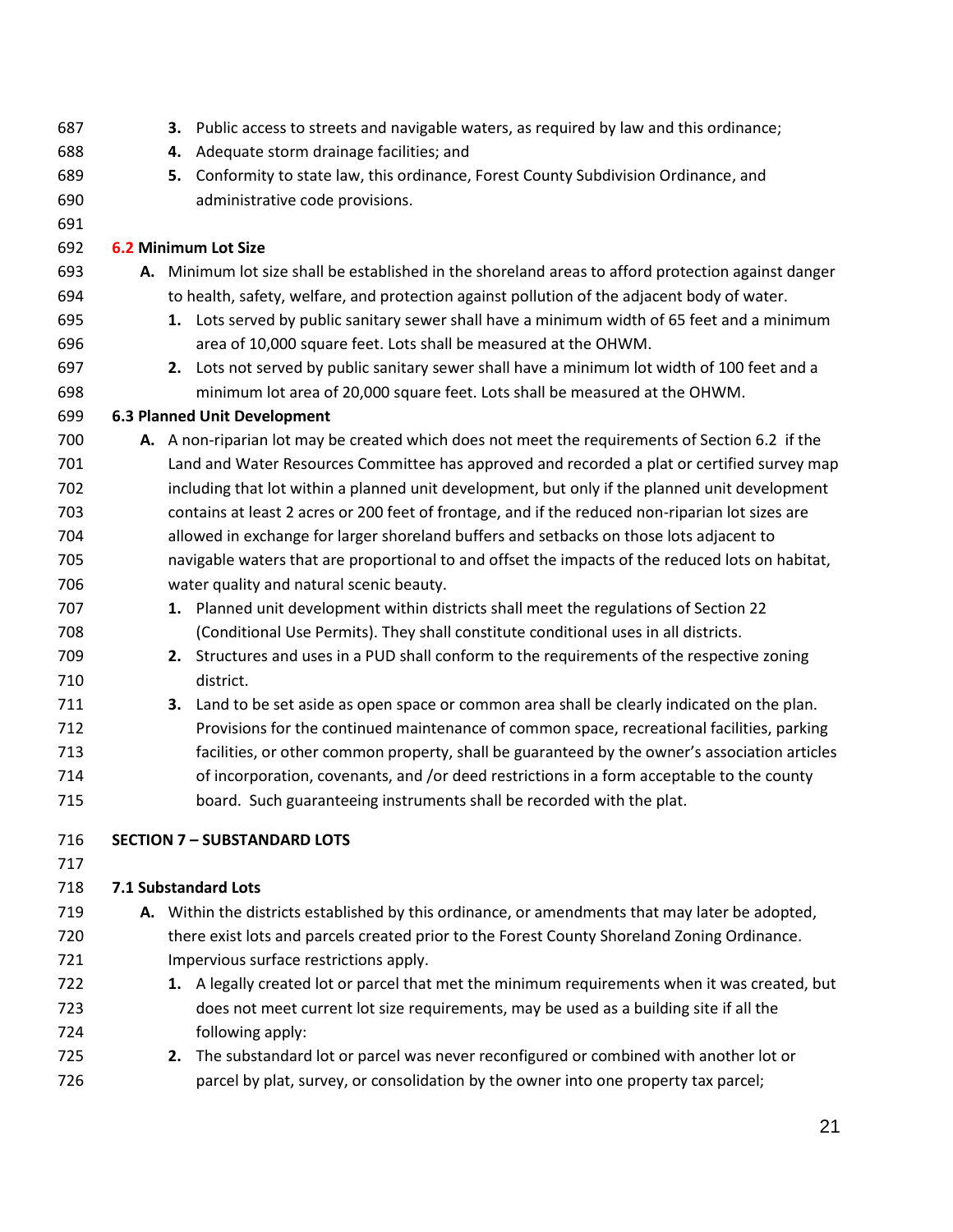| 727                      |                                                                                                         | 3. The substandard lot or parcel has never been developed with one or more of its structures          |  |  |  |
|--------------------------|---------------------------------------------------------------------------------------------------------|-------------------------------------------------------------------------------------------------------|--|--|--|
| 728                      |                                                                                                         | placed partly upon an adjacent lot or parcel;                                                         |  |  |  |
| 729                      |                                                                                                         | The substandard lot or parcel is developed to comply with all other ordinance requirements.<br>4.     |  |  |  |
| 730                      |                                                                                                         | Except for lots that meet the requirements of 1, 2 and 3, a building permit for the<br>5.             |  |  |  |
| 731                      |                                                                                                         | improvement of a lot having lesser dimensions than those stated in Section 6.2 shall be               |  |  |  |
| 732                      |                                                                                                         | issued only if a variance is granted by the Board of Adjustment.                                      |  |  |  |
| 733                      |                                                                                                         |                                                                                                       |  |  |  |
| 734                      |                                                                                                         | <b>SECTION 8 - REQUIRED SETBACKS AND FRONTAGES TO ROADS</b>                                           |  |  |  |
| 735                      |                                                                                                         |                                                                                                       |  |  |  |
| 736                      | 8.1 General                                                                                             |                                                                                                       |  |  |  |
| 737                      |                                                                                                         | A. Unless otherwise stated in the district regulations, no principal or accessory structure may be    |  |  |  |
| 738                      |                                                                                                         | closer to the centerline of any public road than the setback as follows:                              |  |  |  |
| 739                      |                                                                                                         | 1. State and Federal Highways: the minimum setback shall be 110 feet from the centerline of           |  |  |  |
| 740                      |                                                                                                         | the highway or 50 from the edge of the right of way, whichever is less.                               |  |  |  |
| 741                      |                                                                                                         | 2. County Road: the minimum setback shall be 63 feet from the centerline of the highway.              |  |  |  |
| 742                      |                                                                                                         | 3. All Town roads and Forest Service Roads: the setback shall be 43 feet from the centerline of       |  |  |  |
| 743                      |                                                                                                         | the highway.                                                                                          |  |  |  |
| 744                      |                                                                                                         | 4. Private easements or access roads will have a setback of 20 feet from the edge of easement         |  |  |  |
| 745                      |                                                                                                         | or access road.                                                                                       |  |  |  |
| 746                      |                                                                                                         | <b>B.</b> Reduced Highway Setbacks:                                                                   |  |  |  |
| 747                      |                                                                                                         | A variance issued by the Board of Adjustments is necessary to reduce highway set-back                 |  |  |  |
| 748                      |                                                                                                         | requirements.                                                                                         |  |  |  |
| 749                      |                                                                                                         | C. Minimum Road Frontages for Lots and Subdivisions:                                                  |  |  |  |
| 750                      |                                                                                                         | The Land and Water Resource Committee shall have the right to approve lesser dimensions then          |  |  |  |
| 751                      |                                                                                                         | those stated below, during preliminary land division reviews with respect to Town, County and         |  |  |  |
| 752                      |                                                                                                         | Forest Service roads. Lesser dimensions approved fronting county highways shall first be              |  |  |  |
| 753                      |                                                                                                         | approved by the Forest County Highway Department.                                                     |  |  |  |
| 754                      |                                                                                                         | 1. State and Federal Highways: 300 feet.                                                              |  |  |  |
| 755                      |                                                                                                         | 2. County Highway: 250 feet.                                                                          |  |  |  |
| 756                      |                                                                                                         | Town and Forest Service Roads, 200 feet<br>З.                                                         |  |  |  |
| 757                      |                                                                                                         | 4. Easement roads, 100 feet                                                                           |  |  |  |
| 758                      |                                                                                                         | <b>SECTION 9 - DISTRICT SETBACKS</b>                                                                  |  |  |  |
| 759                      |                                                                                                         |                                                                                                       |  |  |  |
| 760                      |                                                                                                         | 9.1 Setback Purpose                                                                                   |  |  |  |
| 761                      | Permitted building setbacks shall be established to conform to health, safety and welfare requirements, |                                                                                                       |  |  |  |
| 762                      | preserve natural beauty, reduce flood hazards and avoid water pollution                                 |                                                                                                       |  |  |  |
|                          |                                                                                                         |                                                                                                       |  |  |  |
| 763                      |                                                                                                         | 9.2 Shoreland Setback                                                                                 |  |  |  |
| 764                      |                                                                                                         | Unless exempt under section 9.3, or reduced under section 9.4. A setback of 75 feet from the ordinary |  |  |  |
| 765                      |                                                                                                         | high-water mark of any navigable water to the nearest point of the building or structure shall be     |  |  |  |
| $\overline{\phantom{a}}$ |                                                                                                         |                                                                                                       |  |  |  |

required for all buildings and structures.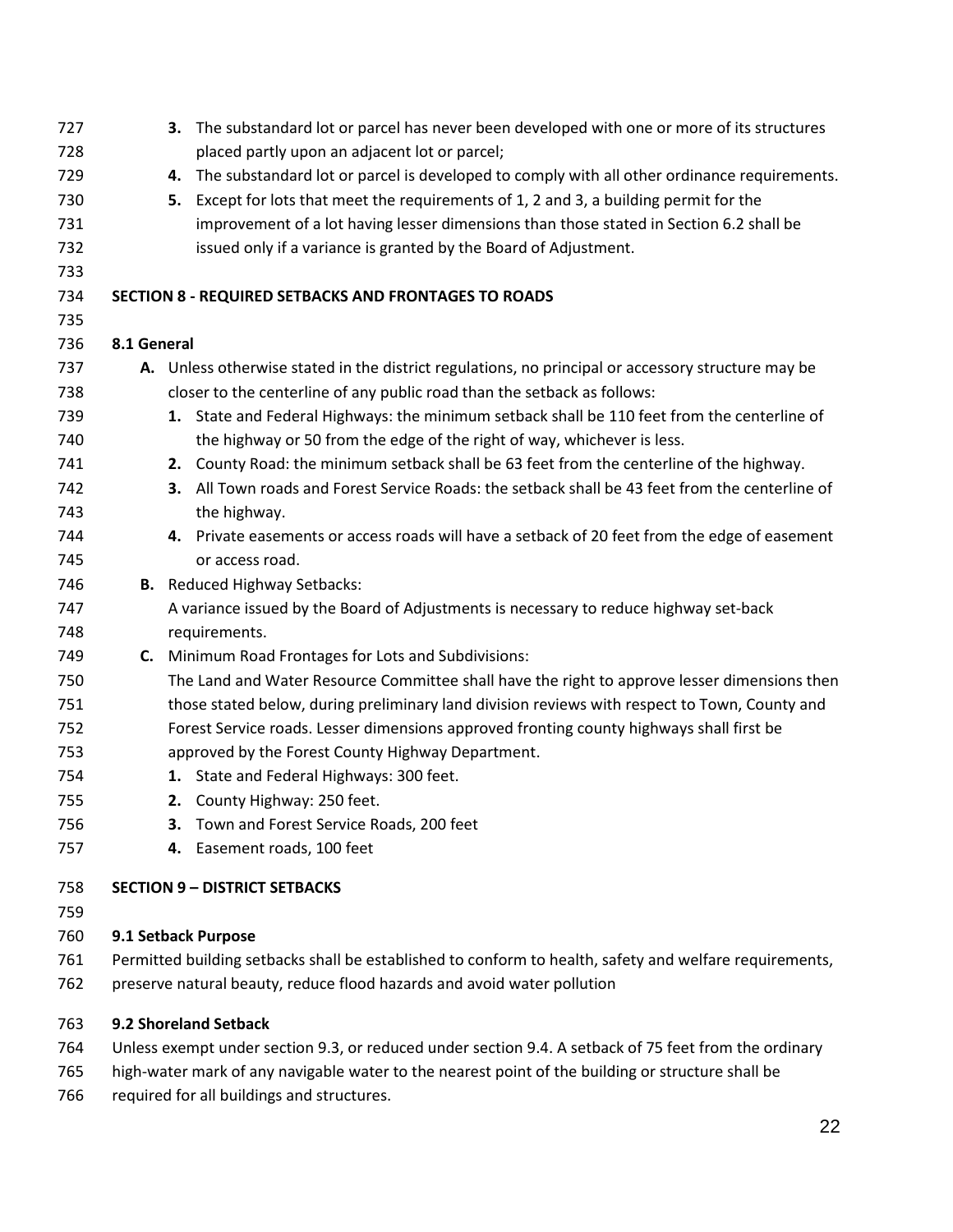| 767        |    | 9.3 Exempt Structures                                                                                                     |
|------------|----|---------------------------------------------------------------------------------------------------------------------------|
| 768        |    | A. All of the following structures are exempt from the shoreland setback standards:                                       |
| 769        |    | 1. Boathouses located entirely above the OHWM and entirely within the access and viewing                                  |
| 770        |    | corridor that do not contain plumbing and are not used for human habitation.                                              |
| 771        |    | a. New boathouses shall have a maximum sidewall height of 10 feet, and a minimum                                          |
| 772        |    | sidewall height of 6ft. The overhangs shall not exceed 18". The total square footage of                                   |
| 773        |    | the boathouse shall not exceed 360 sq. feet.                                                                              |
| 774        |    | <b>b.</b> Unless replacing an existing boathouse, all new boathouses must be 15 feet from the                             |
| 775        |    | OHWM.                                                                                                                     |
| 776        |    | Existing boathouse located further than 15 feet from the OHWM may be expanded<br>c.                                       |
| 777        |    | towards to the shore but no closer than 15 feet from the OHWM                                                             |
| 778        |    | d. Existing boathouse may be increased in size subject to limitations in (a), but if the                                  |
| 779        |    | existing boathouse is less than 15 feet from the OHWM, no expansion may be made                                           |
| 780        |    | towards the shore.                                                                                                        |
| 781        |    | e. The roof of a boathouse may be used as a deck provided that the boathouse has a flat                                   |
| 782        |    | roof and the roof has no sidewalls or screens. The roof may have a railing that meets                                     |
| 783        |    | the Department of Safety and Professional Services standards.                                                             |
| 784        |    | Patio doors, fireplaces and other features inconsistent with the use of the structure<br>f.                               |
| 785        |    | exclusively as a boathouse are not permitted.                                                                             |
| 786        |    | Vegetation removal shall be minimized when located a new boathouse.<br>g.                                                 |
| 787        |    | h. All boathouses shall be one story.                                                                                     |
| 788        |    | 2. Open sided and screened structures such as gazebos, decks, patios, and screen houses in the                            |
| 789        |    | shoreland setback area that satisfy the requirements in Wis. Stat. § 59.692(1v).                                          |
| 790        |    | The part of the structure that is nearest to the water shall be located at least 35 feet<br>а.                            |
| 791        |    | landward from the OHWM.                                                                                                   |
| 792        |    | The floor area of all of the structures in the shoreland setback area of the property will<br>b.                          |
| 793        |    | not exceed 200 square feet. Boathouses shall be excluded from the calculation.                                            |
| 794        |    | The structure that is the subject of the request for special zoning permission has no<br>C.                               |
| 795        |    | sides or has open or screened sides.                                                                                      |
| 796        |    | The county must approve a plan that will be implemented by the owner of the property<br>d.                                |
| 797        |    | to preserve or establish a vegetative buffer zone that covers at least 70% of the 1/2 of                                  |
| 798        |    | the shoreland setback area that is nearest to the water.                                                                  |
| 799        |    | 3. Fishing rafts that are authorized on the Wolf River and Mississippi River under Wis. Stat. §                           |
| 800        |    | 30.126.                                                                                                                   |
| 801        | 4. | Broadcast signal receivers, including satellite dishes or antennas that are one meter or less                             |
| 802        |    | in diameter and satellite earth station antennas that are 2 meters or less in diameter. (1-                               |
| 803<br>804 |    | meter equals 3.28 feet)<br>5. Utility transmission and distribution lines, poles, towers, water towers, pumping stations, |
| 805        |    | well pump house covers, private on-site wastewater treatment systems that comply with                                     |
|            |    |                                                                                                                           |
| 806        |    | Ch. SPS Comm. 383, and other utility structures that have no feasible alternative location                                |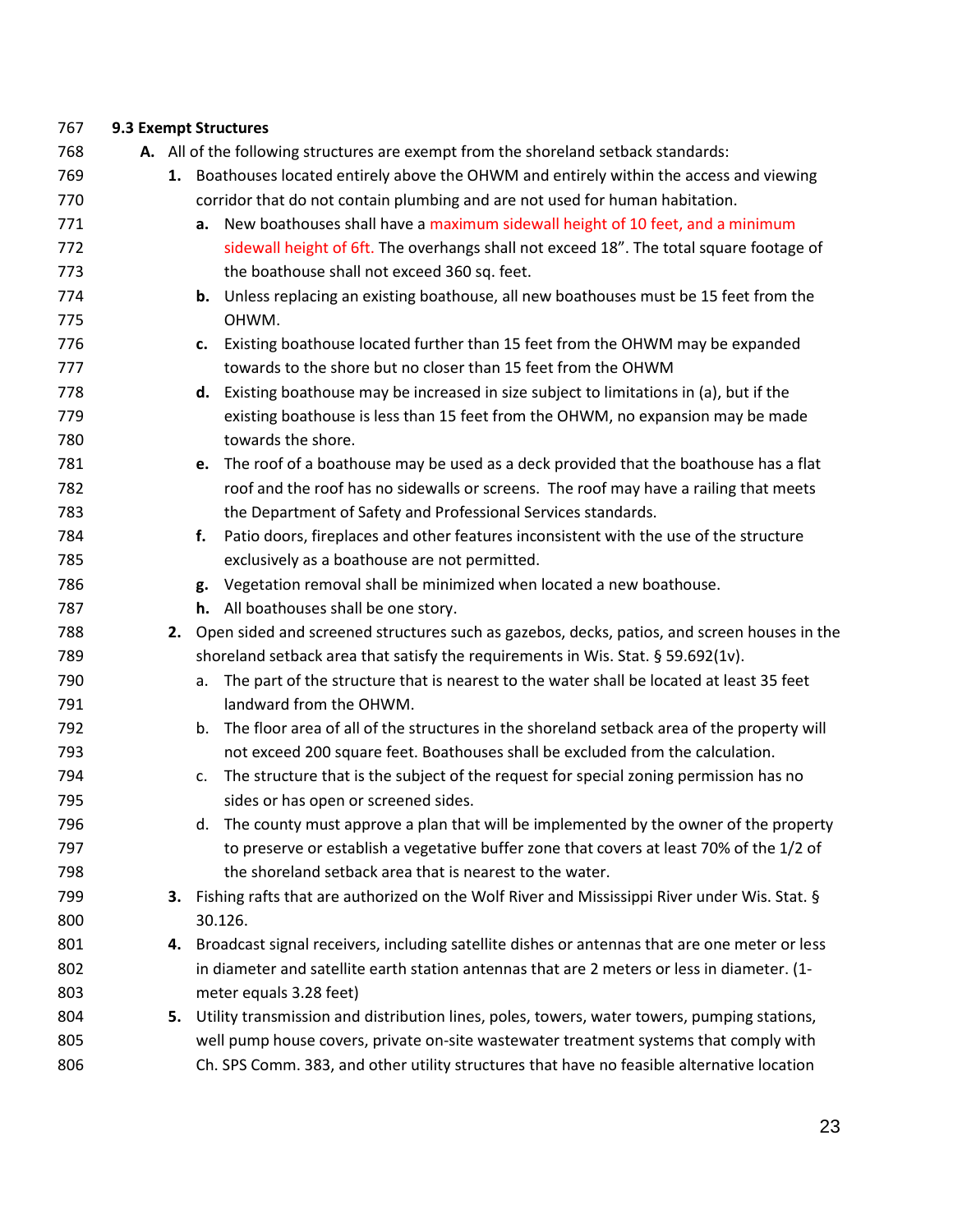outside of the minimum setback and that employ best management practices to infiltrate or otherwise control storm water runoff from the structure. **6.** Walkways, stairways or rail systems that are necessary to provide safe pedestrian access to the shoreline and are a maximum of 60-inches in width. **7.** Devices or systems used to treat runoff from impervious surfaces. **B.** Existing exempt structures may be maintained, repaired, replaced, restored, rebuilt and 813 remodeled provided the activity does not expand the footprint and does not go beyond the 814 three-dimensional building envelope of the existing structure. Counties may allow expansion of a structure beyond the existing footprint if the expansion is necessary to comply with applicable 816 state or federal requirements. **9.4 Reduced Setback for a Principal Structure to the OHWM** If the closest principal structure in each direction along the shoreline to a proposed principle structure exists on an adjacent lot and within 250 feet of the proposed principal structure and both of the existing principal structures are set back less than 75 feet from the OHWM, the setback shall be equal to the 821 average of the distances that those structures are set back from the OHWM but no less than 35 feet. If an adjacent principal structure within 250 feet and a setback of less than 75 feet from the OHWM exists on only one side the setback shall be equal to the average of the setback of the adjacent structure and 75 feet but no less than 35 feet. **9.5 Required Minimum Setbacks to Side Lot Lines by District A.** Shoreland Lots with Municipal Sanitary, either Residential or Recreational Residential **1.** Primary structures shall be 7.5 feet from the side lot line. **2.** Accessory structures shall be 5 feet from the side lot line. **B.** Shoreland Residential and Shoreland Recreational Residential with POWTS **1.** Primary structures shall be 15 feet from the side lot line. **2.** Accessory structures shall be 7.5 feet from the side lot line. **C.** Shoreland Commercial **1.** 6 feet from the side lot line if utilizing a municipal sewer **2.** 15 feet from the side lot line if without municipal sewer **D.** Shoreland Industrial **1.** 25 feet from the side lot line if utilizing municipal sewer **2.** 50 feet from the side lot line if without municipal sewer **E.** Shoreland Forestry or Agricultural **1.** 5 feet from the side lot line for any forestry or agricultural use **2.** 15 feet from the side lot line for primary structures with a habitable use. **F.** Shoreland Mixed Use **1.** Habitable dwellings or accessory structures as in 9.5.A or B. **2.** Commercial buildings as in 9.5.C. **G.** Shoreland Government/Public, Institutional **1.** 10 feet from the side lot line for structures **2.** No setback required for nonstructural paths and trails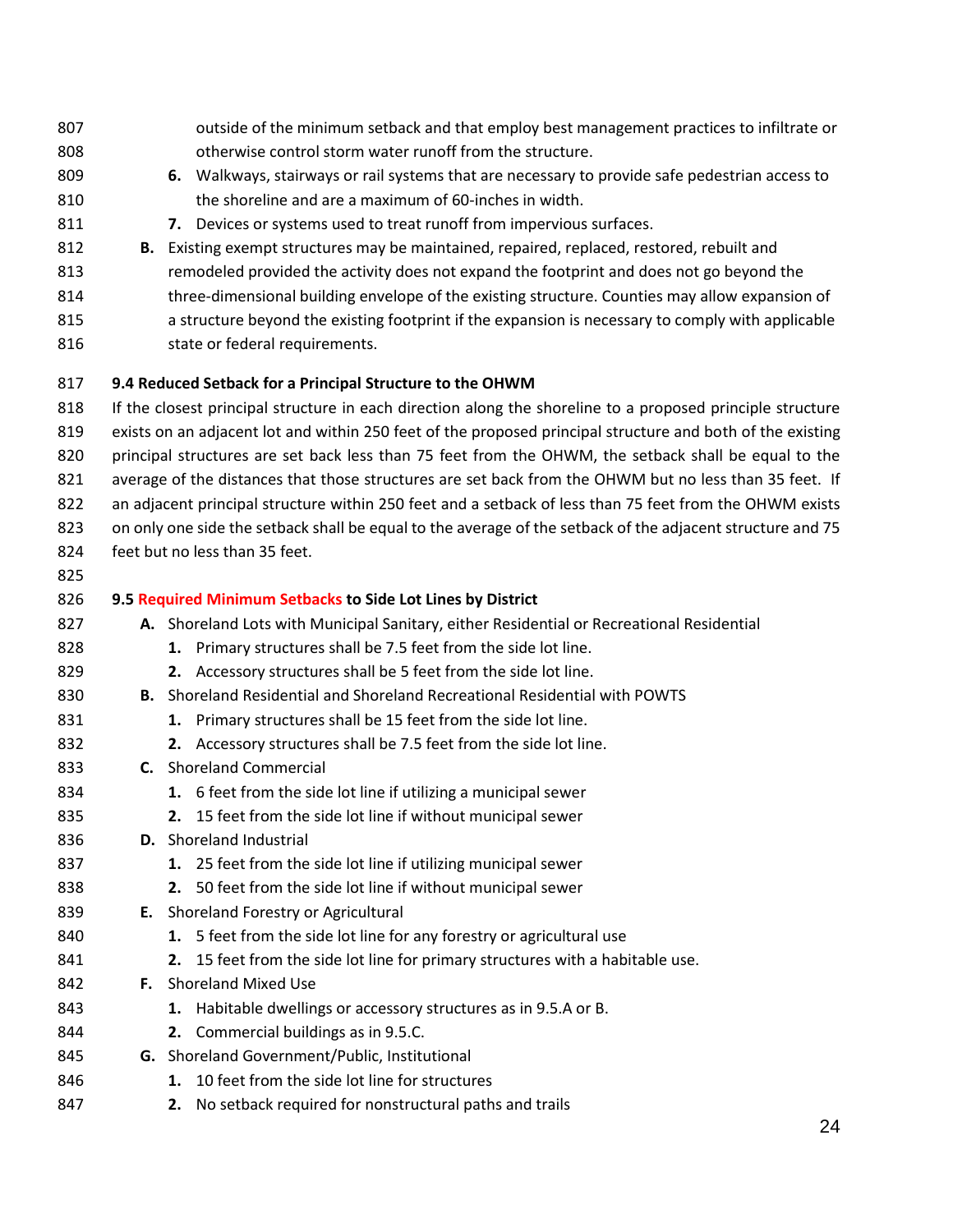- **H.** Shoreland Wetland
- **1.** 50 feet from the side lot line for hunting blinds
- **2.** 15 feet from the side lot line for other wetland structures
- **SECTION 10 – VEGETATION**
- 

#### **10.1 Purpose**

 To protect scenic beauty, fish and wildlife habitat, and water quality, a county shall regulate removal of vegetation in shoreland areas, consistent with the following: The County shall establish ordinance 856 standards that consider sound forestry and soil conservation practices, as well as the effect of vegetation removal on water quality, including soil erosion, and the flow of effluents, sediments and nutrients.

#### **10.2 Activities Allowed Within a Vegetative Buffer Zone**

- **A.** The removal of vegetation on the land that extends from the OHWM to 35 feet inland is prohibited except as follows:
- **1.** The county may allow routine maintenance of vegetation.
- **2.** The county may permit the removal of trees and shrubs in the vegetative buffer zone to create access and viewing corridors. The viewing corridor may be 35 wide for every 100 feet of shoreline frontage in the parcel. The viewing corridor may run contiguously for the entire maximum width allowed;
- **3.** The county may allow removal of trees and shrubs in the vegetative buffer zone on a parcel with 10 or more acres of forested land consistent with "generally accepted best forestry management practices" as defined in s. NR1.25(2)(b), and described in Department publication "Wisconsin Forest Management Guidelines" (publication FR-226), provided that vegetation removal be consistent with these practices and a cutting permit has been issued 871 by the county;
- **4.** The county may allow the removal of vegetation within the vegetative buffer zone to manage exotic or invasive species, damaged vegetation, vegetation that shall be removed to control disease, or vegetation creating an imminent safety hazard, provided that any vegetation removed is replaced by replanting in the same area as soon as practicable;
- **5.** The county may allow by permit, with enforceable restrictions, additional vegetation management activities in the vegetative buffer zone. The permit issued under this **paragraph shall require that all management activities comply with detailed plans approved** 879 by the county and shall be designed to control erosion by limiting sedimentation into the water, to improve the plant community by replanting native species in the same area and to maintain and monitor the newly restored areas. Enforceable restrictions will be filed with the register of deeds; and
- **6.** The county may not specifically require a property owner to establish a vegetative buffer zone on previously developed land or expand an existing vegetative buffer zone. However, mitigation may and can be required as part of a variance, a conditional use or as required in Wis. Stat. § 59.692(1v) for structures that need special zoning permission that includes mitigation as defined in Section 16 of this ordinance.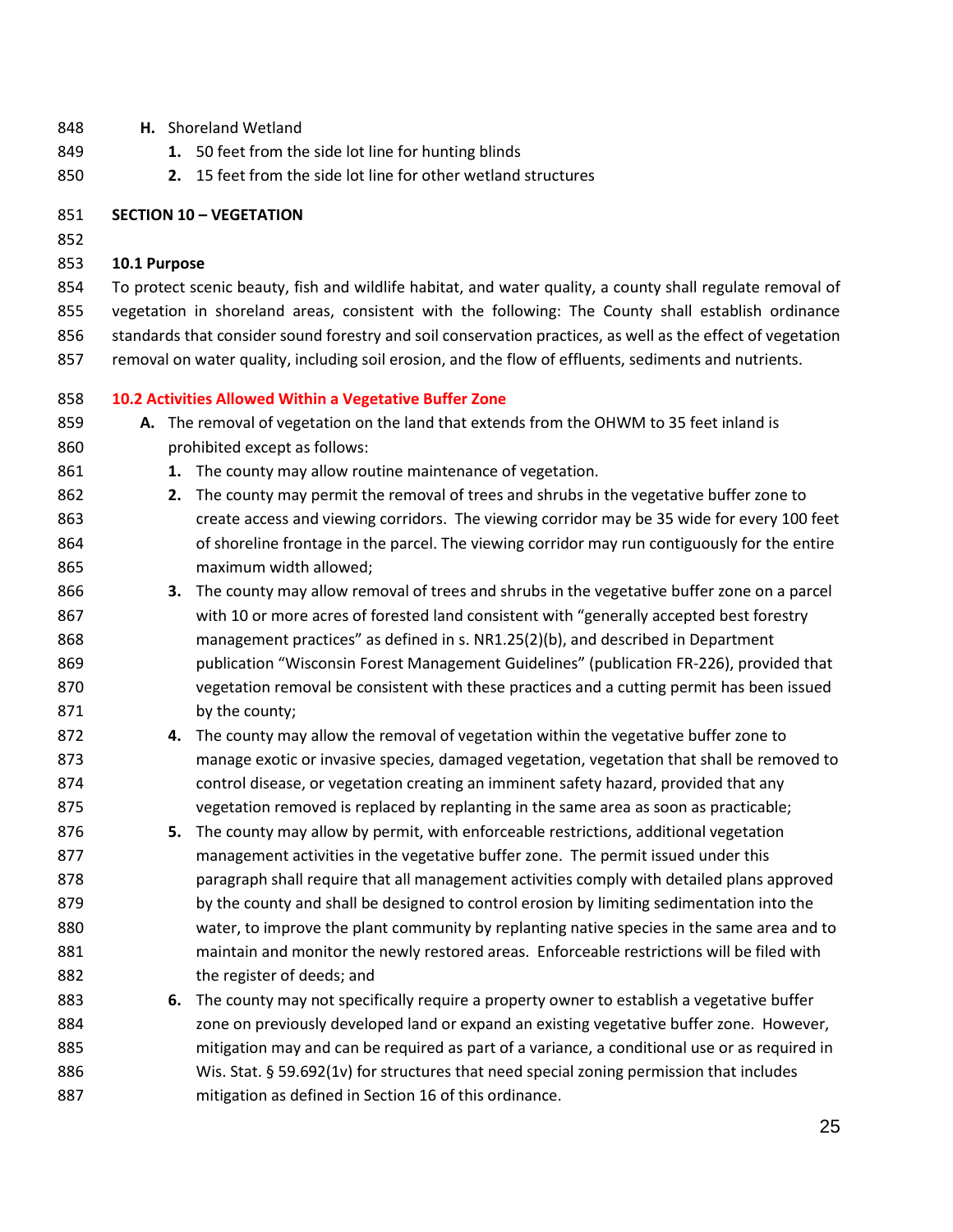**7.** Cutting from the inland edge of the vegetated buffer zone 35 feet from the OHWM), to the 889 outer limits of the shorelands shall be allowed when using accepted forest management and soil conservation practices to protect water quality.

# **SECTION 11 REGULATIONS APPLICABLE WITHIN 300 FEET OF THE OHWM OR THE RMZ (RIPARIAN**

**MANAGEMENT ZONE)**

#### **11.1 Impervious Surface Standards:**

- **Purpose**
- 895 To establish imperious surface standards to protect water quality and fish and wildlife habitat and to protect against pollution of navigable waters.

#### **11.2 Calculating of Percentage of Impervious Surface**

 Percentage of impervious surface shall be calculated by dividing the surface area of the existing and proposed impervious surfaces on the portion of a lot or parcel that is within 300 feet of the ordinary high- water mark by the total surface area of the lot or parcel, and multiplied by 100. Impervious surfaces as described in Section E shall be excluded from the calculating of impervious surfaces on the lot or parcel. If an out lot lies between the ordinary high-water mark and the developable lot or parcel and both are in common ownership, the lot or parcel and the outlot shall be considered one lot or parcel for the purposes of calculating the percentage of impervious surface.

- **A.** Up to 15% of impervious surfaces but no more than 30% shall apply to the construction, reconstruction, expansion, replacement or relocation of any impervious surfaces that is or will be located within 300 feet of the OHWM of any navigable waterway on any of the following:
- **1.** A riparian lot or parcel; and
- **2.** A nonriparian lot or parcel that is located entirely within 300 feet of the OHWM of any navigable waterway.
- **B.** For properties that exceed the standard of 15% under A. but do not exceed the maximum standard of 30%, a permit can be issued for development with a mitigation plan that meets the standards found in Section 15.
- **C.** For impervious surfaces, existing prior to this ordinance, the property owner may do any of the following as long as the property owner does not increase the percentage of impervious surface that existed on the effective date of the previous shoreland ordinance:
- **1.** Maintain and repair all impervious surfaces;
- **2.** Replace existing impervious surfaces with similar surfaces within the existing building envelope; or
- **3.** Relocate or modify an existing impervious surface with similar or different impervious surface, provided that the relocation or modification does not result in an increase in the percentage of impervious surface that existed on the effective date of the county shoreland ordinance, and the impervious surface meets the applicable setback requirements in Section 9.2.
- **D.** Lots that have been placed in a condominium form of ownership shall be administered as an entire property when calculating impervious surface restrictions.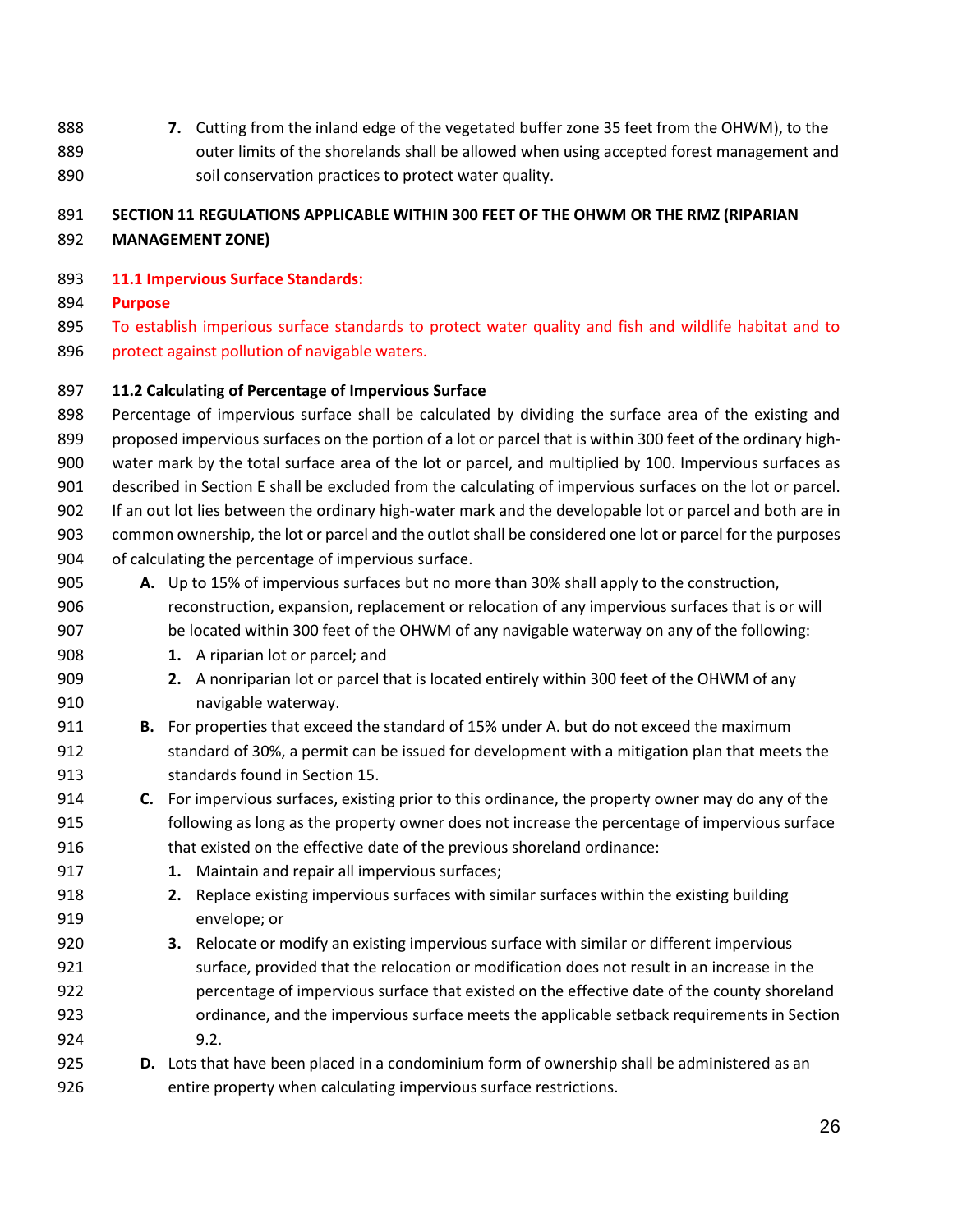**E.** To qualify for the statutory exemption, property owners shall submit a complete permit application that is reviewed and approved by the county. The application shall include the following:

# **1.** Calculations showing how much runoff is coming from the impervious surface area.

- **2.** Documentation that the runoff from the impervious surface is being treated by a proposed treatment system, treatment device or internally drained area.
- **3.** An implementation schedule and enforceable obligation on the property owner to establish and maintain the treatment system, treatment devices or internally drained area.
- **a.** The enforceable obligations shall be evidenced by an instrument recorded in the office of the Register of Deeds prior to the issuance of the permit.

# **11.3 Filling and Grading, Lagooning, Dredging, Ditching and Excavating**

Filling, grading, ditching, and excavating may be permitted only in accordance with the provisions in s. NR

115.04, the requirements of Wis. Stat. § ch.30, and other state and federal laws where applicable, and

- only if done in a manner designed to minimize erosion, sedimentation and impairment of fish and wildlife
- habitat and natural scenic beauty.

# **11.4 Permits Required**

- **A.** A permit is required for any filling or grading, ditching, and excavating of any area which is within 300 feet of the OHWM of navigable water and all other shorelands that have surface drainage toward the water.
- **B.** Filling, grading, ditching and excavating on lands more than 300 feet from the shore that do not have surface drainage toward the water may need a permit in the following areas;
- **1.** on all slopes of more than 20%;
- **2.** Disturbance of more than 1,000 sq. ft. on slopes 12%-20%;
- **3.** Disturbance of more than 2,000 sq. ft. on slopes less than 12%;
- **C.** A permit is required for any construction or dredging commenced on any artificial waterway, canal, ditch, lagoon, pond, lake or similar waterway which is within 300 feet of the OHWM of a navigable body of water or where the purpose is the ultimate connection with a navigable body of water.

# **11.5 Permit Conditions**

- **A.** In granting a permit under this Section, the county shall attach conditions, where appropriate, in addition to those specified in Section 12.6, or a variance that has been issued by the Board of Adjustment.
- **B.** No fill permit will be issued until all applicable permits have been received from state and federal agencies if required. Applications can be concurrent.

# **11.6 Standards for Filling and Grading**

- **A. Filling:** Filling may be permitted provided the fill material:
- **1.** Shall be suitable for its intended use, no fill intended for supporting structures shall consist of junk, wood, sawdust, paper, tires, solid waste, muck, peat, or any similar materials which could cause subsidence.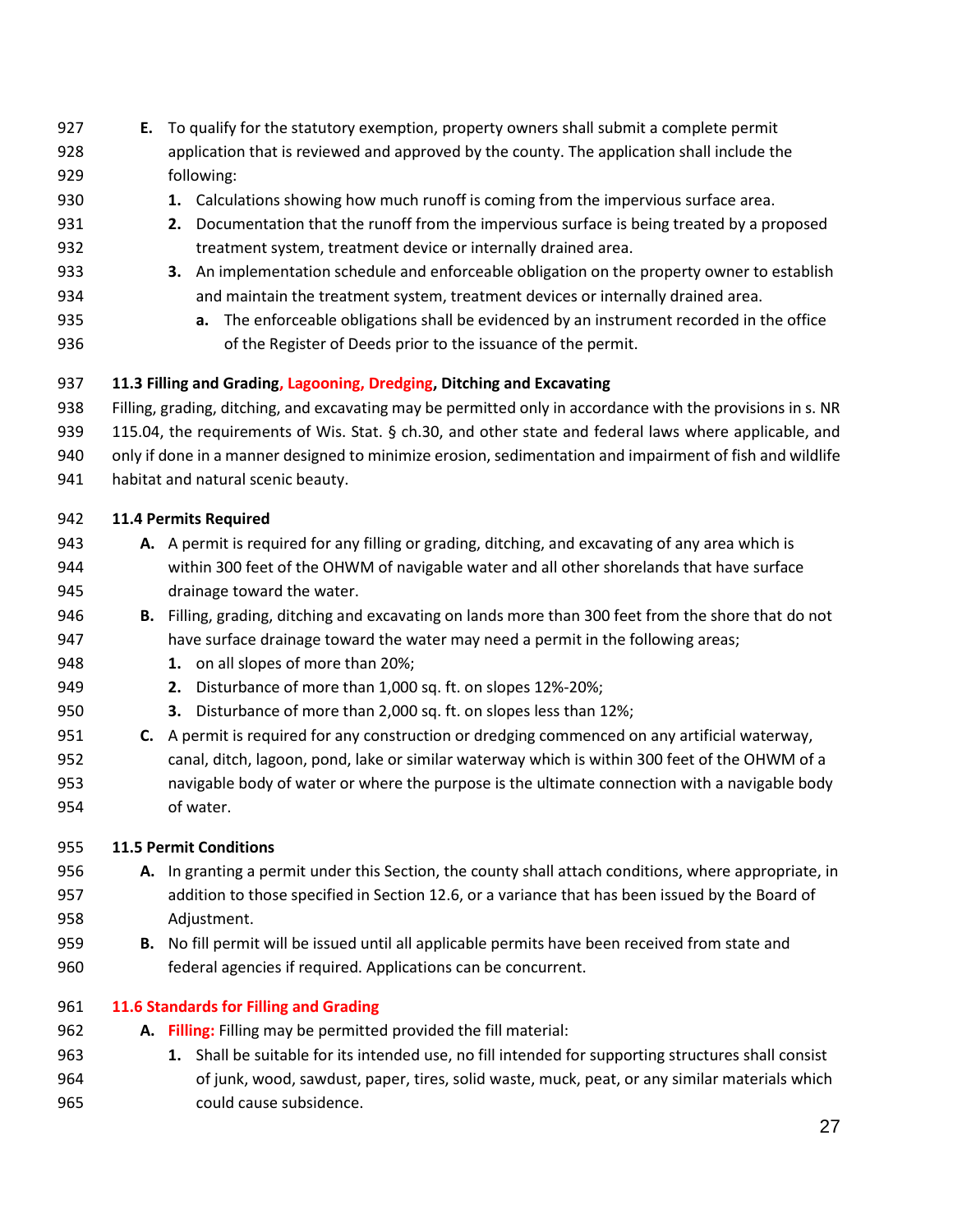- **2.** Fill material is protected from erosion so as not to cause siltation of adjacent lands or navigable waters. The use of a temporary ground cover or other conservation practices such as sediment catch basin or diversion terrace may be required in order to prevent erosion. **3.** Shall rest on a firm bottom and be stabilized according to accepted engineering standards. **4.** Shall not alter the drainage from and onto adjacent lands so as to create significant harm. **5.** Shall not, in any manner, alter the course of a waterway on property belonging to other **than the applicant. 6.** Shall, where applicable, meet the requirements of state or federal agencies also having jurisdiction, such as the Wisconsin Department of Natural Resources and the U.S. Army Corps of Engineers. **7.** No fill permit will be issued until all applicable permits have been received from state and federal agencies if required. **B. Grading:** Grading of an area may be permitted provided that: **1.** The smallest amount of bare ground shall be exposed for the shortest time feasible and permanent ground cover shall be established as soon as practical; and **2.** Precautions are taken to prevent erosion and sedimentation through the use of silting basins, diversion, terraces, or similar practices used individually or in combination where circumstances warrant such. "Silt fences" consisting of silt retaining fabric staked vertically to the ground and around the down gradient perimeter of the grading activity shall be installed as required and be presumed necessary in all cases unless specifically exempted in writing by land conservation staff and only if relatively flat conditions exist. Bales of hay or straw placed behind silt fences for maximum protection are recommended. **C.** Excess fill, rock or materials associated with construction, reconstruction or repair of a structure shall be removed from the site unless its placement is addressed in the applicable permit issued 991 for the construction activity. See "cut and fill definition." **D.** Filling/grading may not occur in the vegetative buffer zone unless for the creation of the viewing/access corridor, the establishment of a vegetative buffer or for the construction of a
- boathouse.

# **SECTION 12 – NONCONFORMING STRUCTURES AND USES**

# **12.1 Discontinued Uses**

 If a nonconforming use is discontinued for a period of 12 months, any future use of the building, structure or property shall conform to the ordinance.

# **12.2 Maintenance, Repair, Replacement or Vertical Expansion of nonconforming Structures**

 An existing structure that was lawfully placed when constructed but that does not comply with the required shoreland setback may be maintained, repaired, replaced, restored, rebuilt or remodeled if the activity does not expand the footprint of the nonconforming structure. Further, an existing structure that was lawfully placed when constructed but that does not comply with the required shoreland setback may be vertically expanded unless the vertical expansion would extend more than 35 feet above grade level.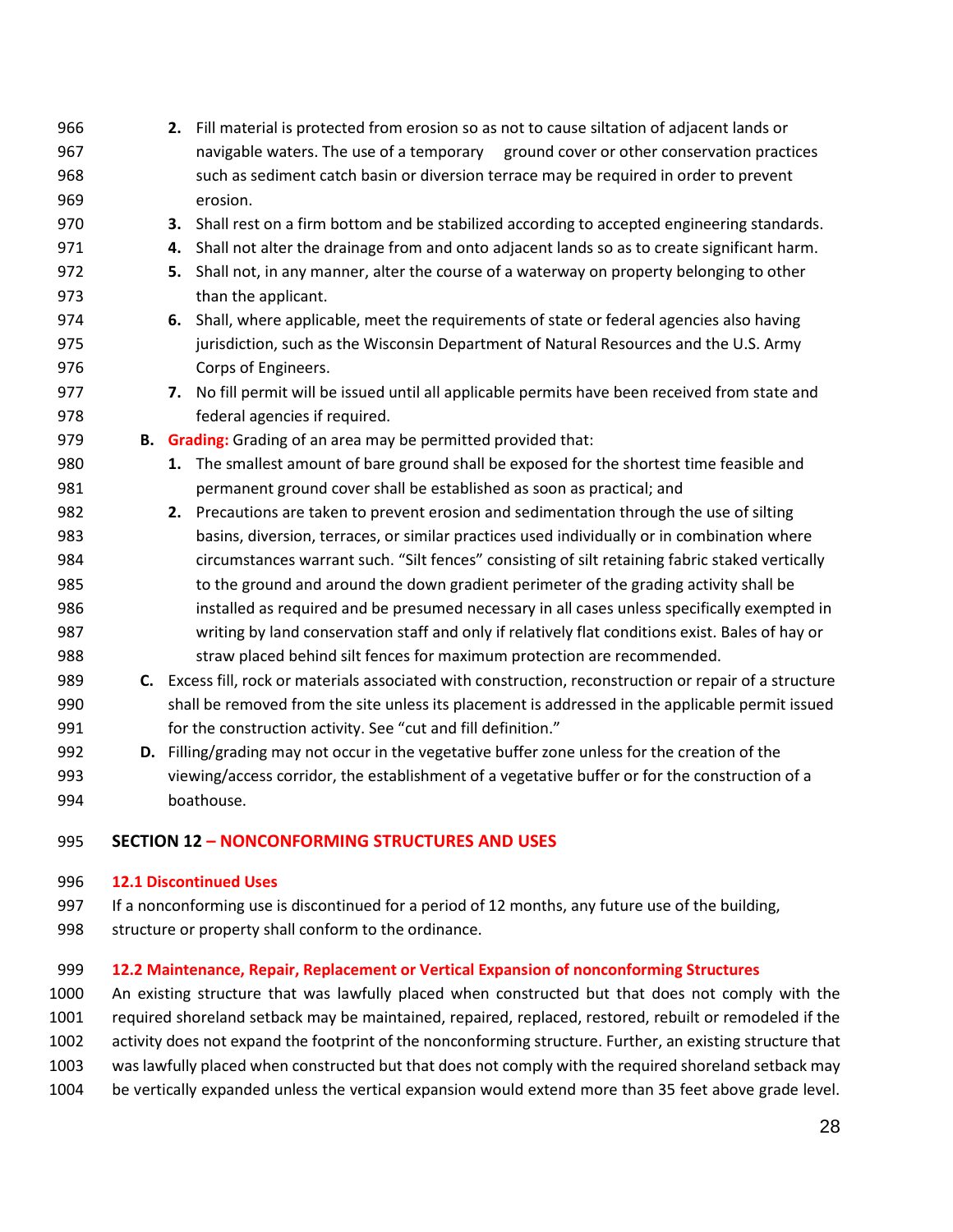- Counties may allow expansion of a structure beyond the existing footprint if the expansion is necessary
- to comply with applicable state or federal requirements. Note: Section 59.692(1k)(a)2. prohibits counties
- from requiring any approval or imposing any fee or mitigation requirement for the activities specified in
- section 12. However, it is important to note that property owners may be required to obtain permits or approvals and counties may impose fees under ordinances adopted pursuant to other statutory requirements, such as floodplain zoning, general zoning, sanitary codes, building codes, or even
- stormwater erosion control
- 
- **12.3 Lateral Expansion of nonconforming Principal Structures within the Setback**
- **A.** An existing principal structure that was lawfully placed when constructed but that does not comply with the required building setback under Section 10 may be expanded laterally or vertically, provided that all of the following requirements are met:
- **B.** The use of the structure has not been discontinued for a period of 12 months or more if a nonconforming use;
- **C.** The existing principal structure is at least 35 feet from the OHWM;
- **D.** Vertical expansion is limited to 35 feet, the height allowed in s. NR 115.05 (1) (f) and lateral expansions are limited to a maximum of 200 square feet over the life of the structure. No 1021 portion of the expansion may be any closer to the OHWM than the closest point of the existing principal structure;
- **E.** The county shall issue a permit that requires a mitigation plan as required in Section 15 that shall be approved by the county and implemented by the property owner by the date specified in the permit. The mitigation plan shall include enforceable obligations of the property owner to establish or maintain measures that the county determines adequate to offset the impacts of the permitted expansion on water quality, near−shore aquatic habitat, upland wildlife habitat and natural scenic beauty. The mitigation measures shall be proportional to the amount and impacts of the expansion being permitted. The obligations of the property owner under the mitigation plan shall be evidenced by an instrument recorded in the office of the county register of deeds; and
- **F.** All other provisions of the shoreland ordinance shall be met.

# **12.4 Expansion of nonconforming structure beyond Setback**

- An existing principal structure that was lawfully placed when constructed but does not comply with the required building setback under Section 9 may be expanded horizontally landward or vertically provided that the expanded area meets the building setback requirements in Section 9 and that all other provisions of the shoreland ordinance are met. A mitigation plan is not required solely for expansion under this paragraph, but may be required under Section 16.
- **12.5 Relocation**
- **A.** An existing principal structure that was lawfully placed when constructed but that does not comply with the required building setback under Section 9 may be relocated on the property, provided that all of the following requirements are met: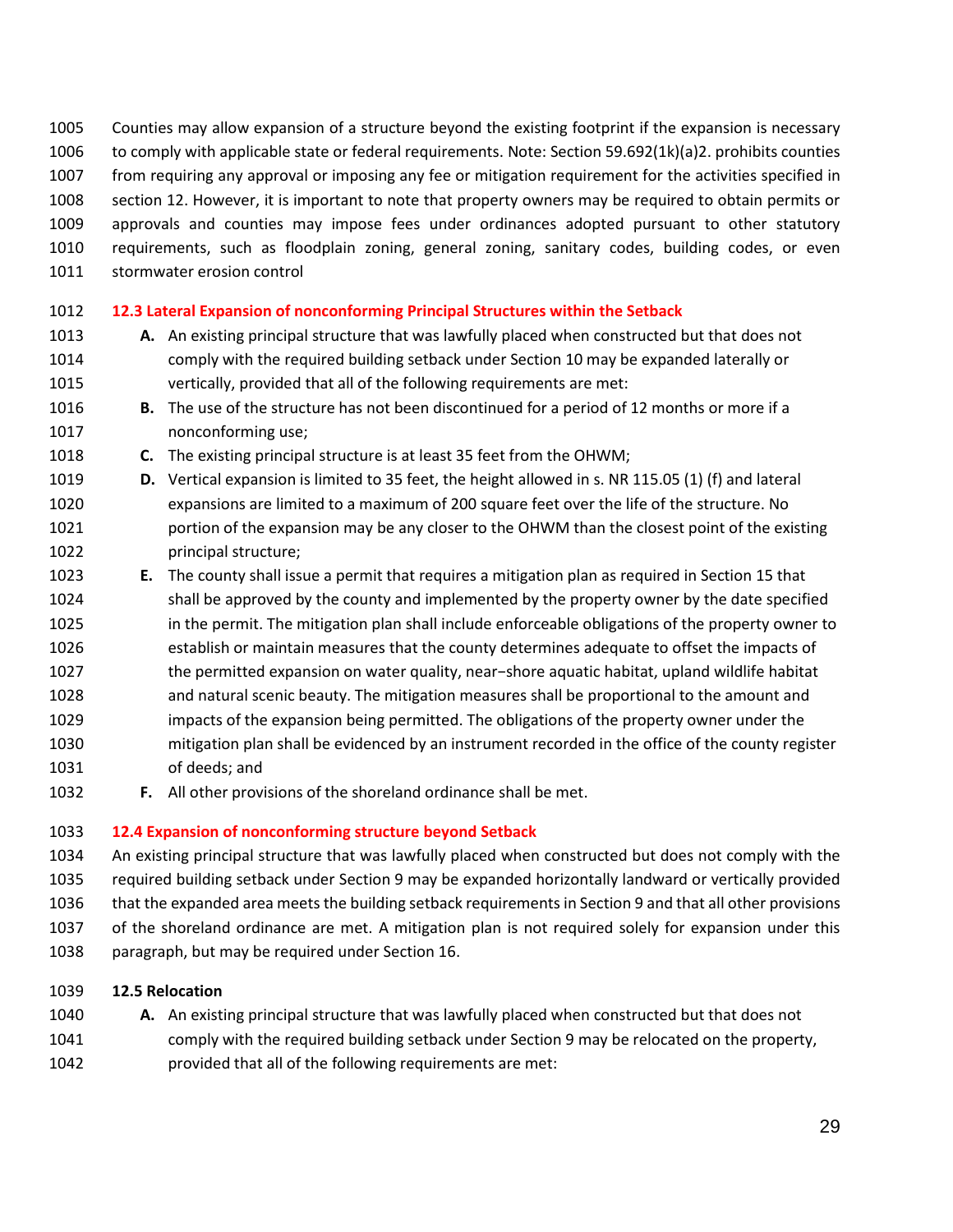| 1043 | 1. | The use of the structure has not been discontinued for a period of 12 months or more if a     |
|------|----|-----------------------------------------------------------------------------------------------|
| 1044 |    | nonconforming use;                                                                            |
| 1045 | 2. | The existing principal structure is at least 35 feet from the OHWM;                           |
| 1046 | З. | No portion of the relocated structure is located any closer to the ordinary high-watermark    |
| 1047 |    | than the closest point of the existing principal structure.                                   |
| 1048 | 4. | The county determines that no other location is available on the property to build a          |
| 1049 |    | principal structure of a comparable size to the structure proposed for relocation that will   |
| 1050 |    | result in compliance with the shoreland setback requirement per Section 10.                   |
| 1051 | 5. | The county shall issue a permit that requires a mitigation plan that shall be approved by the |
| 1052 |    | county and implemented by the property owner by the date specified in the permit. The         |
| 1053 |    | mitigation plan, as required and described in Section 16 of this ordinance, shall include     |
| 1054 |    | enforceable obligations of the property owner to establish or maintain measures that the      |
| 1055 |    | county determines adequate to offset the impacts of the permitted expansion on water          |
| 1056 |    | quality, near-shore aquatic habitat, upland wildlife habitat and natural scenic beauty. The   |
| 1057 |    | mitigation measures shall be proportional, as stated in Section 12.2, to the amount and       |
| 1058 |    | impacts of the expansion being permitted. The obligations of the property owner under the     |
| 1059 |    | mitigation plan shall be evidenced by an instrument recorded in the office of the county      |
| 1060 |    | register of deeds; and                                                                        |
|      |    |                                                                                               |

**6.** All other provisions of the shoreland ordinance shall be met.

#### **SECTION 13 – MAINTENANCE, REPAIR, REPLACEMENT OR VERTICAL EXPANSION**

# **13.1 Structures that were authorized by variance. (s.59.692(1k)(a)2 and (a)4.**

 A structure of which any part has been authorized to be located within the shoreland setback area by a variance granted before July 13, 2015 may be maintained, repaired, replaced, restored, rebuilt or remodeled if the activity does not expand the footprint of the authorized structure. Additionally, the structure may be vertically expanded unless the vertical expansion would extend more than 35 feet above grade level. Counties may allow expansion of a structure beyond the existing footprint if the expansion is necessary to comply with applicable state or federal requirements.

# **13.2 Maintenance, Repair, Replacement of Illegal Structures. (s.59.692(1k)(a)2c, Stats)**

 A structure that was illegally constructed, which is older than ten years and may not be enforced under the shoreland ordinance (s29.692(1t) Stats) may be maintained, repaired, replaced, restored, rebuilt or remodeled if the activity does not expand the footprint of the structure. (No vertical or lateral expansion allowed for structures in violation.)

# **SECTION 14 - RESIDENTIAL CONSTRUCTION STANDARDS**

#### **14.1 Construction Standards for Residences**

 **A.** All habitable dwellings, including those considered overflow accommodations, shall be constructed utilizing Uniform Dwelling Code requirements and permitting.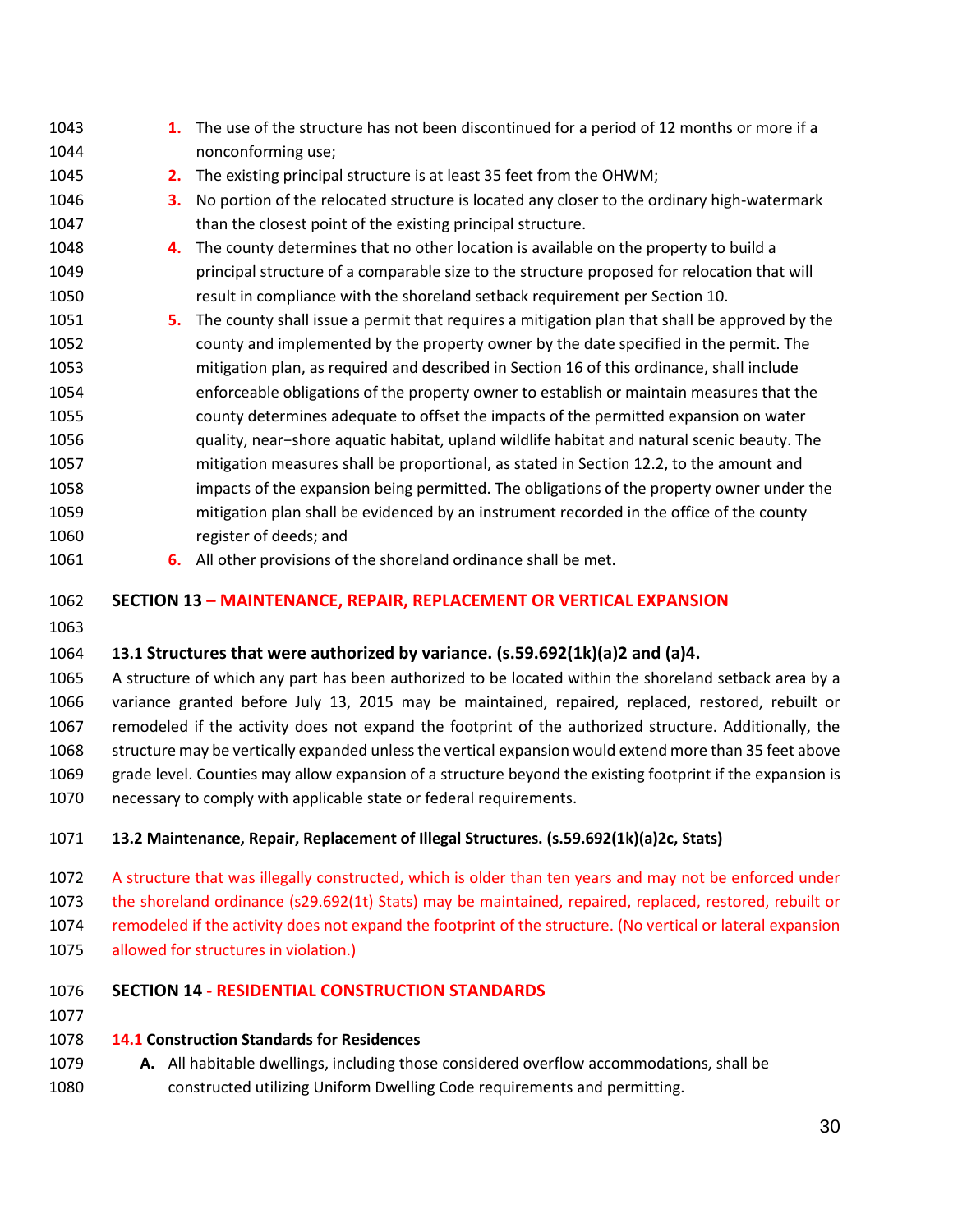- **B.** All manufactured, modular or constructed homes shall have a pitched roof of not less than 3
- feet over a length of 12 feet and be constructed to withstand the snow load as required by the WI Uniform Dwelling code.
- **C.** All foundations upon which the manufactured or modular homes rest shall be permanent and fully enclosed and comply with current Uniform Dwelling Code Requirements.
- **D.** All single-width manufactured homes qualified as HUD-certified shall not have less than 14 feet of width as shipped from the factory.

# **14.2 Erection of More Than One Principal Structure on a Lot**

- In any district, no more than one principal structure may be erected on a lot. Accessory structures may be used as overflow accommodations if built to UDC (Uniform dwelling code) standards.
- **A.** Overflow accommodations are used primarily for extra sleeping quarters.
- **B.** Cooking and food preparation facilities are prohibited in accessory structures as overflow accommodations.
- **C.** Any Property utilizing a Private Onsite Wastewater Treatment System (POWTS) on the lot must have the system sized to handle the number of occupants in the overflow quarters.

# **14.3 Sanitary Regulations**

- **A.** Where public water supply systems are not available, private well construction shall conform to Ch. NR 812.
- **B.** Where a public sewage collection and treatment system is not available, design and
- construction of private sewage disposal systems shall, prior to July 1, 1980, be required to comply with Ch. SPS 383, and after June 30, 1980, be governed by a private sewage system ordinance adopted by the county under Wis. Stat. § 59.70

# **14.4 Height Restrictions**

- **A.** Primary structures shall be 35 feet or less in height when measured from the highest peak to the lowest exposed point of a building
- **B.** Accessory structures more than 75 feet from the OHWM shall not be greater than 28 feet in height measured from the highest point to lowest part of the building.
- **SECTION 15 – MITIGATION**
- 

# **15.1 MITIGATION REQUIRED**

- **A.** When the county issues a variance, planned unit development, or conditional use permit requiring mitigation under portions of this ordinance, the property owner must submit a complete permit application that is reviewed and approved by county personnel. The application shall include the following:
- **1.** A site plan that describes the proposed mitigation measures.
- **a.** The site plan shall be designed and implemented to restore natural functions lost **through development and human activities**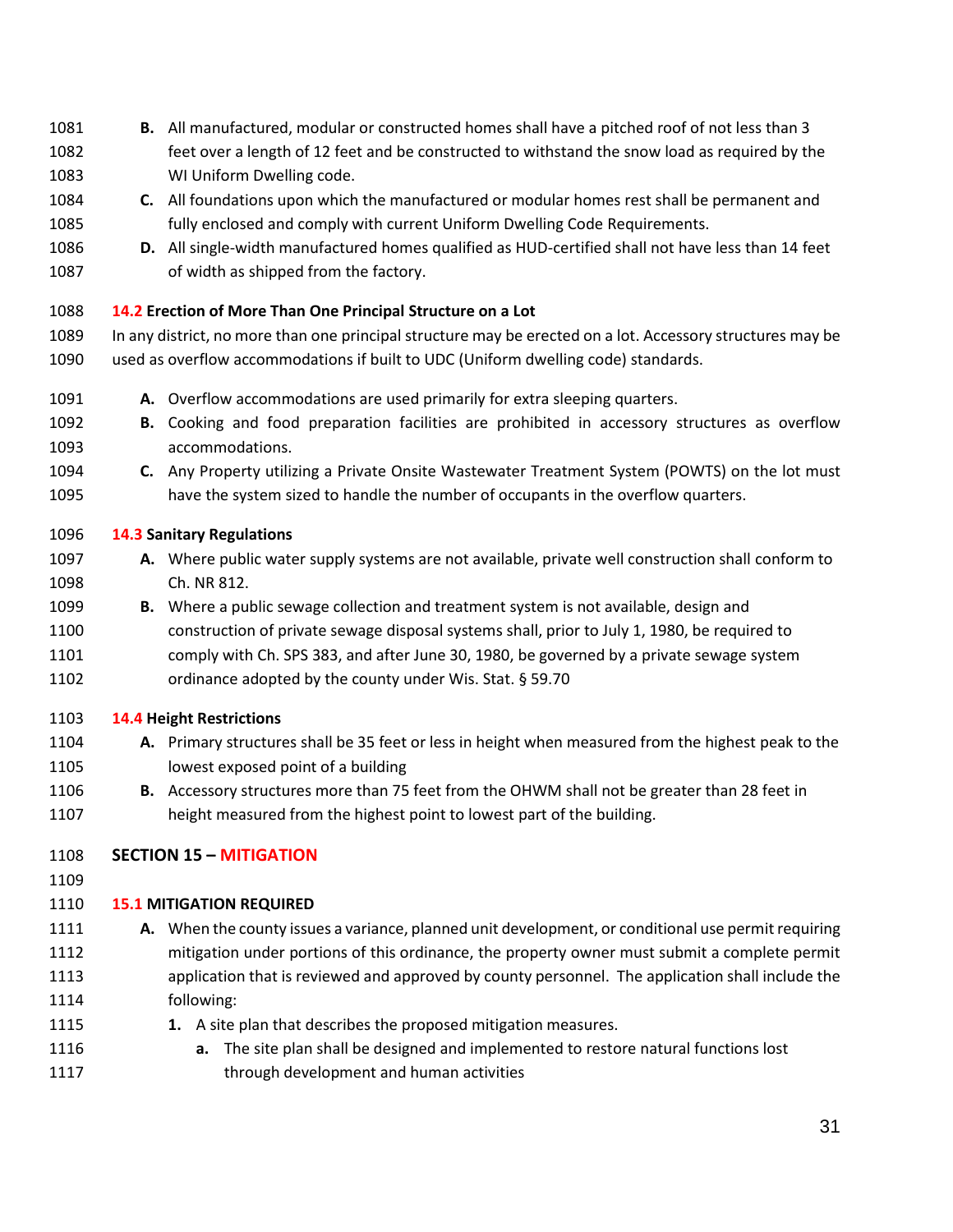| 1118         | 2. The mitigation measures shall be proportional, as in Section 12.2, in scope to the impacts on                                                                                                 |
|--------------|--------------------------------------------------------------------------------------------------------------------------------------------------------------------------------------------------|
| 1119         | water quality, near shore aquatic habitat, upland wildlife habitat and natural beauty.                                                                                                           |
| 1120         | The mitigation measures shall be proportional to the amount and impacts of the expansion<br>3.                                                                                                   |
| 1121         | being permitted. Mitigation measures may include:                                                                                                                                                |
| 1122         | Elimination or reduction of impervious surfaces<br>а.                                                                                                                                            |
| 1123         | Elimination of nonconforming accessory structures<br>b.                                                                                                                                          |
| 1124         | Shoreland, native vegetation buffer increase or restoration<br>c.                                                                                                                                |
| 1125         | 1. Rain gardens                                                                                                                                                                                  |
| 1126         | 2. Infiltration structures                                                                                                                                                                       |
| 1127         | Directing roof runoff into pervious areas<br>3.                                                                                                                                                  |
| 1128         | 4. Retention/detention basins                                                                                                                                                                    |
| 1129         | Diverting overland flows to infiltration areas within the property or an adjacent<br>5.                                                                                                          |
| 1130         | property, providing it is acceptable to the adjacent owner and does not cause harm                                                                                                               |
| 1131         | to that property.                                                                                                                                                                                |
| 1132         | 6. Pervious paver or structures in place of impervious surfaces                                                                                                                                  |
| 1133         | 7. Wetland protection or restoration                                                                                                                                                             |
| 1134         | 8. Removal of shoreland modifications such as seawalls, retaining walls, beaches, or                                                                                                             |
| 1135         | excessive paver covered areas.                                                                                                                                                                   |
| 1136         | B. An implementation schedule and enforceable obligation on the property owner to establish and                                                                                                  |
| 1137         | maintain the mitigation measures shall be evidenced by an instrument recorded in the office of                                                                                                   |
| 1138         | the Register of Deeds.                                                                                                                                                                           |
| 1139         | <b>SECTION 16 - WATERFRONT ACCESS, GENERAL RESTRICTIONS</b>                                                                                                                                      |
| 1140         |                                                                                                                                                                                                  |
| 1141         |                                                                                                                                                                                                  |
|              |                                                                                                                                                                                                  |
|              | <b>16.1 General Restrictions</b>                                                                                                                                                                 |
| 1142         | A. Water access lots are prohibited on lakes and ponds of less than 50 acres.                                                                                                                    |
| 1143         | B. An access lot created may serve no more than 3 back lots.                                                                                                                                     |
| 1144         | 1. Access lots shall be at a minimum of 20,000 sq. ft. as well as 100 feet width minimum at the                                                                                                  |
| 1145<br>1146 | OHWM for each 3 back lots served, measured at its narrowest point.                                                                                                                               |
|              | 2. Access lot shall have at a minimum 35 feet between the OHWM and any access road.<br>З.                                                                                                        |
| 1147         | Each lot shall be legally deeded and inseparable from each back lot served.                                                                                                                      |
| 1148         | C. A mainland access lot is required for every 2 lots developed on islands.                                                                                                                      |
| 1149<br>1150 | D. Improvements on a water access lot are limited to the following:                                                                                                                              |
| 1151         | 1. Driveway shall not be closer than 75 feet from the OHWM or greater than 20 feet in width.<br>In addition to the width of the driveway, parking spaces are allowed on the access lot but<br>2. |
| 1152         | only limited to the number of lots served plus one additional space.                                                                                                                             |
| 1153         | 3. A single opening 35 feet in width is permitted at the water's edge. Lots having 200 feet of                                                                                                   |
| 1154         | frontage or more may have adjoining openings.                                                                                                                                                    |
| 1155         | A path, up to 5 feet wide is allowed to the shoreline opening.<br>4.                                                                                                                             |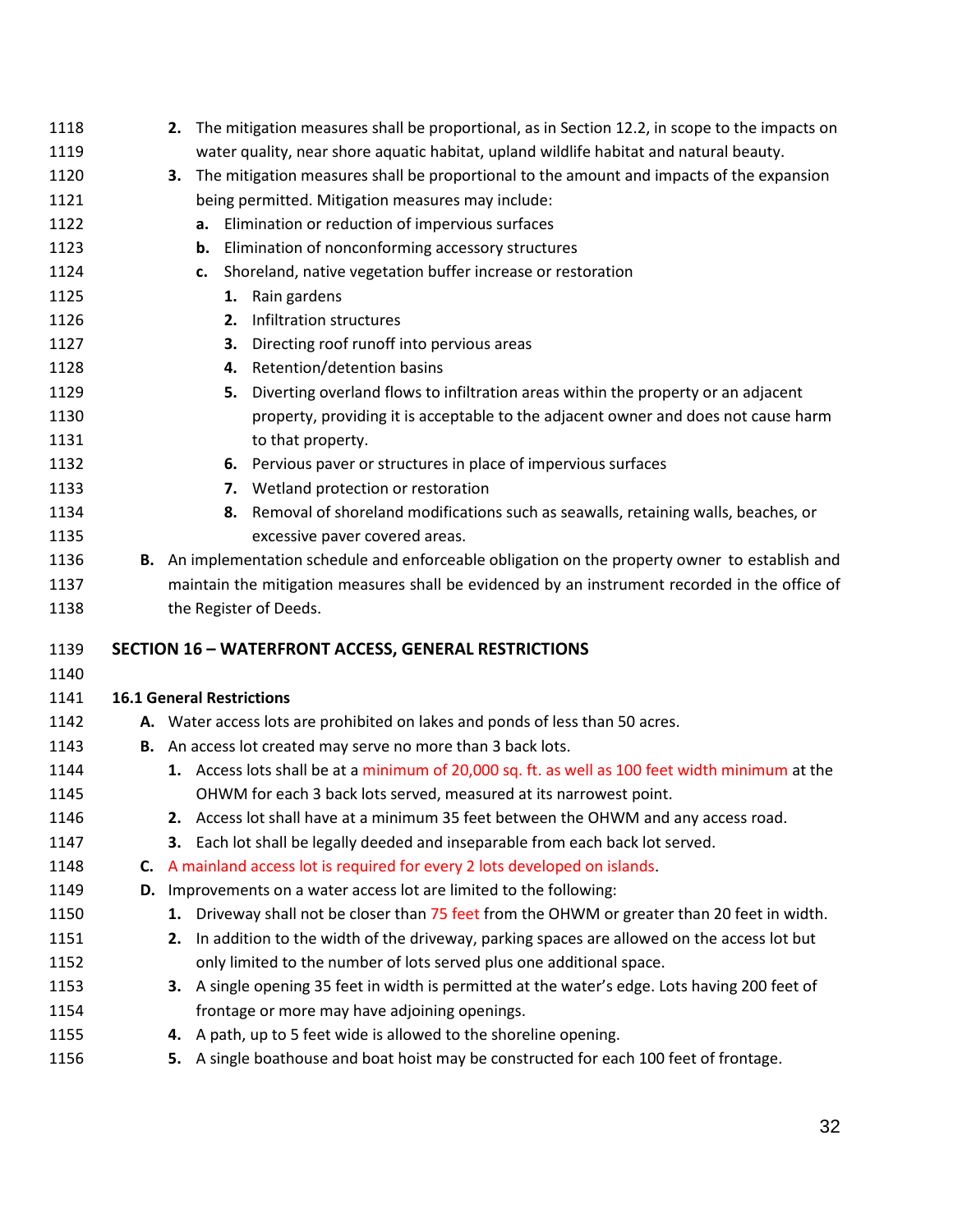**6.** Accessory structures may be permitted subject to setbacks and impervious surface limitations

# **16.2 Waterfront Access Easements**

- **A.** Except as provided in Wis. Stat. § [30.1335,](https://docs.legis.wisconsin.gov/document/statutes/30.1335) no owner of riparian land that abuts a navigable water may grant by an easement or by a similar conveyance any riparian right in the land to another person, except for the right to cross the land in order to have access to the navigable water. This right to cross the land may not include the right to place any structure or material, including a 1164 boat docking facility, as defined in Wis. Stat.  $\S$  [30.1335 \(1\) \(a\),](https://docs.legis.wisconsin.gov/document/statutes/30.1335(1)(a)) in the navigable water.
- **B.** Existing easements are permitted to the extent allowed by state law.
- *Note: Wis. Stat. § 30.133 prohibits the conveyance of any riparian land by easement or similar conveyance after April 9, 1994, except for the right to cross the land in order to have access to the navigable water. Wis. Stat. § 30.131 permits nonriparian land owners to place certain wharfs or piers into the water if, among other things, it is pursuant to an easement recorded before December 31, 1986. Notwithstanding Wis. Stat. § 30.133, such easements may be conveyed with the riparian land.*

#### **16.3 Dock-o-minimums Prohibition**

- The sale of mooring sites and berths as a condominium or anything else separate from a dwelling unit on 1174 the same shoreland lot is prohibited.
- **SECTION 17 – ADMINISTRATION**
- 

# **17.1 Designation of Administrator**

- **A.** The County Zoning and Personnel Committee will appoint a County Zoning Administrator for the administration and enforcement of the provisions of this ordinance. The County Zoning Committee may authorize the Town Board of each township to appoint a Deputy Zoning Administrator to assist in the enforcement and administration of this ordinance. Compensation for the Deputy Zoning Administrator will be the responsibility of the town unless a memorandum of understanding between the town and the county exists to represent other arrangements.
- **B.** The Zoning Administrator may delegate to the Deputy Zoning Administrator any of the duties listed in this Section. The Zoning Administrator shall have the power to cause, rescind, or alter any action of a Deputy Zoning Administrator, and may also suspend his or her powers under this ordinance until the next regular meeting of the Land and Water Resources Committee. Upon appointment of a Deputy Zoning Administrator by a Town, the Zoning Committee shall, at its next regular meeting, vote to approve or deny said appointment. The Zoning Committee shall have the power to dismiss Deputy Zoning Administrators at any time, for cause.

# **17.2 Zoning Administrator**

- **A.** The zoning administrator shall have the following duties and powers:
- **1.** Develop and maintain a system of permits for new construction, development,
- reconstruction, structural alteration or moving of buildings and structures. A copy of application shall be required to be filed in the office of the county zoning administrator.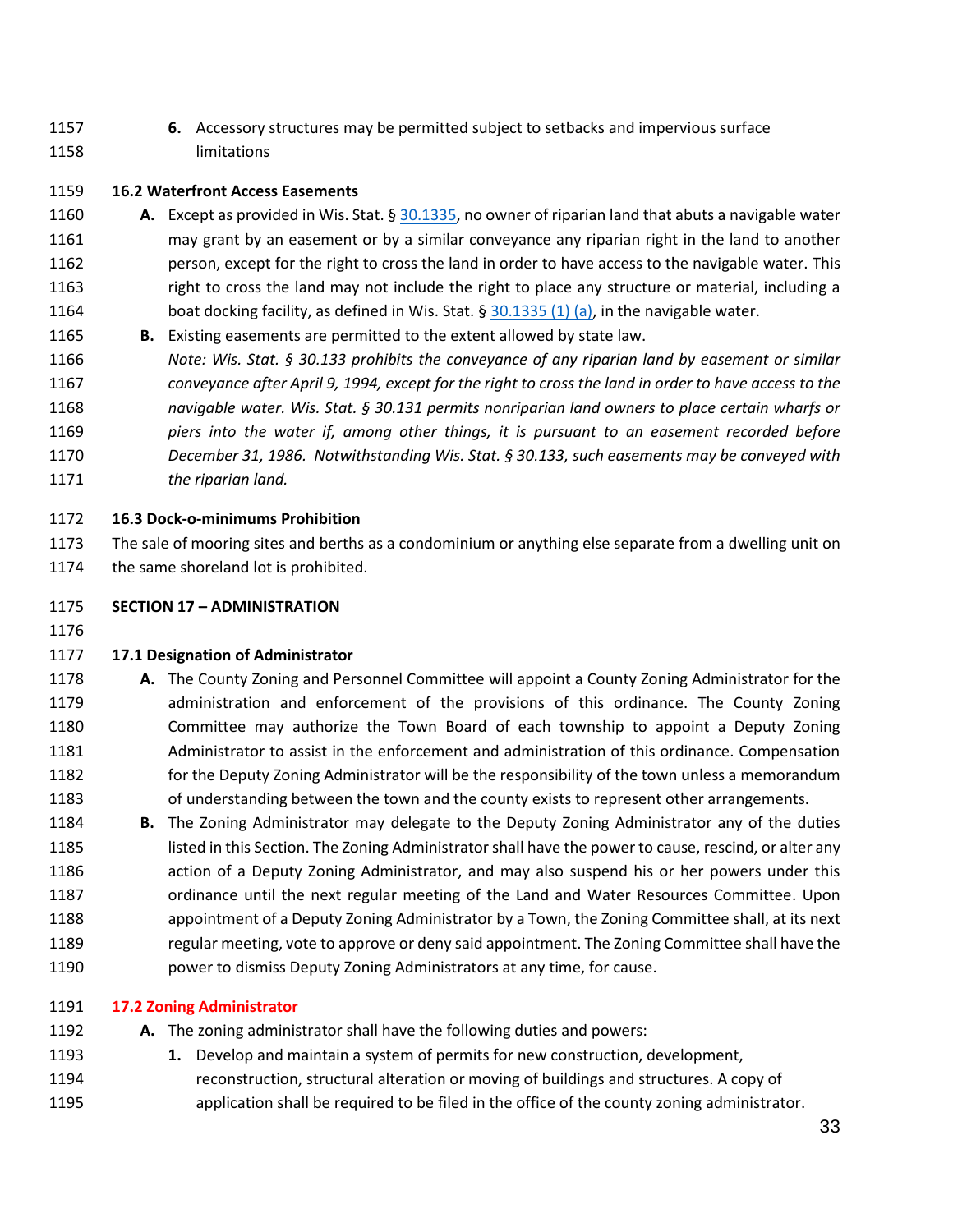| 1196         |             |    | 2. Regularly inspect permitted work in progress to insure conformity of the finished structures                                                                                   |
|--------------|-------------|----|-----------------------------------------------------------------------------------------------------------------------------------------------------------------------------------|
| 1197         |             |    | with the terms or the ordinance.                                                                                                                                                  |
| 1198<br>1199 |             | З. | Develop and maintain a variance procedure which authorizes the board of adjustment to<br>grant such variance for the terms of the ordinance as will not be contrary to the public |
| 1200         |             |    | interest where, owing to special conditions and the adoption of the shoreland zoning                                                                                              |
| 1201         |             |    | ordinance, a literal enforcement of the provision of the ordinance with result in unnecessary                                                                                     |
| 1202         |             |    | hardship.                                                                                                                                                                         |
| 1203         |             | 4. | Develop and maintain a conditional use procedure.                                                                                                                                 |
| 1204         |             | 5. | Keep a complete record of all proceeds before the board of adjustments, zoning agency and                                                                                         |
| 1205         |             |    | planning agency.                                                                                                                                                                  |
| 1206         |             |    | 6. Provide written notice to the appropriate office of the Department at least 10 days prior to                                                                                   |
| 1207         |             |    | any hearing on a requested variance, special exception or conditional use permit, appeal for                                                                                      |
| 1208         |             |    | a map or text interpretation, map or text amendment, and copies of all proposed land                                                                                              |
| 1209         |             |    | divisions submitted to the county for review under Section 6.0.                                                                                                                   |
| 1210         |             | 7. | Submit to the appropriate office the Department, within 10 days after grant or denial, any                                                                                        |
| 1211         |             |    | decision on a variance, special exception or conditional use permit, or appeal for a map or                                                                                       |
| 1212         |             |    | text interpretation, and any decision to amend a map or text of an ordinance.                                                                                                     |
| 1213         |             |    | 8. Develop and maintain an official map of all mapped zoning district boundaries,                                                                                                 |
| 1214         |             |    | amendments, and recordings.                                                                                                                                                       |
| 1215         |             |    | 9. Established appropriate penalties for violations of various provisions of the ordinance,                                                                                       |
| 1216         |             |    | including forfeitures. Compliance with the ordinance shall be enforceable by the use of                                                                                           |
| 1217         |             |    | injunctions to prevent or abate a violation, as provided in s.59.69(11), Stats.                                                                                                   |
| 1218         |             |    | 10. Pursue the prosecution of violations of the shoreland ordinance.                                                                                                              |
| 1219         | 17.3 Powers |    |                                                                                                                                                                                   |
| 1220         | А.          |    | The County Zoning Administrator and duly-appointed deputies have the powers and authority                                                                                         |
| 1221         |             |    | including, but not limited to, the following:                                                                                                                                     |
| 1222         |             |    | 1. At any reasonable time, and for any proper purpose, to enter upon any public or private                                                                                        |
| 1223         |             |    | premises and make inspection thereof. In absence of a permit or permission from the                                                                                               |
| 1224         |             |    | landowner to inspect property, the procedure set forth in Wis. Stat. § 66.0119 will be used                                                                                       |
| 1225         |             |    | to obtain information relating to conditions on the property or violations;                                                                                                       |
| 1226         |             |    | 2. Upon reasonable cause or question as to proper compliance, to revoke any land-use permit                                                                                       |
| 1227         |             |    | and issue cease and desist orders requiring the cessation of development activity, moving,                                                                                        |
| 1228         |             |    | alteration, or use which is in violation of the provisions of this ordinance, any variance or                                                                                     |
| 1229         |             |    | conditional use                                                                                                                                                                   |
| 1230         |             | 3. | Recommend prosecution and prosecute violators of this ordinance by issuing citations                                                                                              |
| 1231         |             |    | pursuant to Wis. Stat. § 20.05.2 hereunder or action of the corporate counsel;                                                                                                    |
| 1232         |             |    | 4. Refer to town deputies, or to town boards, for investigation, report, or mediation,                                                                                            |
| 1233         |             |    | complaints filed with the County Zoning Administrator, that by their nature, might best be                                                                                        |
| 1234         |             |    | dealt with in initial stages at the town level; and                                                                                                                               |
| 1235         |             |    | 5. Other duties as listed in the Administrators job description on file with the county clerk.                                                                                    |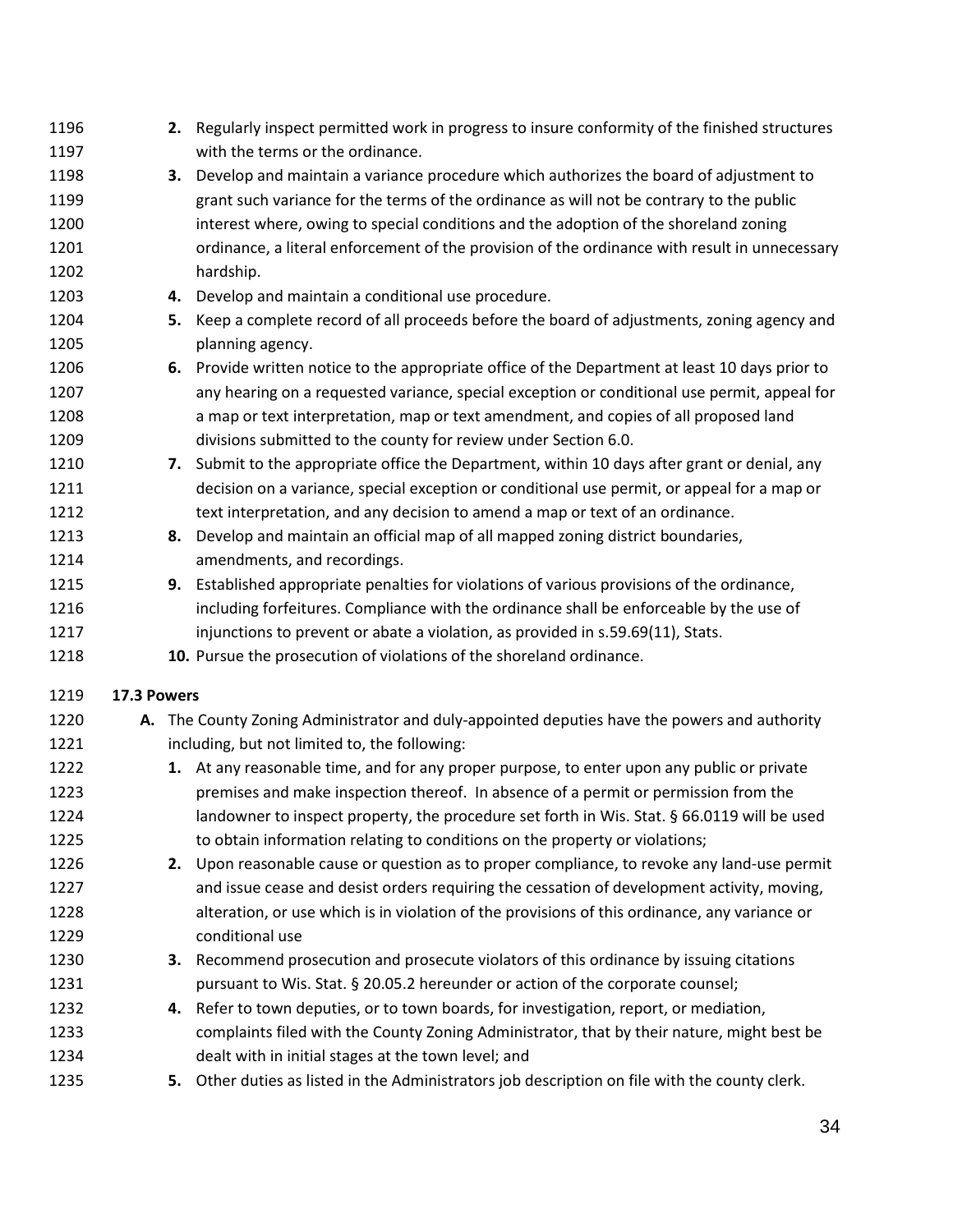#### **SECTION 18 – ZONING PERMITS**

# **18.1 When Required**

Except where another provision of this ordinance specifically exempts certain types of development from

- this requirement, a land use permit shall be obtained from the zoning office before any new development
- or any change in the use of an existing structure is initiated.

# **18.2 Application**

 An application for all permits, land use, variance or conditional use shall be made to the Land and Water Resource office upon forms furnished by the county. Landowners or agents will be required to complete the forms and demonstrate the placement of their development by marking the footprint in a manner county staff can easily identify and match the size and location to the permit application.

- **A.** Required Submissions
- In addition to the written requirements of ownership and parcel identification on the development application, drawings are required to indicate size and positioning of development on the property. The site development plan may be drawn to any legible scale and submitted as part of the permit application and shall indicate the following:
- **1.** The location, dimension, area, and elevation of lot or parcel;
- **2.** The location, dimension, area, and elevation of development;
- **3.** The distance of all development to OHWM;
- **4.** The sum total of all impervious surfaces existing and proposed;
- **5.** The placement and size of infiltrative structures used to exempt impervious surfaces;
- **6.** The distance of all development, existing and proposed, to lot lines and centerlines of all abutting streets or highways or edges of easements; and
- **7.** The location of any existing or proposed sanitary systems or private and public water supplies.
- **B.** Permit Approvals
- Permits will be granted or denied based on the paper application, the onsite inspection and the requirements of the ordinance. An 8 1/2 by 11-inch cardboard placard will be issued to the landowner or agent. The placard shall be placed conspicuously near the entrance of the property before work begins and remain until permitted work is completed.
- **1.** The administrator may defer any permit applications to the Committee for deliberation or instructions.
- **C.** Expiration of Permits
- **1.** Land Use permits expire 12 months from the date of issuance if no substantial work has commenced. Where excavation or demolition shall be carried out before construction begins, substantial work has commenced. If after 12 months of the date of issuance of any permit the proposed construction or preparation of land for use has not commenced, said permit shall expire, except where the zoning administrator may grant an extension of such permit for a period not to exceed 12 months upon the showing of valid cause and payment of a renewal permit fee.
- **D.** After-the-fact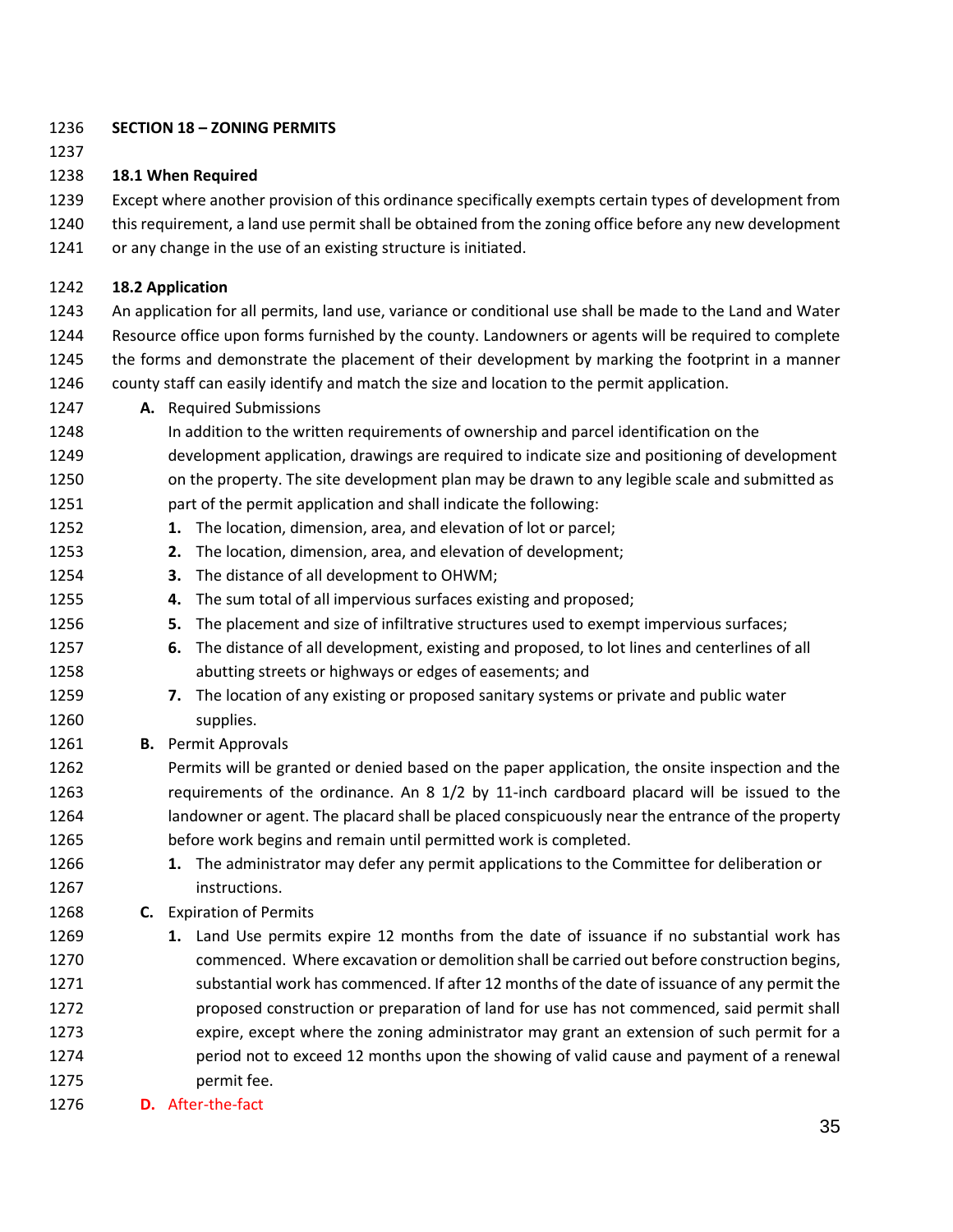- **1.** Any application for permits or any other permission, received after the use change or construction has been initiated, shall be subject to an additional late application fee. Payment of a fee for late application shall not exempt the applicant from prosecution for violation of 1280 this ordinance.
- **E.** Fees Required
- **1.** The Forest County Land and Water Resource Office shall maintain a Master List of Fees for all permits and activities required by this ordinance.

#### **SECTION 19 – PENALTIES**

#### **19.1 Penalty for Violations**

- **A.** Except as provided in (C) and (D), any person who violates this ordinance may be subject to a fine of \$500.00 plus costs of prosecution. A charge of \$50.00 will be added to the fine for everyday the fine is not paid after it becomes due. The county may also seek injunctive relief from the circuit court to cause violation to be ceased, moved or removed.
- **B.** Any unpaid fine under this ordinance may be placed on the tax roll against the property where the violation occurred, subjecting the owner of the property to forfeiture of the property through a tax deed if it remains unpaid.
- **C.** Failure to comply with a court order pursuant to this statute may result in a finding a contempt and may be subject the violator to confinement until the violation is cured.
- **D.** Failure to comply with or follow instructions or restrictions as directed by the Board of Adjustment after securing a variance or conditional use to any portion of this ordinance may be subject to the issuance of fine up to \$20,000, injunctive relief by order of the court or both.

# **19.2 Citation Enforcement**

- **A.** Enforcement of this will be through the Citation Enforcement Procedure authorized in Wis. Stat. § 66.0113.
- **B.** The adoption of the citation method under Section 20.2 does not preclude the county, or its officers authorized to issue citations, from proceeding under any other enforcement procedure that pertains to the subject matter addressed in the citation.
- **C.** Payment of the citation by a violator does not relieve the violator of the obligation to the ordinance nor to remove what has been illegally installed. A new citation may be issued within 30 days from the time a previous citation for the same violation was paid
- **D.** Prior to issuing a citation under this Section, the zoning administrator or any delegated deputy administrators, shall attempt to gain compliance with the ordinance by issuing a correction letter. Upon failure to gain compliance, or a good faith start toward compliance, the administrator or delegate will issue the citation, delivered in person, by first-class mail, or by registered letter, as 1311 the administrator deems most effective.
- **E.** The format of any citation and procedures open to the violator, including procedure on default, will be consistent with Wis. Stats. §§ 66.1113, 66.0114 and 66.0115
- **F.** All citations issued under this ordinance have the legal effect specified in Wis. Stat. § 66.119 and provide the circuit court of the county with subject matter jurisdiction.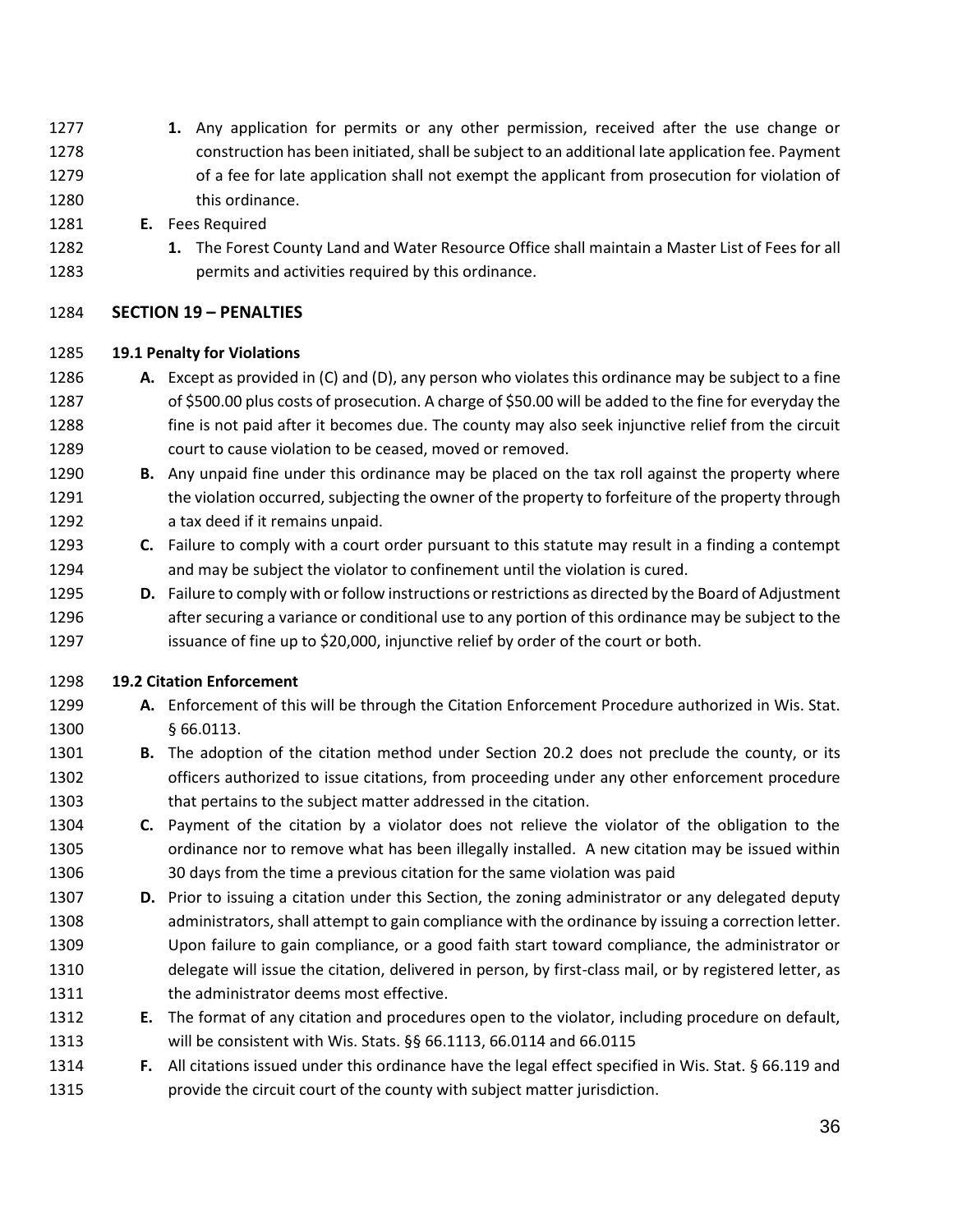**G.** Citations issued may be paid by either cash or a certified check or money order made out to the FOREST COUNTY TREASURER, Forest County Courthouse, Attention: Clerk of Court, 200 East Madison Street, Crandon, WI. 54520, by mail or in person.

# **SECTION 20 – POWERS OF THE FOREST COUNTY BOARD OF ADJUSTMENT**

#### **20.1 Appealable Matters**

- **A.** The following decisions are appealable to the Board of Adjustment and shall be initiated as put forth under Forest County Ordinance No. 02-2010: **1.** Decisions by the Zoning Administrator which consist of interpretations of the terms of the
- Forest County Zoning Ordinance and which are made in the course of determining whether a permit or approval will be issued by said administrator are first Board of Adjustment as an administrative appeal;
- **2.** Decisions by the Zoning Administrator to issue an enforcement demand or to commence other ordinance enforcement activities, where the Administrator has determined that violation of the ordinances exists, are appealable to the Board of Adjustment as an administrative appeal; and
- **3.** Decisions by the Land and Water Resource Committee which consist of interpretations of the terms of the Forest County Zoning Ordinance and which are made in the course of determining whether a permit or approval will be issued by said committee are appealable to the Board of Adjustment as administrative appeals.
- **4.** Decisions by the Land and Water Resource Committee regarding Conditional Use Permits are appealable to the Board of Adjustment within 30 days after the decision is issued.

# **20.2 Variances**

- **A.** Variance Criteria to Be Met. The board of adjustment may grant upon appeal a variance from the standard of this ordinance where an applicant convincingly demonstrates that:
- **1.** Literal enforcement of the provision of the ordinance will result in unnecessary hardship on 1341 the applicant;
- **2.** The hardship is due to special conditions unique to the property;
- **3.** The request is not contrary to the public interest and;
- **4.** The request represents the minimum relief necessary to relieve unnecessary burdens.
- **B.** Notice, Public Hearing and Decision
- Before deciding on an application for a variance, the board of adjustments shall hold a public hearing. Notice of such hearing specifying the time, place and matters of concern, shall be given
- a Class 2 notice under Ch. 985, Stats. Such notice shall be provided to the appropriate office of
- the Department at least 10 days prior to the hearing. The board shall state in writing the reasons for granting or refusing a variance and shall provide a copy of such decision to the appropriate
- office of the Department within 10 days of the decision.
- **20.3 Process for all Variances**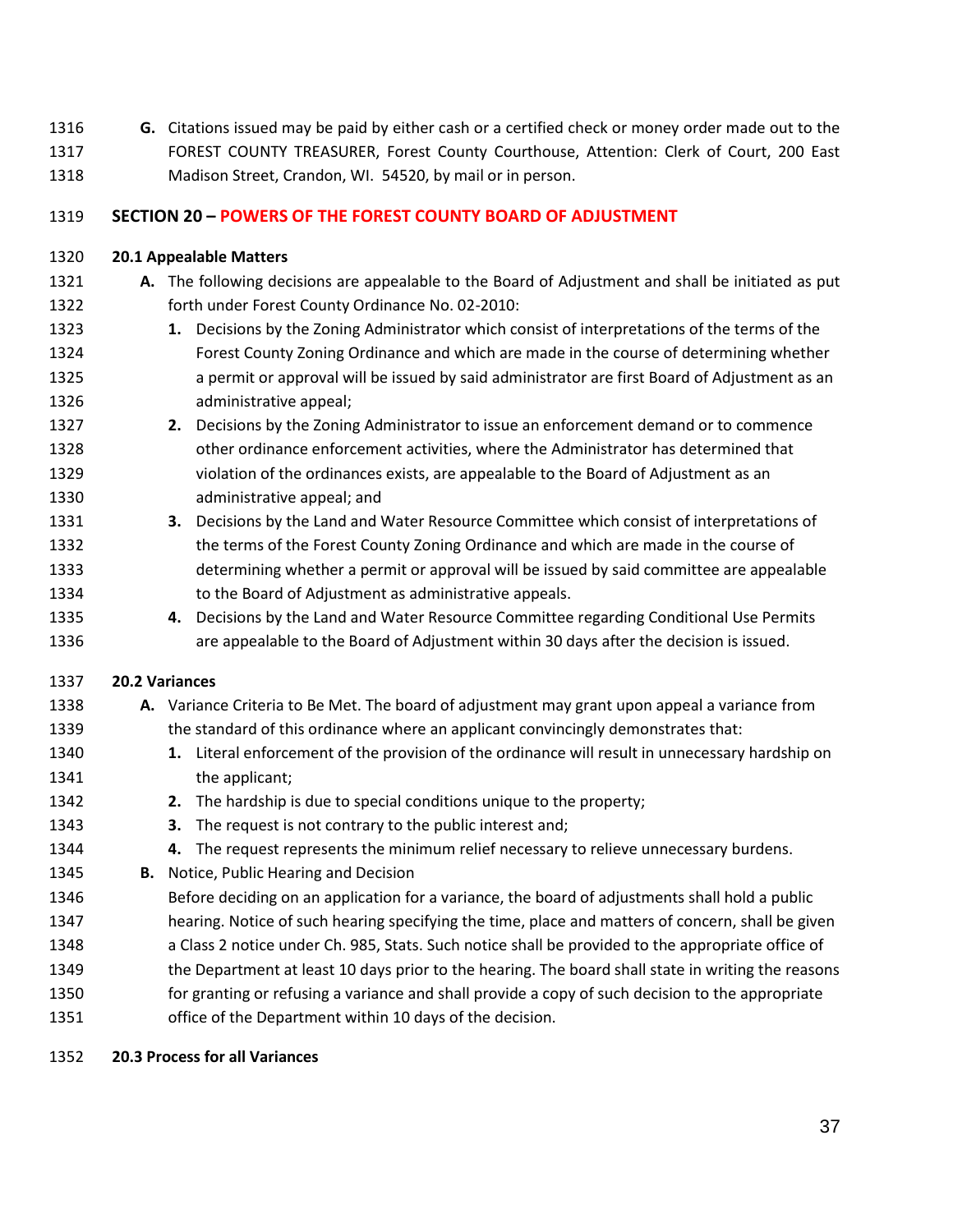Complete and submit a Variance application form attached to a land use permit and the required fee. The following information is required on each application:

 **A.** The address of the property **B.** The name and contact information of the person(s) seeking a variance **C.** The type of variance requested, and the ordinance number the relief is requested from. **1.** A written description of the physical limitations of the property that prevent the property owner from complying with the ordinance. **2.** A written description how the variance, if granted, would not harm public interest. **3.** A written description how strict compliance with the ordinance would create an unnecessary hardship. **4.** A map depicting the property as it currently exits and as it would exist if the variance is granted. **5.** The requirements of Section 19. **6.** Any other information pertinent to the proposed variance that would help the Board of Adjustment render its decision. **20.4 Standards and Findings A.** The Board of Adjustment, in evaluating petitions for granting of an area variance shall consider the unnecessary hardship due to unique property limitations and the potential harm to the public interest. **B.** The Board of Adjustment, in evaluating petitions for granting of a use Variance shall consider if the landowner has any reasonable use of the property as it is zoned. **20.5 Process Followed by Applicant A.** Applicants shall abide by the following steps when applying for a variance: **1.** Complete and submit a variance application form, including the information required in Section 19, Section 21.3 and the required fee. **2.** Applicant shall prepare and attach a written statement addressing the considerations in Section 19.2(A) **B.** After the application and permit fees have been delivered to the Land and Water Resource office, the process as defined in Forest County Ordinance Number 02-2010, Board of Adjustment Rules takes effect; A copy of the same shall be given to the applicant if requested. **C.** Where the conditions of a variance are violated, the variance will be revoked by the Board of Adjustment following the same steps of notice, hearing and decision as in granting the variance upon notification by the zoning administrator of violation. Section 20 of this ordinance may apply. **20.6 Hearing**

 The Land and Water Resource office will cause to be published in the county's official newspaper a class 2 notice and at the same time notify, by regular mail, the applicant, the property owners within 300 of the subject property and the town of the specific request. This notice shall include the location, date and time of the hearing and location of application copies for examination by interested parties. The administrator shall forward an agenda and copies of the application to each Board of Adjustment member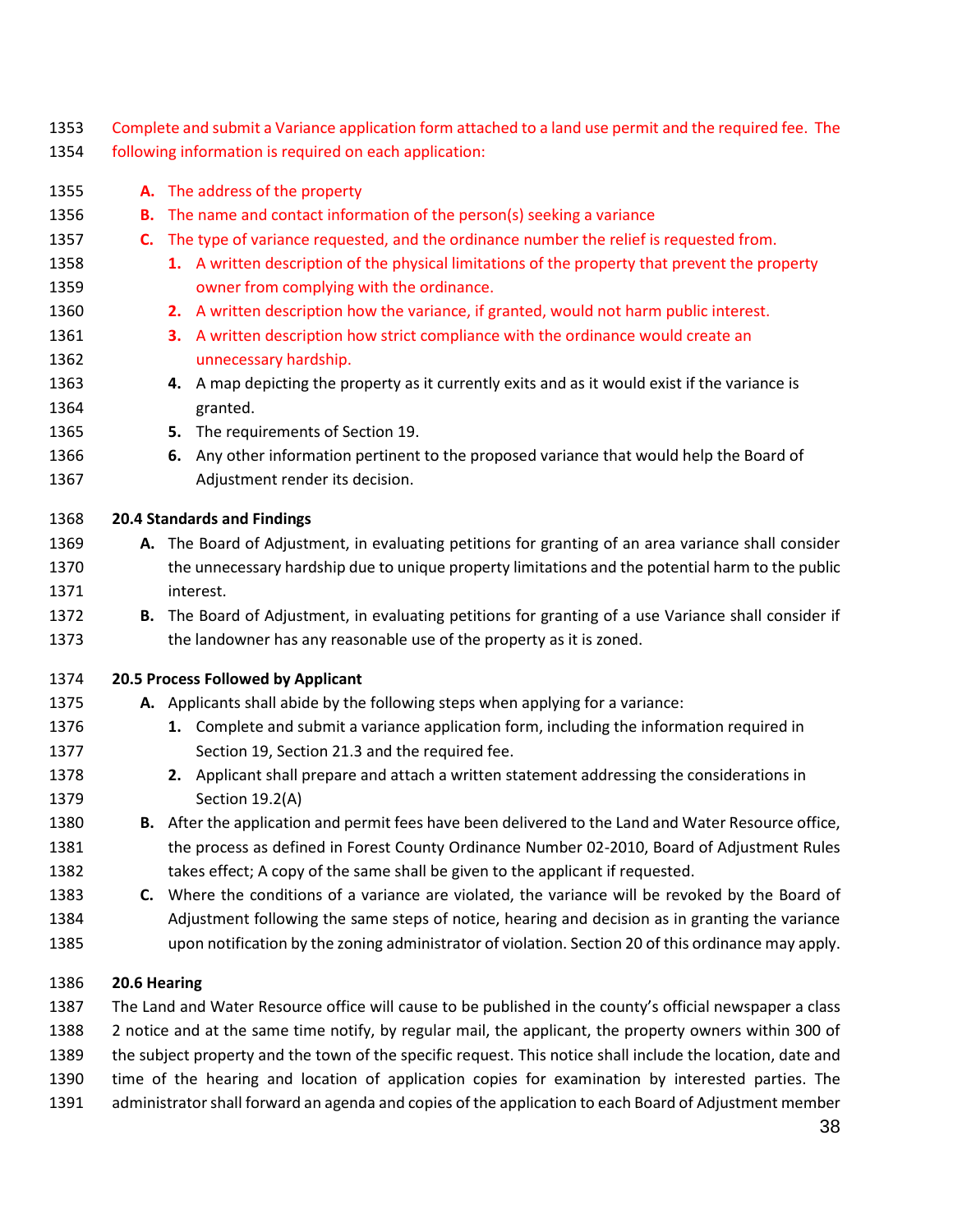- before the next regular meeting after the waiting period for the Class 2 notice, but in no case less than
- seven days before the meeting. The committee shall make an onsite visit prior to the meeting as
- noticed. After the committee's decision is final, the Administrator will either approve or deny the permit
- application for the requested relief.

# **20.7 Recording**

All decisions will be permanently recorded in the County Clerk's Office and the landowner's file.

# **20.8 Violating Terms of a Variance**

- Any violation to the terms of a variance as recorded shall be enforced by the Administrator as outlined in Section 20 of this ordinance.
- **SECTION 21 – CONDITIONAL USE PERMITS**
- 

# **21.1 Application for a Conditional Use**

 Uses listed as permitted by conditional permit, as listed in Section 30, shall be authorized in a district after application to the Land and Water Resource office, public hearing and the application of appropriate conditions.

# **21.2 Process for Conditional Use Permit**

 A request for a conditional-use permit shall be submitted in writing to the county Land and Water Administrator on forms provided. The Administrator will refer the application to the committee for approval to proceed. The request shall be accompanied by scale or distance maps or drawings prepared to the best of the applicant's ability, showing legibly and accurately the location, size and shape of the 1412 lot(s) involved and of any proposed structures, including the relation to abutting streets and any abutting lakes or streams, and the existing and proposed use of each structure, the design of any required parking areas, driveways, or internal roadways.

# **21.3 Hearing**

 The Land and Water Resource office will cause to be published in the county's official newspaper a class 2 notice and at the same time notify, by regular mail, the applicant, the property owners within 500 feet of the subject property and the town where the property is located of the specific request. The Land and Water Resource Committee shall invite 2 members of the town board in which the property is located to join the committee during the public hearing and deliberate on proposed conditions in a voting position. This notice shall include the location, date and time of the hearing and location of application copies for examination by interested parties. The zoning administrator shall forward an agenda and copies of the application to each Land and Water Resource Committee member and the affected town before the next regular meeting after the waiting period for the Class 2 notice, but in no case less than seven days before the meeting.

# **21.4 Determinations**

 **A.** The land and Water Committee shall act on the application after hearing comments, and general and specific requirements requested by the town, the public and committee members. The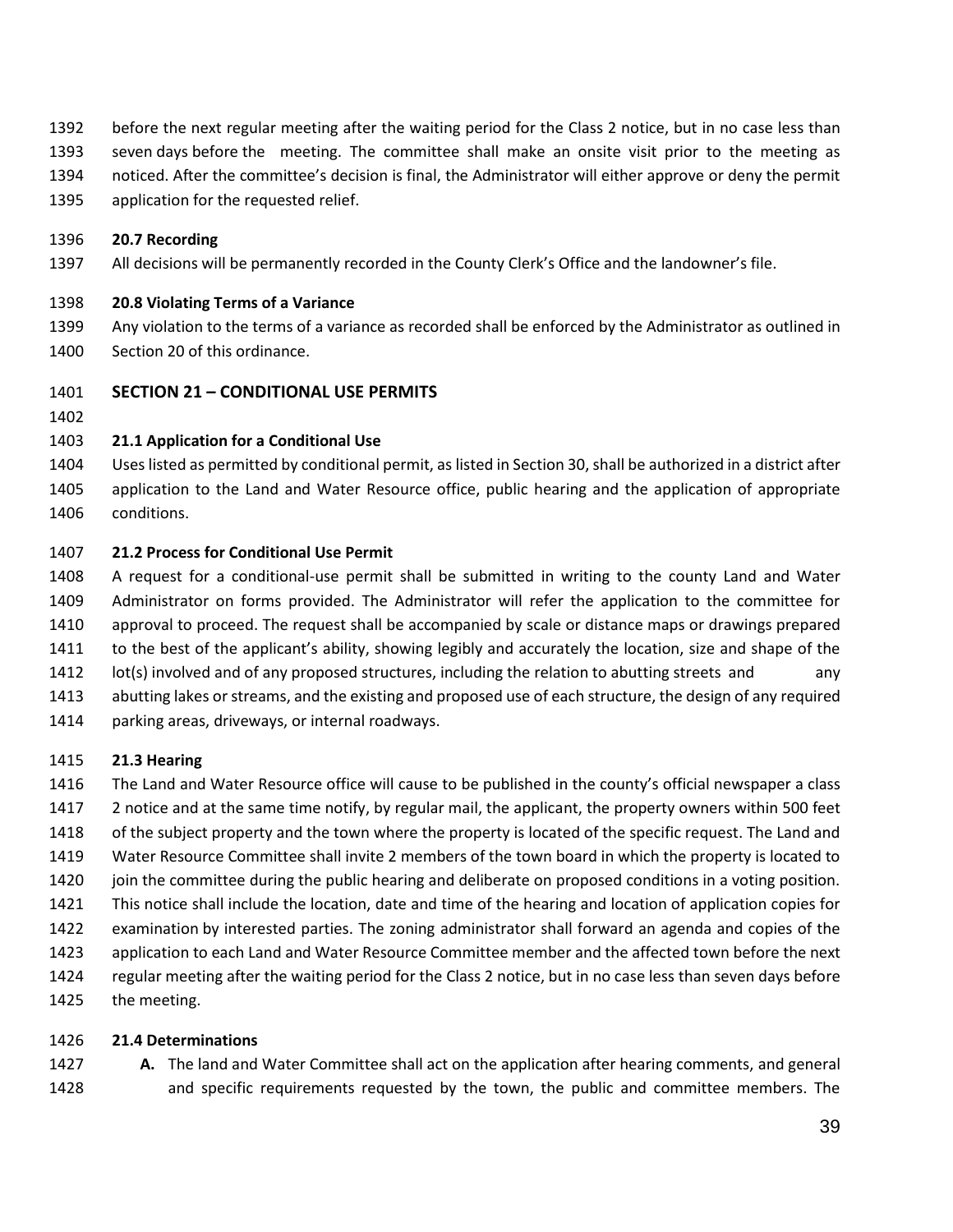- Committee shall report its decision within 90 days after the filing of the application, except for conditional use applications considered a Planned Unit Development Proposal. Its decision shall include an accurate description of the use permitted, of the property on which it is permittee, and any and all conditions made applicable.
- **1.** The requirement and conditions required must be reasonable, to the extent practicable, measurable and may include conditions such as the permit's duration, transfer, or renewal.
- **2.** The applicant must demonstrate that the application and all requirements and conditions established by the county relating to the conditional use are or shall be satisfied, and must be supported by substantial evidence.
- **3.** The county's decision to approve or deny the permit must be supported by substantial evidence.

# **21.5 Recording**

 When a conditional use is approved, an appropriate record shall be made at the zoning office and in the public record consisting of the land use and structure permits and conditions specified by the land and Water Committee. Such permits shall be applicable solely to the structures, use, and property so described.

# **21.6 Termination**

- Where a permitted conditional use does not continue in conformity with conditions of original
- approval, the conditional-use permit shall be terminated by action of the Land and Water Committee
- and may be considered by committee as a violation of the ordinance. Procedure for termination shall be
- the same as for approval, except it shall be proceeded by issuance of notice of violation, and of any
- necessary citations, which if left unpaid and not corrected, provide the basis for the termination.
- **21.7 Standards Applicable for Conditional Uses**
- **A.** When deliberating about a Conditional Use request, in addition to any other factors it considers, the committee shall also consider the following:
- **1.** The maintenance of safe and healthful conditions;
- **2.** Sufficient property to adequately accommodate the proposed use;
- **3.** The prevention and control of water pollution including sedimentation;
- **4.** The prevention of damage to adjacent properties due to altered surface water drainage;
- **5.** The avoidance of potential erosion based on the degree and direction of slope, soil type and vegetative cover.
- **6.** The location of the site with respect to existing or future access roads; and
- **7.** The compatibility with placement of structures on adjacent land.
- **8.** Traffic, noise and hours of operation.

# **21.8 Conditions Imposed**

 **A.** Upon consideration of the standards listed in Section 22.7 of this ordinance, the Land and Water Resource Committee may attach such conditions as are necessary to further the purpose of this ordinance. Violations of any of these conditions are cause for revoking the conditional use permit. Citations may be issued to enforce compliance before revocation.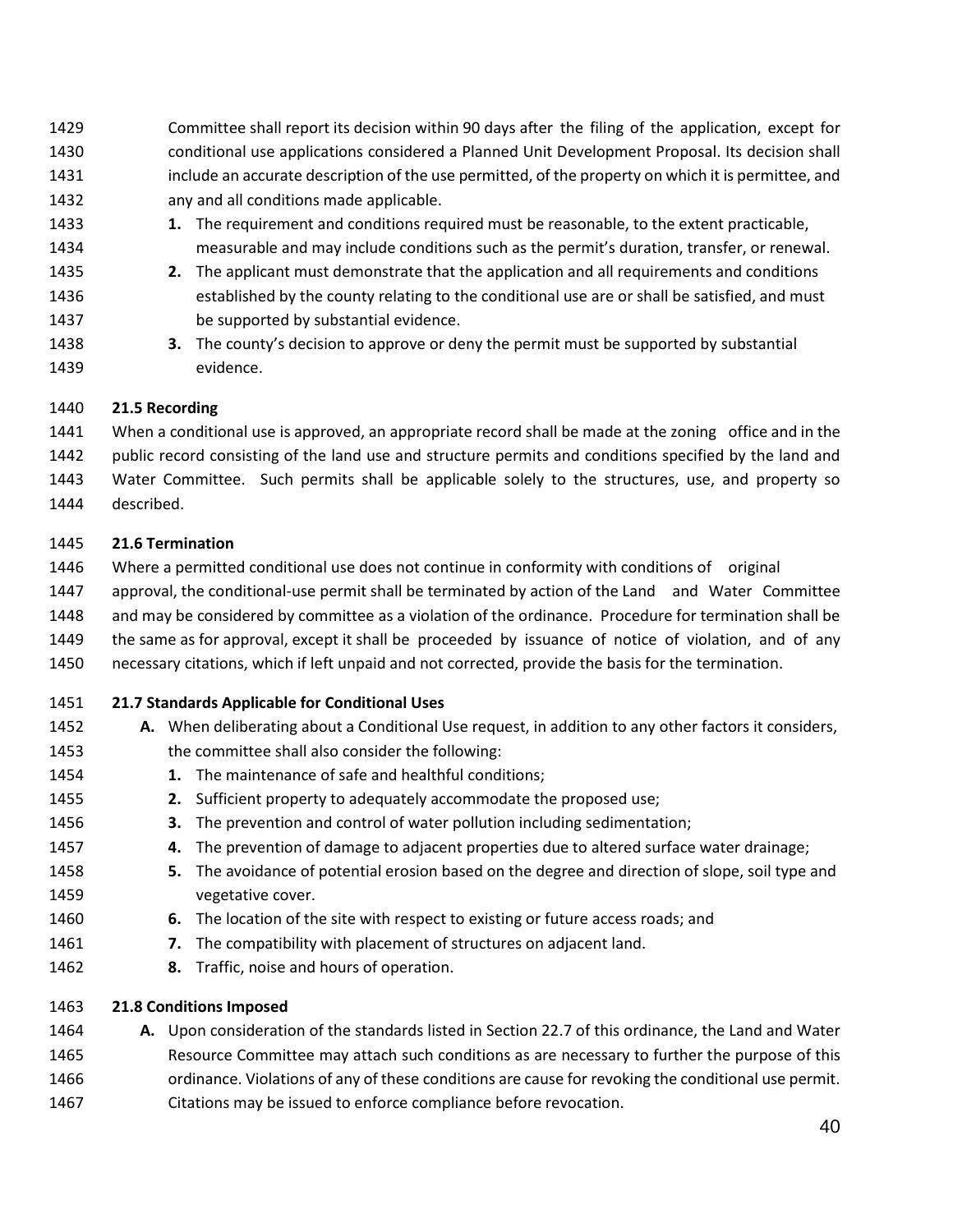- **B.** If an applicant for a conditional use permit meets or agrees to meet all of the restrictions, requirements and conditions specified in the county ordinance or those imposed by the county Land and Water Resource Committee, the county shall grant the conditional use permit. Any condition imposed must be related to the purpose of the ordinance and be based on substantial evidence.
- **C.** All actions under this section are appealable to the circuit court under the procedures contained in s. 59.694 (10)

# **SECTION 22 – MAP AND TEXT AMENDMENT PROCEDURES**

 The regulations imposed and the zoning districts created under authority of this ordinance may be amended from time to time in accordance with Wis. Stats § 59.69 (5). An amendment may be granted by the County Board only after a public hearing before the Forest County Land and Water Resources committee and a report of its findings and recommendations has been submitted to the county board for final action.

# **22.1 Standards for Zoning/Land Use Map Amendments**

- **A.** A rezoning or land use change, except those listed in Section 5, shall conform or not otherwise be in conflict with any adopted county plans. Rezoning may be enacted if:
- **B.** It can be shown that the current zoning places an unreasonable burden on the owner of the property to be affected;
- **C.** The current zoning can be shown to have been a mistake based on incorrect knowledge or assumptions about the land or existing uses in the area;
- **D.** The current zoning is no longer necessary to protect any public interest; or
- **E.** There has been a significant change in circumstances since the property was zoned under the current district and the proposed rezoning action is shown to be appropriate for such new circumstances.

# **22.2 Initiation of Text or Map Amendments**

- **A.** Amendments may be proposed by the County Board, the Land and Water Committee, any property owner in the area to be affected by the amendment or by a town board.
- **B.** If filing for an amendment of the official zoning/land use map, the petitioner filing the amendment shall submit with the application, a fee, if required, and a map showing the proposed change. Land and Water Resource personnel will compile a list for purposes of notification to all landowners within 300 feet of the property or properties proposed to be rezoned.

# **22.3 Processing**

 An application for a text or map amendment shall be filed with the zoning administrator and immediately transmitted to the chairman of the Land and Water Resources Committee for approval to schedule a Class 2 public hearing. In conjunction with the public hearing, an individual written notice shall be sent to all landowners within three-hundred feet of the proposed zoning action, the town clerk of the affected township and all county board members no later than ten days before the public hearing. Failure to receive such notice will not invalidate the hearing or the results.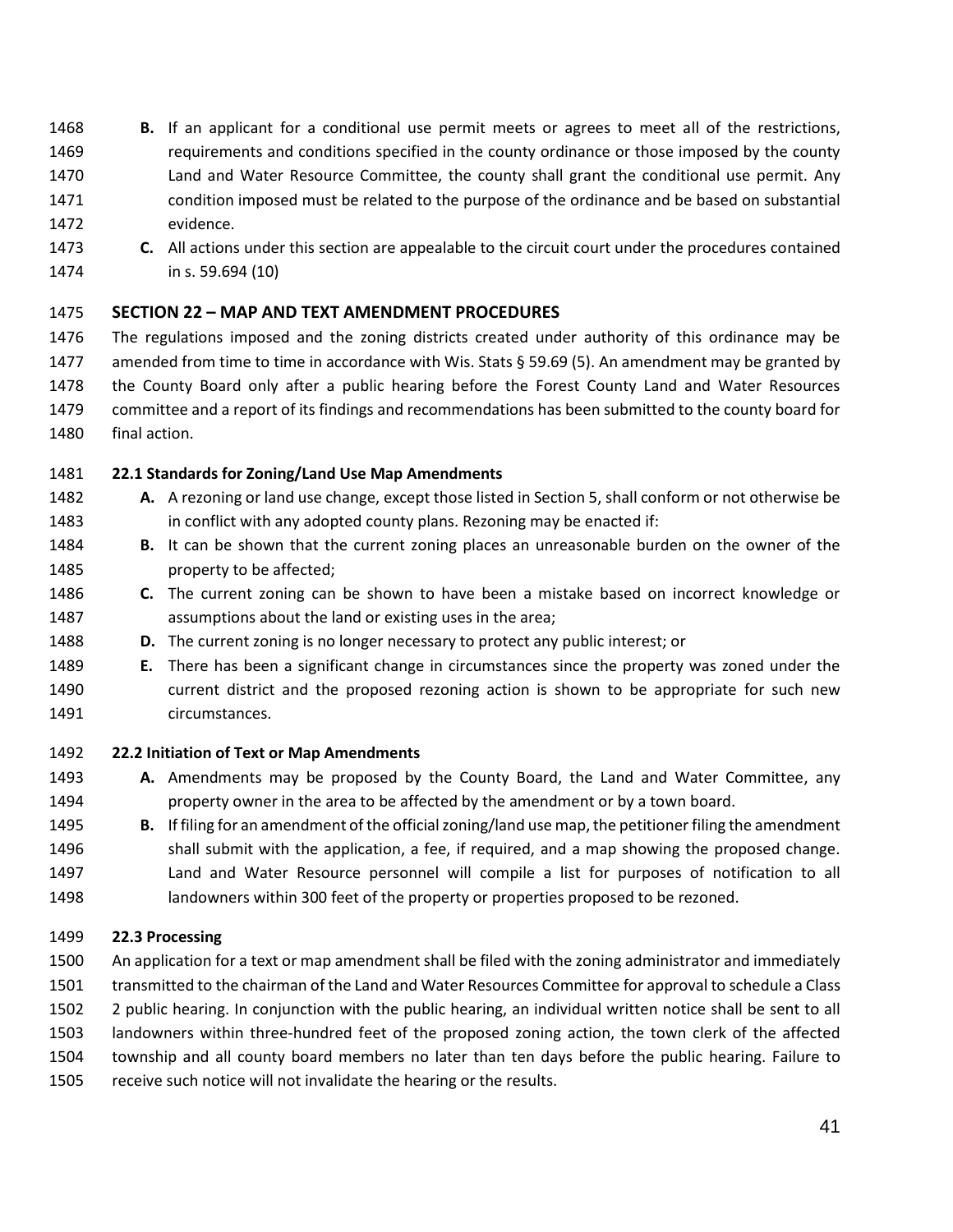#### **22.4 Decisions**

- After public hearing, the Land and Water Resources Committee shall forward its recommendations to the
- county board for further action. The county board, after receiving the report of the Land and Water
- Resource Committee, and without further public hearing, may grant or deny any proposed amendment
- in accordance with applicable standards. Alternatively, it may refer it back to the Land and Water Resource
- Committee for further change or consideration.

# **SECTION 23 – SHORELAND DISTRICTS**

# **23.1 Official Zoning/Land Use Maps**

 Forest County shorelands are divided into district as shown on the Official Zoning/Land Use Map and data base, which, together with all explanatory matter thereon is hereby adopted by reference and declared to be part of this ordinance. If an atlas is used, each individual map included in the atlas shall be marked and maintained in accordance with the provisions of this Section. If, in accordance with the provisions of this ordinance, changes are made in district boundaries or other matter portrayed on the Official Zoning/land Use Map, such changes shall be entered on the map and data base promptly after the amendment has been approved by the County Board of Supervisors. There is only one authentic Official Zoning/Land Use Map and Data Base. It shall be on file in the office of the zoning administrator. It is the final authority as to the current status of allowable land uses in Forest County.

# **23.2 Districts**

All shorelands in Forest County are hereby categorized into the following districts:

# **A. Shoreland Residential (SR)**

- This district is comprised of land three-hundred feet from a river and one-thousand feet from a lake where POWTS is utilized as a sanitary system or a municipal sanitary system is provided. This district is used exclusively for residential activities.
- **B. Shoreland Recreational Residential (SRR)**
- This district is comprised of land that utilizes POWTS as a sanitary system or a municipal sanitary 1531 system is provided. This district, in addition to residential uses, has permitted recreational uses such as short-term rental (less than 7 days), recreational vehicle, motor home and camper placements.
- **C. Shoreland Commercial (SC)**
- This district's commercial designation relates to the buying and selling of goods and services and 1536 its operation may be water dependent. There are patrons on premise and the business may or may not be serviced by a municipal sanitary sewer or POWTS.
- **D. Shoreland Industrial (SI)**
- This district's industrial designation relates to the manufacturing of goods. The activities on these parcels may need state regulation and may create nuisance conditions. There may be patrons on premise.
- **E. Shoreland Forestry or Agricultural Zone (SFAG)**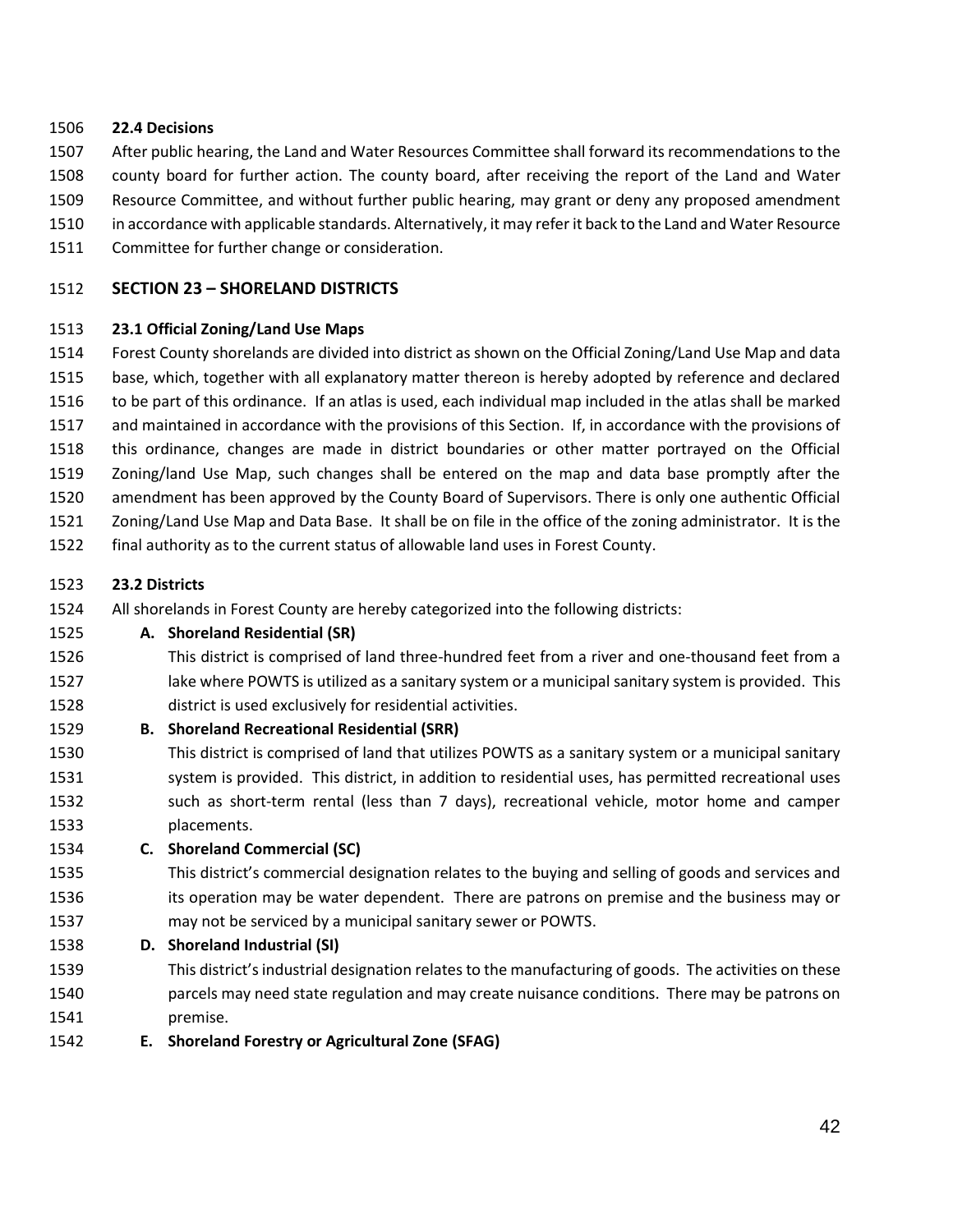- This district's designation depends on enrollment in the Managed Forest Land program and its use is as defined by State law where applicable and county ordinance thereafter. This designation also allows for all uses as listed in the Forest County Farmland Preservation Ordinance.
- **F. Shoreland Mixed Use (SMU)**
- These are areas with a variety of uses, or may be a small community with retail, commercial, and residential uses in close proximity.
- **G. Shoreland Government/Public. Institutional (G)**
- This district is designated by a town for Government/Public/Institutional facilities and can include **public recreational uses.**
- **H. Shoreland Wetland (SW)**
- This district is based on Wisconsin Wetland Inventory Maps. This designation knows no boundaries unless a change of zoning is applied for and approved. Many of these wetlands may not be mapped but are still considered in the Wetland District. See Section 5 for use clarification.

#### **23.3 Wellhead Protection Overlay District**

 This district is comprised of lands designated by a town sanitary district for the protection of municipal wells that intersect with areas of shoreland zoning jurisdiction. All wells shall be adequately separated from potential sources of contamination. Unless a hydrogeological investigation indicates lesser separation distances would provide adequate protection of a well from contamination or department approved treatment is installed to address the potential contamination concerns, the minimum separation distances shall conform with NR 811.11(5)(d).

# **SECTION 24 – SUPPLEMENTAL DISTRICT REGULATIONS**

# **24.1 PARKING, STORAGE, AND USE OF RECREATIONAL VEHICLES, MOTOR HOMES, AND CAMPER TRAILERS.**

- **A.** All recreational vehicles, motor homes or camper trailers left on private property more than 30 days shall comply with the general requirements of Section 24.05 of the Forest County Sanitary Ordinance.
- **B.** Recreational vehicles, motor homes or camper trailers in storage adjacent to the owner's home are exempt from these requirements.
- **C.** If allowed, all recreational vehicles, motor homes or camper trailers located on private property for more than thirty days shall secure a permit/license from the Forest County Land and Water Resources office demonstrating compliance with the Sanitary Ordinance and the terms of the Forest County Shoreland Zoning Ordinance for placement.
- **D.** All recreational vehicles, motor homes or camper trailer sites shall be kept clean and free of weeds, junk or discarded materials.
- **E.** Only one recreational vehicle, motor home or camper trailer is allowed permanent placement on a single lot of record.
- **1.** In order to have more than one recreational vehicle, motor home or camper trailer you shall have a minimum, additional 20,000 square feet for each unit.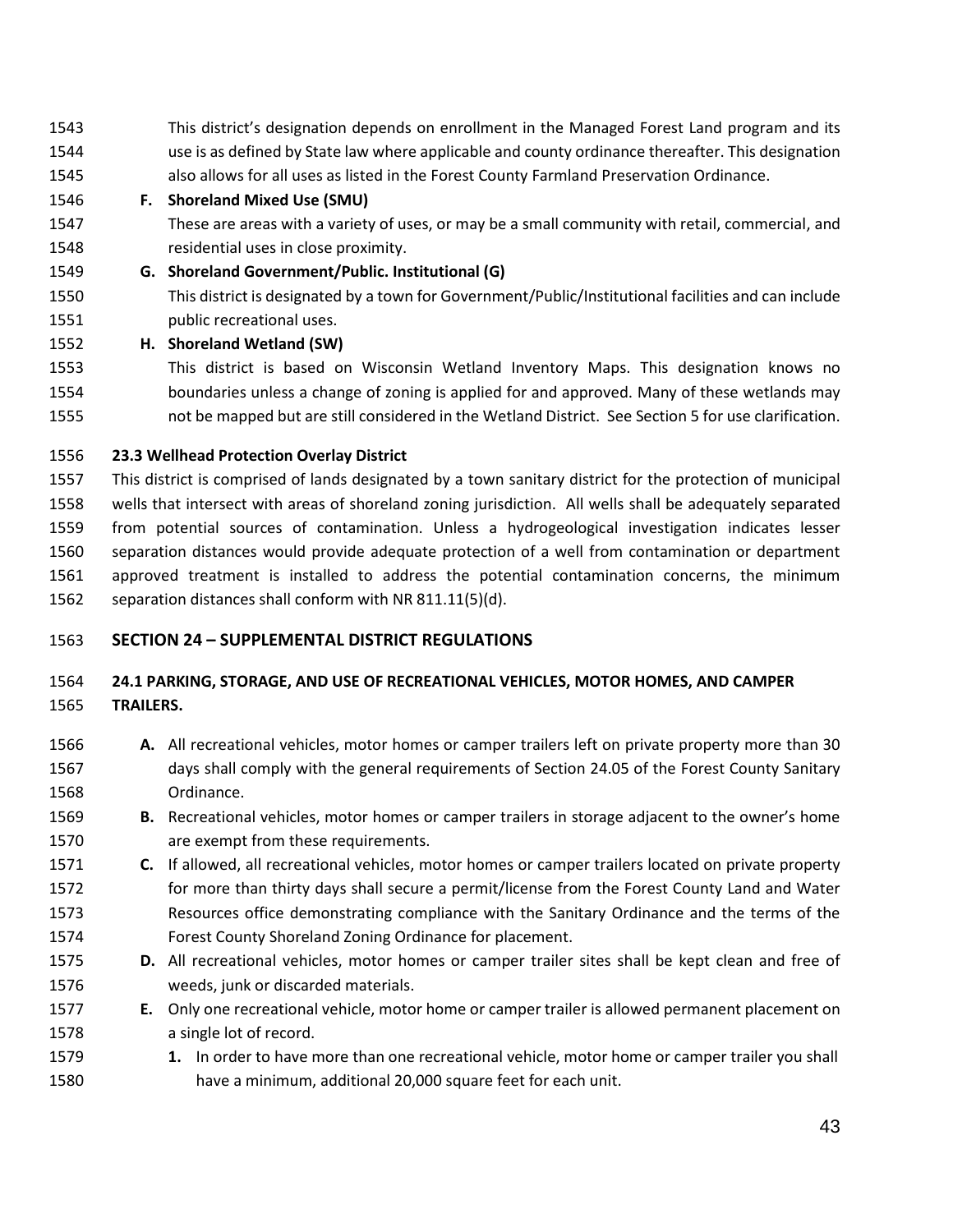- **2.** In no event shall there be more than 3 recreational vehicles, motor homes or camper trailers (collectively) on any one parcel without a campground permit or variance
- **F.** Structures such as decks, porches, patios and car ports are allowed, if permitted, but in no case may be attached permanently to any recreational vehicle, motor home or camper trailer. All setbacks must be complied with.
- **G.** All parcels where recreational vehicles, motor homes, and camper trailers are parked, for any length of time, shall obtain and display a fire number.
- **H.** All recreational vehicles, motor homes or camper trailers shall remain licensed by the Wisconsin Department of Transportation.

# **24.2 Chickens and Ducks**

- The purpose of this Section is to provide standards for the keeping of domesticated chickens and ducks.
- The intent is to place restrictions on residents keeping chickens and/or ducks on a non-commercial basis in all districts except commercial or industrial areas.
- 
- **A. Number and Type of Chickens and/or Ducks Allowed**
- **1.** The maximum number of chickens and /or ducks allowed is 8 per lot.
- **2.** Only female chickens are allowed, no roosters. Male or female ducks are allowed.
- **3.** There are no restrictions on chicken or duck species. No Guinea fowl are allowed.
- **4.** The chickens and /or ducks shall be provided with a covered coop and attached pen.
- **5.** Chicken and/or duck coops and pens shall not be located closer than 50 feet to any lot line.
- **6.** Chicken and/or duck coops and pens shall not be located closer than 75 feet from the OHWM of any lake, river or stream.

# **SECTION 25 - PUBLIC NUISANCES AND BLIGHT**

# **25.1 General**

 A public nuisance is interferes with public use of property. Blight refers to the deterioration or decay of a premises or exterior of a building or condition of a property, that when viewed at ground level from the public right-of-way or from neighboring premises. The following are declared to be public nuisances or blight, affecting health and property;

- **A.** Failure to keep waste, refuse or garbage in an enclosed building or properly contained in a closed container designed for such purpose or the keeping of such waste, refuse, or garbage in such manner as to create noxious fumes or odors affecting adjoining or public property.
- **B.** Failure to maintain the exterior or interior or any structure used for human habitation or storage purposes so as to avoid health hazards.
- **C.** Allowing any discharge into the environment or toxic or noxious materials in such concentrations as to endanger the public health.
- **D.** Causing or allowing the effluent from any cesspool, septic tank, drain field or sewage disposal system to discharge upon the surface of the ground.
- **E.** Causing or allowing the contamination of any well, cistern, stream, or lake with any material or substance.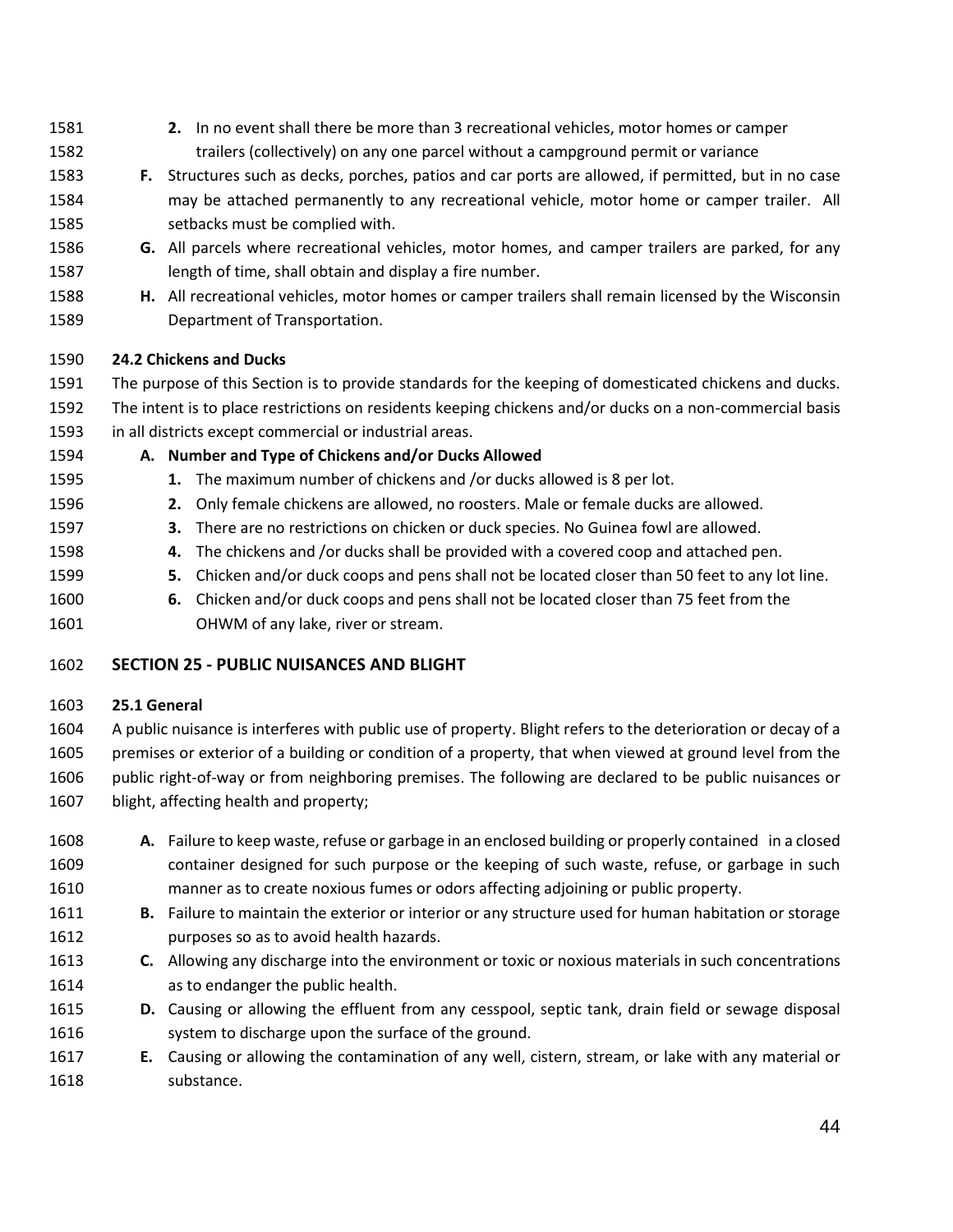| 1620 |    | to:                                                                                                      |
|------|----|----------------------------------------------------------------------------------------------------------|
| 1621 |    | 1. Plumbing                                                                                              |
| 1622 |    | water supplies, including wells and surface waters<br>2.                                                 |
| 1623 |    | 3. waste disposal                                                                                        |
| 1624 |    | 4. storage of chemical pesticides or herbicides                                                          |
| 1625 |    | G. Any property that maintains two or more unlicensed, inoperable motor vehicles or two or more          |
| 1626 |    | unused and inoperable appliances within 50 feet of adjoining properties unless the offending             |
| 1627 |    | property is completely screened from view with fencing or vegetation.                                    |
| 1628 |    | H. Failure to maintain vegetation, including, but not limited to, lawns exceeding the height of 12       |
| 1629 |    | inches, weak, diseased or dying trees that threaten the property of others or obstructs the view         |
| 1630 |    | or movement of vehicles and pedestrians.                                                                 |
| 1631 | ı. | Allowing the proliferation of noxious, nuisance or invasive plants species or vegetation.                |
| 1632 | J. | Failure to prevent erosion from dust or the blowing or scattering of dust particles from                 |
| 1633 |    | unvegetated areas.                                                                                       |
| 1634 |    | K. Failure to prevent erosion where the movement of soil or water crosses a property line or into        |
| 1635 |    | any legal setback.                                                                                       |
| 1636 |    | <b>SECTION 26 - STEEP SLOPE OVERLAY DISTRICT</b>                                                         |
|      |    |                                                                                                          |
| 1637 |    | <b>26.1 Steep Slopes</b>                                                                                 |
| 1638 |    | A. Steep Slopes Overlay: A Steep Slopes Overlay is established to assist in the identification of soils, |
| 1639 |    | land and areas that are likely to have slopes of 30 percent or greater. The overlay is recognized to     |
| 1640 |    | be a general identification tool and filed verification of slopes will be performed by the Zoning        |
| 1641 |    | Department or a licensed surveyor or certified soil tester.                                              |
| 1642 |    | <b>B.</b> Development and Performance Standards                                                          |
| 1643 |    | 1. Development on slopes of 30% is permitted use, which requires a zoning permit and a Steep             |
| 1644 |    | Slopes Development Plan that is designed by a licensed professional engineer, landscape                  |
| 1645 |    | architect or other quailed professional as deemed acceptable by the Zoning Administrator.                |
| 1646 |    | The development plan shall include a comprehensive written description and detailed site                 |
| 1647 |    | plans showing all measures to be installed to prevent erosion and limit sediment loss. The               |
| 1648 |    | plan shall also include an effective stormwater management plan specifying all measures to               |
| 1649 |    | be incorporated and installed to create a plan that meets or exceeds DNR stormwater                      |
| 1650 |    | Management Technical Standards. A zoning permit allowing development will not be issued                  |
| 1651 |    | by the Department prior to a Steep Slopes Development Plan being received. The                           |
| 1652 |    | Development Plan shall include all of the following:                                                     |
| 1653 |    | Grading plan showing two-foot (2') intervals and grading limits<br>а.                                    |
| 1654 |    | <b>Property boundaries</b><br>b.                                                                         |
| 1655 |    | Existing and proposed new structures<br>c.                                                               |
| 1656 |    | <b>Soil Types</b><br>d.                                                                                  |
| 1657 |    | All water features including wetlands and wetlands indicator soils<br>e.                                 |
|      |    |                                                                                                          |

**F.** Failure to comply with any law or rule regarding sanitation and health including, but not limited